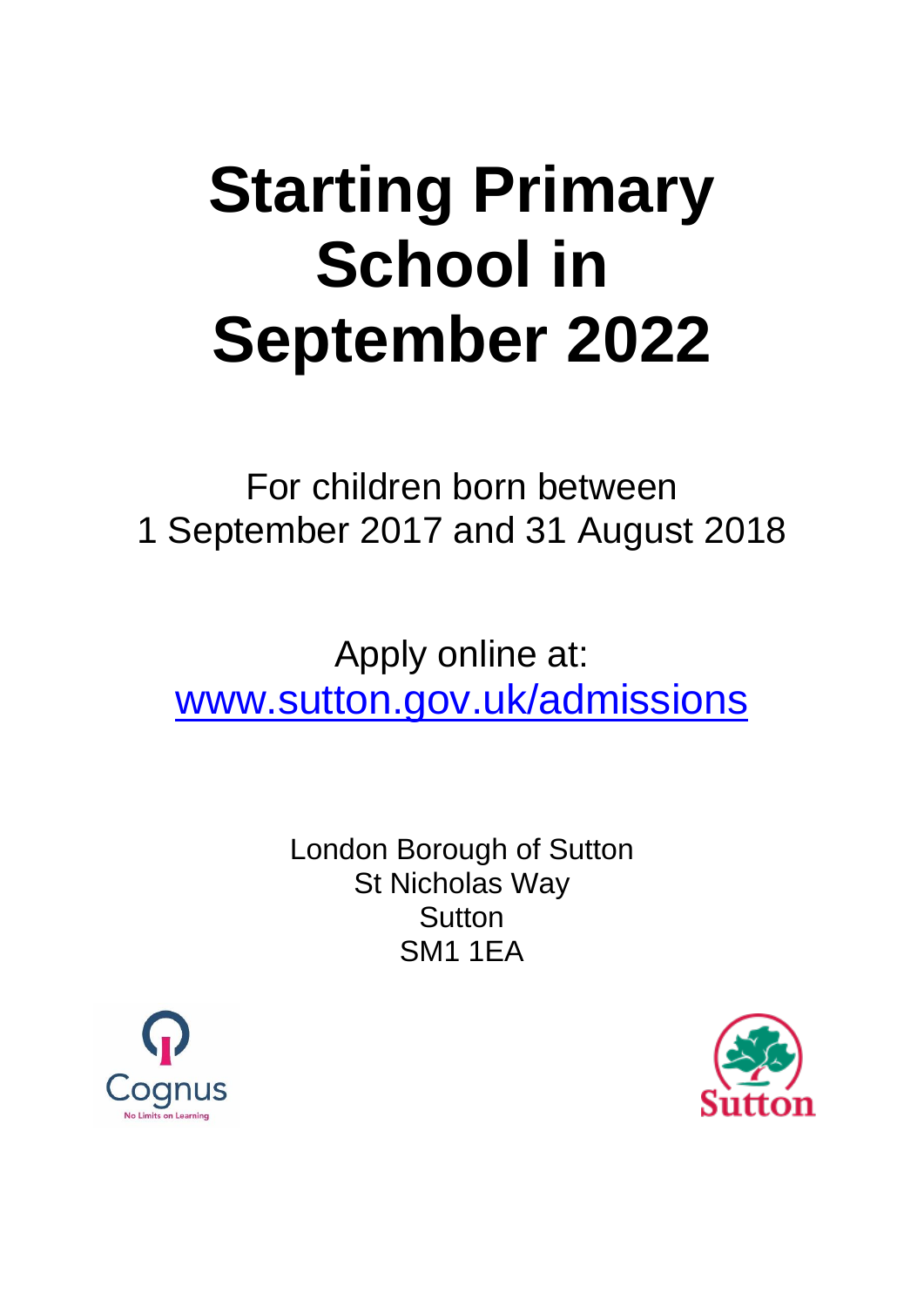## **Contents**

<span id="page-1-0"></span>

| What if I have exceptional medical or social reasons for wanting a school? 14 |
|-------------------------------------------------------------------------------|
|                                                                               |
|                                                                               |
|                                                                               |
|                                                                               |
|                                                                               |
|                                                                               |
|                                                                               |
|                                                                               |
|                                                                               |
|                                                                               |
|                                                                               |
|                                                                               |
|                                                                               |
|                                                                               |
|                                                                               |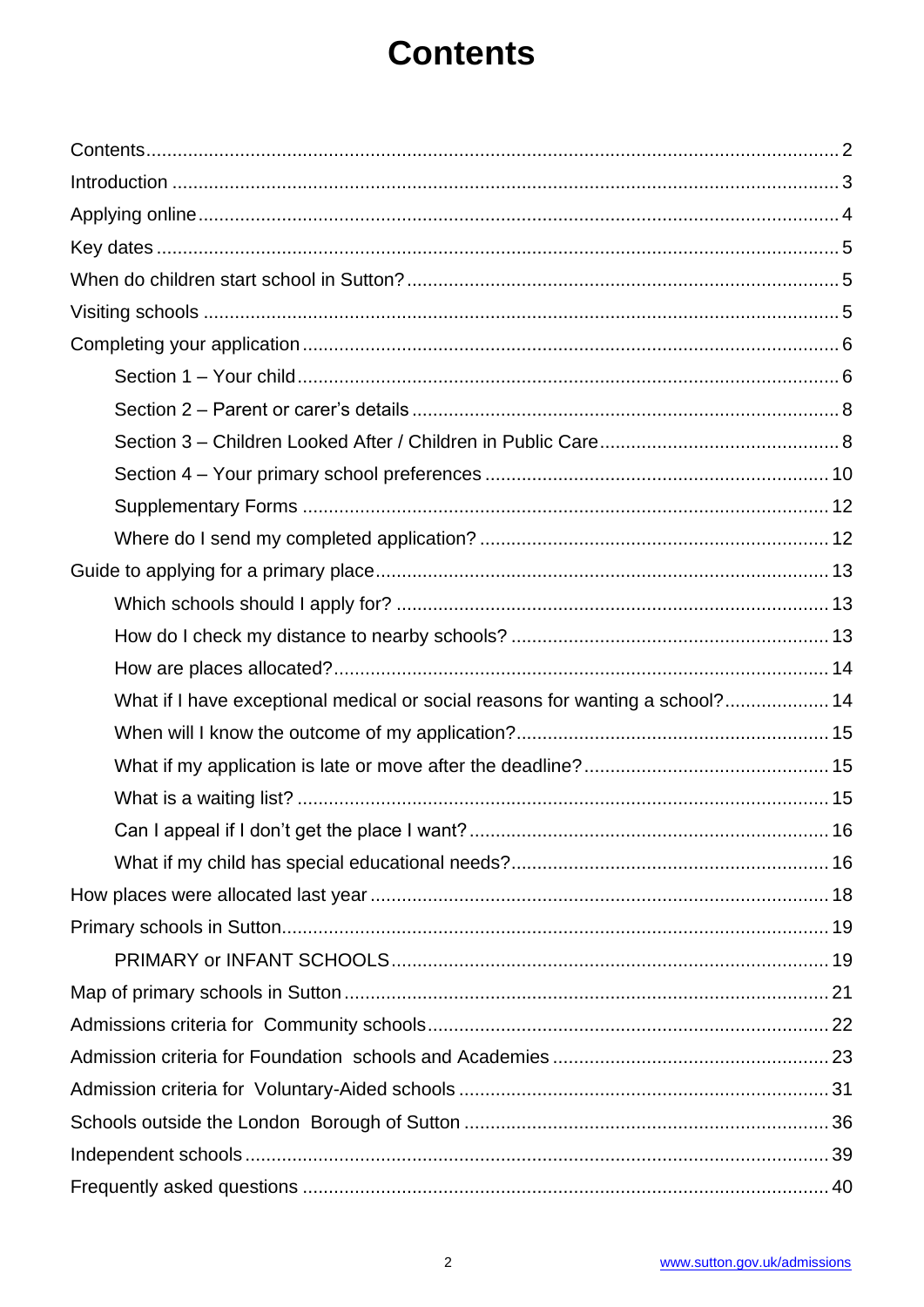## **Introduction**

#### <span id="page-2-0"></span>**Dear Parents and Carers,**

This booklet aims to provide you with the information you need to apply for a primary school place in Sutton or any other local authority area for September 2022.

This booklet is only for parents and carers of children living in Sutton – if you do not live in Sutton you should apply to your home local authority.

Please refer back to the copy of this booklet until you have received and accepted an offer of a primary school place for your child.

If your child attends a nursery attached to a primary school, you must make a separate application for Reception entry. In Sutton community schools no priority is given to children who are in an attached nursery.

If you have any questions regarding school admissions, please visit [www.sutton.gov.uk/admissions](http://www.sutton.gov.uk/admissions) or email [suttonadmissions@cognus.org.uk](mailto:suttonadmissions@cognus.org.uk)

#### **Sutton's School Admissions Team processes are run by Cognus Limited on behalf of the London Borough of Sutton.**

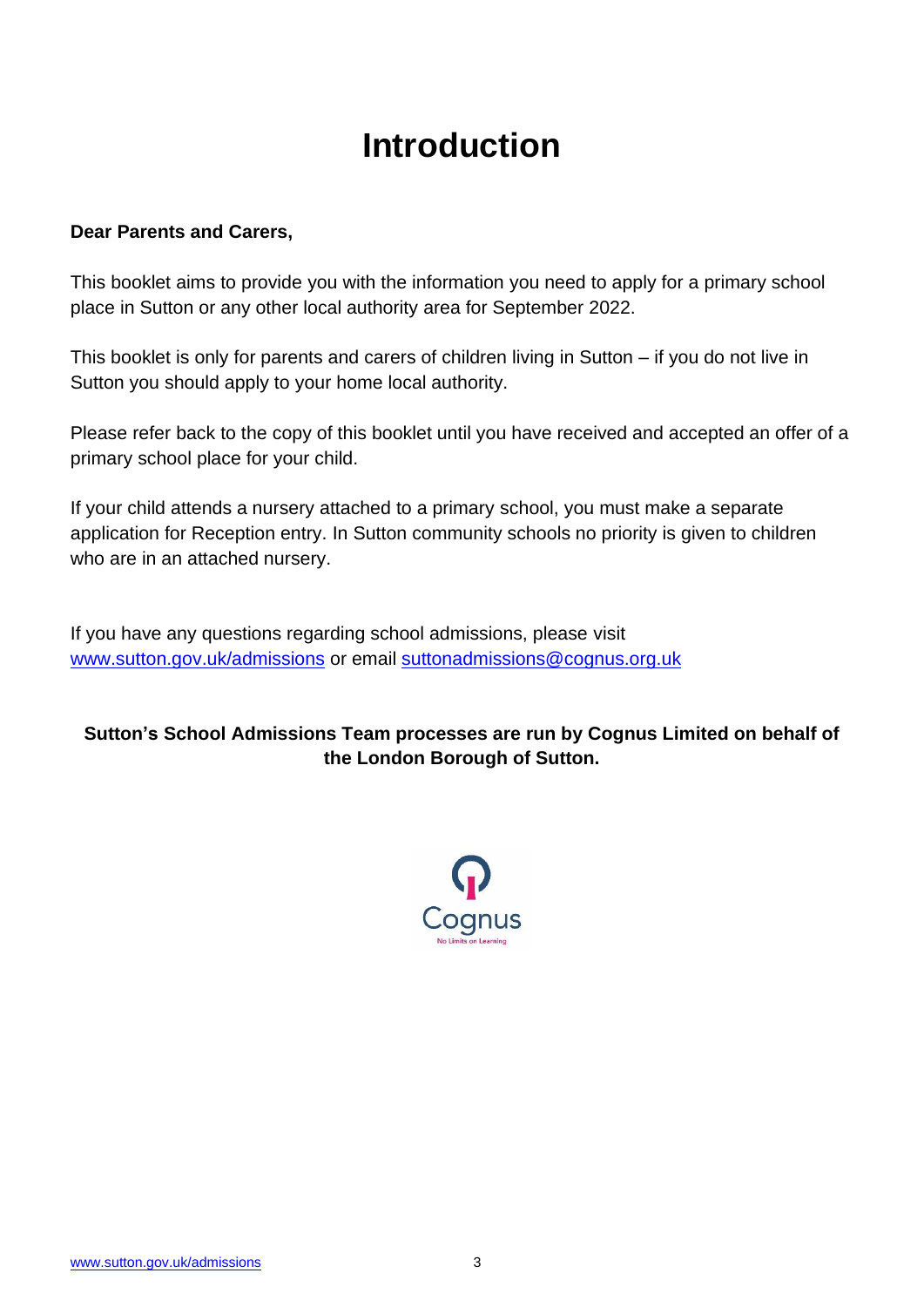## **Applying online**

<span id="page-3-0"></span>Parents of children living in the London Borough of Sutton can apply online for a primary place at [www.sutton.gov.uk/admissions](http://www.sutton.gov.uk/admissions) from 1 September 2021.Last year 97% of Sutton residents applied online.

**We recommend you [visit the website and apply online](http://www.sutton.gov.uk/admissions) because:**

- you will receive earlier notification of the result of your application
- no forms will get lost in the post
- you will receive an instant email confirmation of your completed application once you have submitted it
- it is quick and simple, and no paper is involved
- there are no postage costs
- it is a safe and secure password protected system
- vou can amend your application right up to the closing date

The online application form is straightforward but if you have any doubts about the information you should enter please see [pages 6 -](#page-5-0) 11 of this brochure for details.

If you do not have access to the internet at home, you can make an online application for your child free of charge at the Sutton Civic Offices or at any Sutton library. Please contact your local library for information about internet access. Alternatively, a friend or family member or your child's current school may be able to help you to apply online. You could also try an internet café or apply at work (with permission).

You must have an email address in order to apply online. If you do not already have an email address, the online system will allow you to create one.

If you live in Sutton and wish to complete a paper application form, please email [suttonadmissions@cognus.org.uk](mailto:suttonadmissions@cognus.org.uk)

Once you have registered to apply online, please keep a note of your username and password below. You will be able to return to your application to make amendments until the closing date of 15 January 2022, and view the outcome on the evening of 19 April 2022

If you apply online, please **do not** also submit a paper form. Submitting more than one application could, at the very least, delay your application.

If you are printing this booklet, you can use the space below to note your own log in details:

| USERNAME/EMAIL:   |  |
|-------------------|--|
| PASSWORD:         |  |
| REFERENCE NUMBER: |  |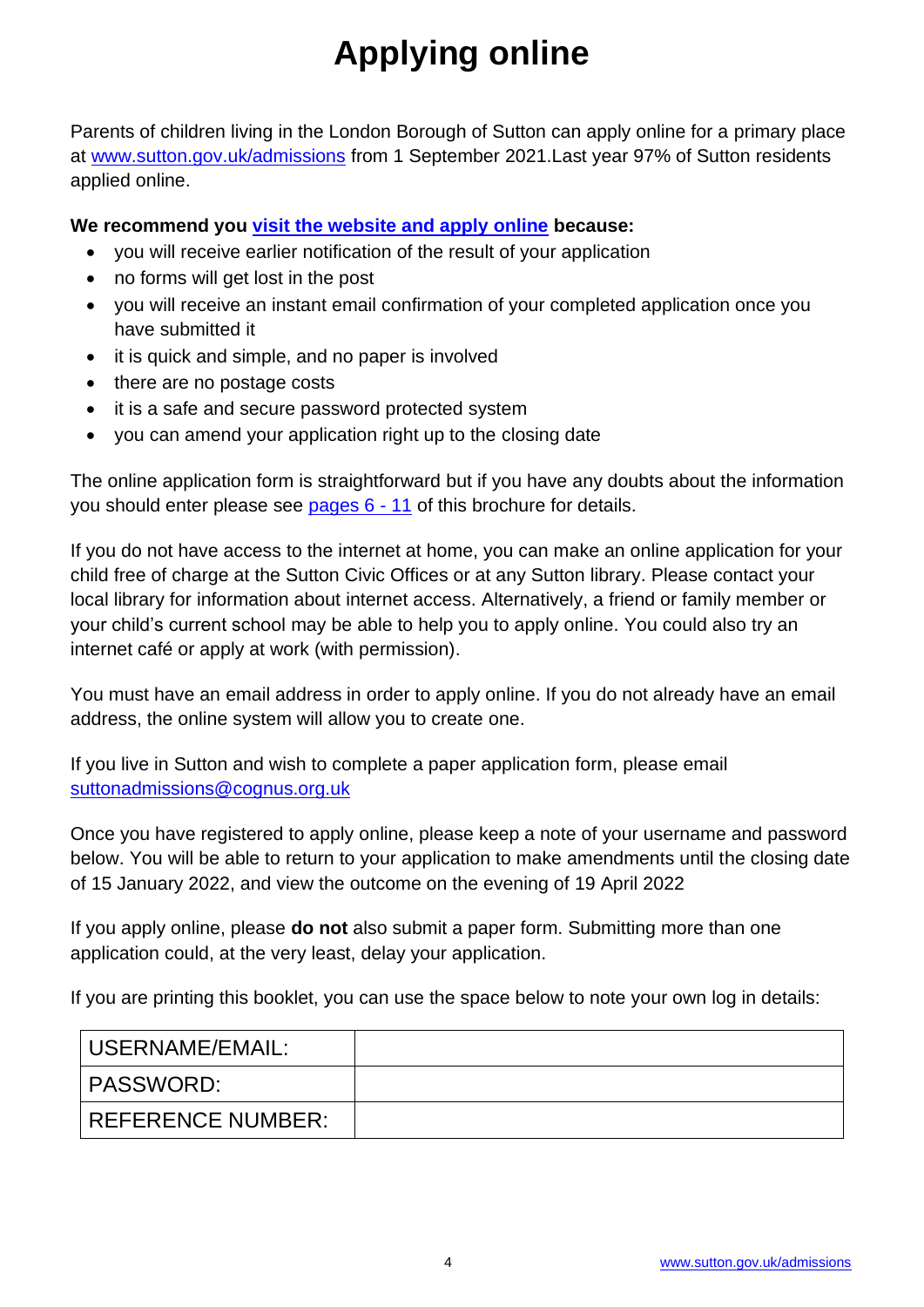## Key dates

<span id="page-4-0"></span>

| 1 September 2021                            | Online applications open online at www.sutton.gov.uk/admissions.                                                                                                     |
|---------------------------------------------|----------------------------------------------------------------------------------------------------------------------------------------------------------------------|
| <b>15 January 2022</b>                      | Closing date for applications. Applications received after this<br>date will be regarded as late.                                                                    |
| 10 February 2022<br>(Close of business 5pm) | Latest date that an application that is late for good reason can be<br>accepted. Reasons and evidence must be presented with the<br>application by 5pm on this date. |
| 19 April 2022                               | Notification of outcome posted to parents who did not apply online<br>to their home address, by first class post.                                                    |
| <b>Evening of 19 April 2022</b>             | Results available for applications submitted online.                                                                                                                 |
| May to September 2022                       | Additional offers made as vacancies occur.                                                                                                                           |
| June to July 2022                           | Admissions appeals.                                                                                                                                                  |

## <span id="page-4-1"></span>When do children start school in Sutton?

Sutton primary schools will offer full time education to children from the September before the fifth birthday. Parents can defer the date their child is admitted to school until later in the school year but not beyond the point at which they reach compulsory school age or, for children born between 1 April and 31 August, not beyond the beginning of the final term of the school year for which the offer was made.

Where parents wish, children may attend part-time until later in the school year but not beyond the point at which they reach compulsory school age.

Parents wishing to apply for places outside the child's normal year group will have their application considered by each admissions authority they are applying to based on the circumstances of each case. Applicants should refer to the school's admissions arrangements.

## Visiting schools

<span id="page-4-2"></span>Before you apply, we would usually recommend that you visit schools to understand transport routes and school facilities, and to hear from staff about the school achievements and plans for the future. Due to the current pandemic this may not be possible therefore please check school websites for information on their facilities and how to contact them. See a full list of primary schools and links to their websites on [pages 18-19.](#page-22-1)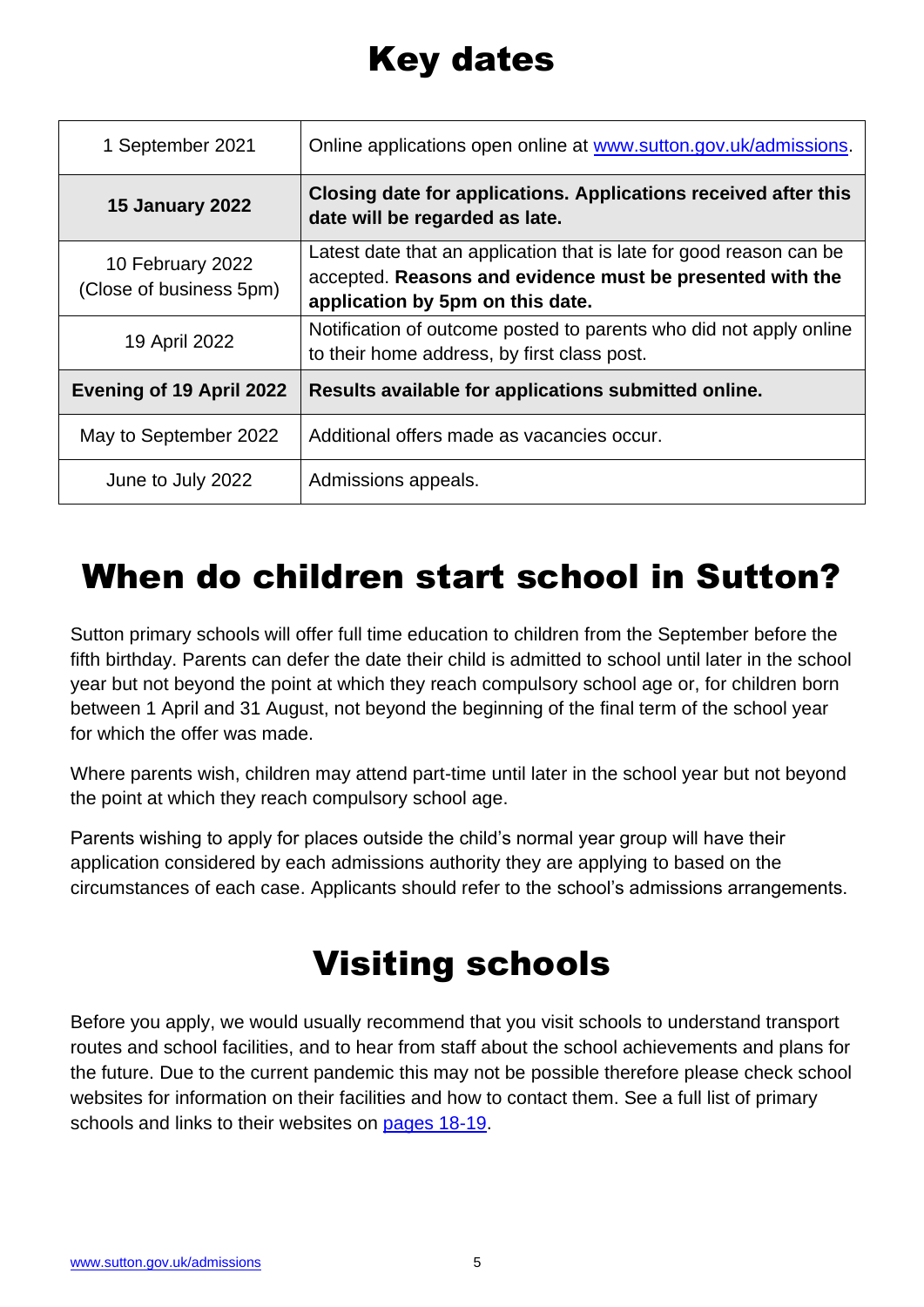## **Completing your application**

<span id="page-5-0"></span>You should apply online via the Sutton website at [www.sutton.gov.uk/admissions](http://www.sutton.gov.uk/admissions)

This website will direct you through to the Pan-London eAdmissions system which is used by all local authorities in London and Surrey County Council. If you have any **technical problems registering or logging into** the eAdmissions system please email [support@eadmissions.org.uk](mailto:support@eadmissions.org.uk) or call 020 8255 5555. This number is for **technical problems only.**

If you apply online, your application will automatically be directed to the correct borough. This will be the borough where your child is permanently resident based on the address you provide on the application.

You must not use a future address when making your school application. If you submit your application from an address that you do not live at, we reserve the right to cancel the application and you will be asked to reapply using your current address. You should also be aware that if this is close to the closing date it may jeopardise your chances of making an on time application to the correct Local Authority.

You may only complete one application. If you apply online, please do not also complete a paper application form.

If you apply online, there are guidance notes to help you. The following notes may also be useful:

#### <span id="page-5-1"></span>**Section 1 – Your child**

We need your child's full legal name, date of birth and gender.

An application can only be made from a single address and only a single application made for each child.

The address used in an application must be that where an adult or adults with legal responsibility for the child live, as described below.

The home address is where a child normally lives. Where a child lives with parents with shared parental responsibility, each for part of a week, the address where the child lives is determined using a joint declaration from the parents stating the pattern of residence. If a child's residence is split equally between both parents, then parents will be asked to determine which residential address should be used for the purpose of admission to school. If no joint declaration is received and the residence is split equally by the closing date for applications, the home address will be determined to be the address where the child is registered with the doctor. However, all evidence will be taken into account. If the residence is not split equally between both parents, then the address used will be the address where the child spends the majority of the school week. In some cases, where distance is a relevant factor in admission decisions, a different address may be used if a family unit owns or has access to another property.

All school admission applications for school places are subject to address checks to ensure school places are allocated fairly and in accordance with published admission arrangements.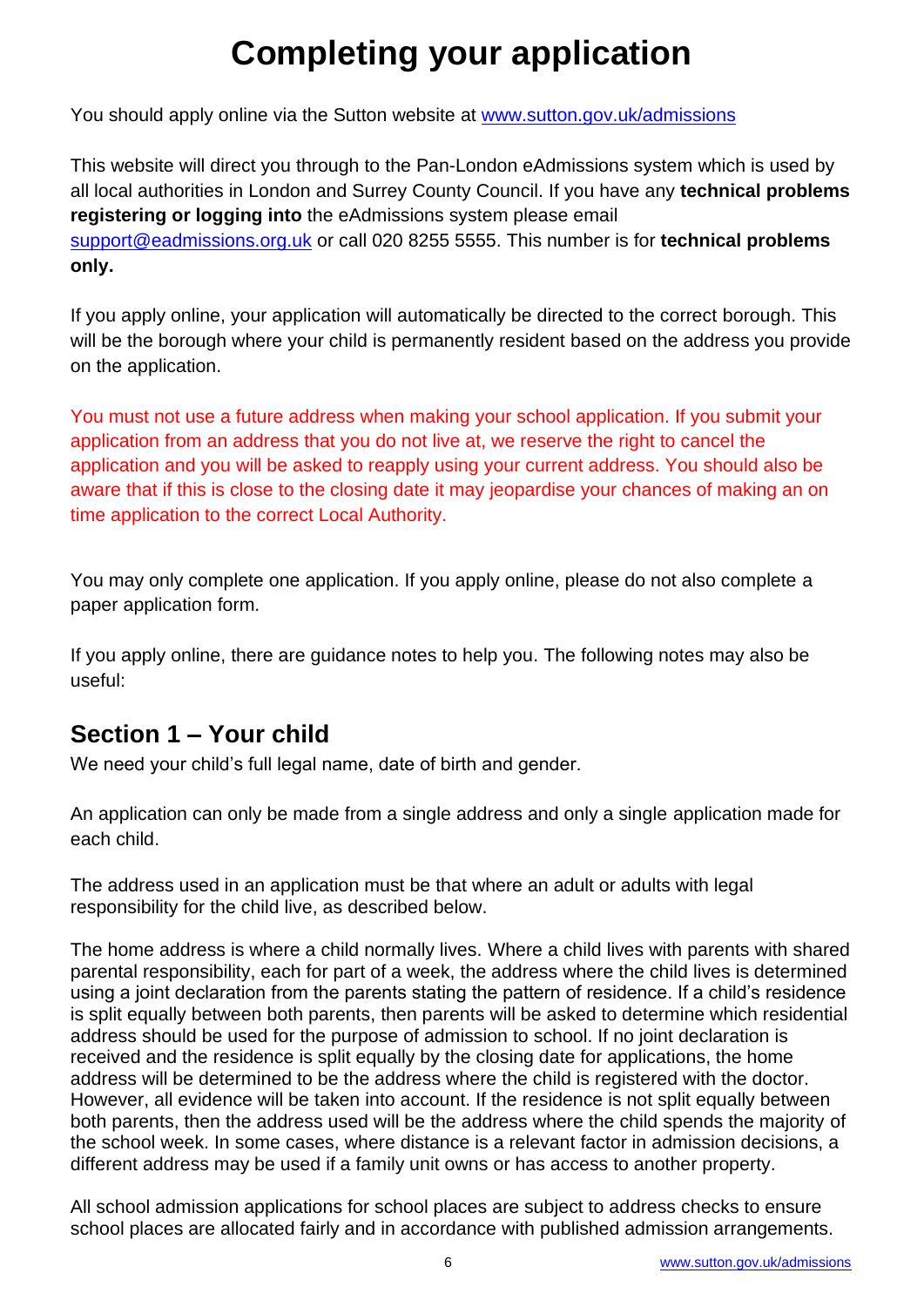These checks may be made using council systems, agencies, fraud departments, other education settings, or other resources available to us. Applicants may also be asked to provide additional evidence to support their application.

It is for the home Local Authority to determine if, on the balance of probability, the address given on an application is a child's normal place of residence or is considered to be an address of convenience. Some examples of circumstances which may fall under this definition are as follows:

- using the address of a relative, friend, childminder or business
- using the address of a parent with whom the child spends the minority of the week
- use of a rented or second owned property address on a temporary basis which gains advantage in the admissions process whilst still continuing to own or rent an alternative property
- use of a local address whilst the child lives overseas

In making a decision, the following factors will be taken into account alongside any evidence seen during the address checking process:

- the preference schools and if they are oversubscribed
- if the address being used gains an advantage in the admissions process
- the distance of the properties to the preference schools
- the length of time the arrangement has been in place
- current education providers and services working with the family
- any state benefits in payment

If an address of convenience is found to have been used, the home Local Authority will determine the address to be used based on the evidence found in their investigations. Where this address or preference schools fall within another Local Authority, they may be consulted in the decision.

If a fraudulent address or address of convenience is found to have been used after the allocation of places, any offer made will also be withdrawn, and this may be the case even if the child has started the school.

Applicants living outside England may only submit an application if they have a linked address within the Local Authority area, and documentary evidence must be supplied to show they will return to the address prior to the September in the year of entry; this address must not be an address of convenience.

If parents/carers wish to discuss their circumstances prior to making their application, they should contact [suttonadmissions@cognus.org.uk](mailto:suttonadmissions@cognus.org.uk)

You are not required to provide evidence of your child's address when you apply, but we reserve the right to check council tax or other records for confirmation, or to contact you to ask you to provide further evidence or proof of address.

If you move address after completing your application, you must let us know at that time by emailing [suttonadmissions@cognus.org.uk](mailto:suttonadmissions@cognus.org.uk) to inform us and provide evidence of your new address. The address that we will use in the allocation process may vary depending on the school applied for and the date you moved. Any offer of a place based on where your child lives is conditional on your child being resident at this address at the closing date for applications or the date specified by the school.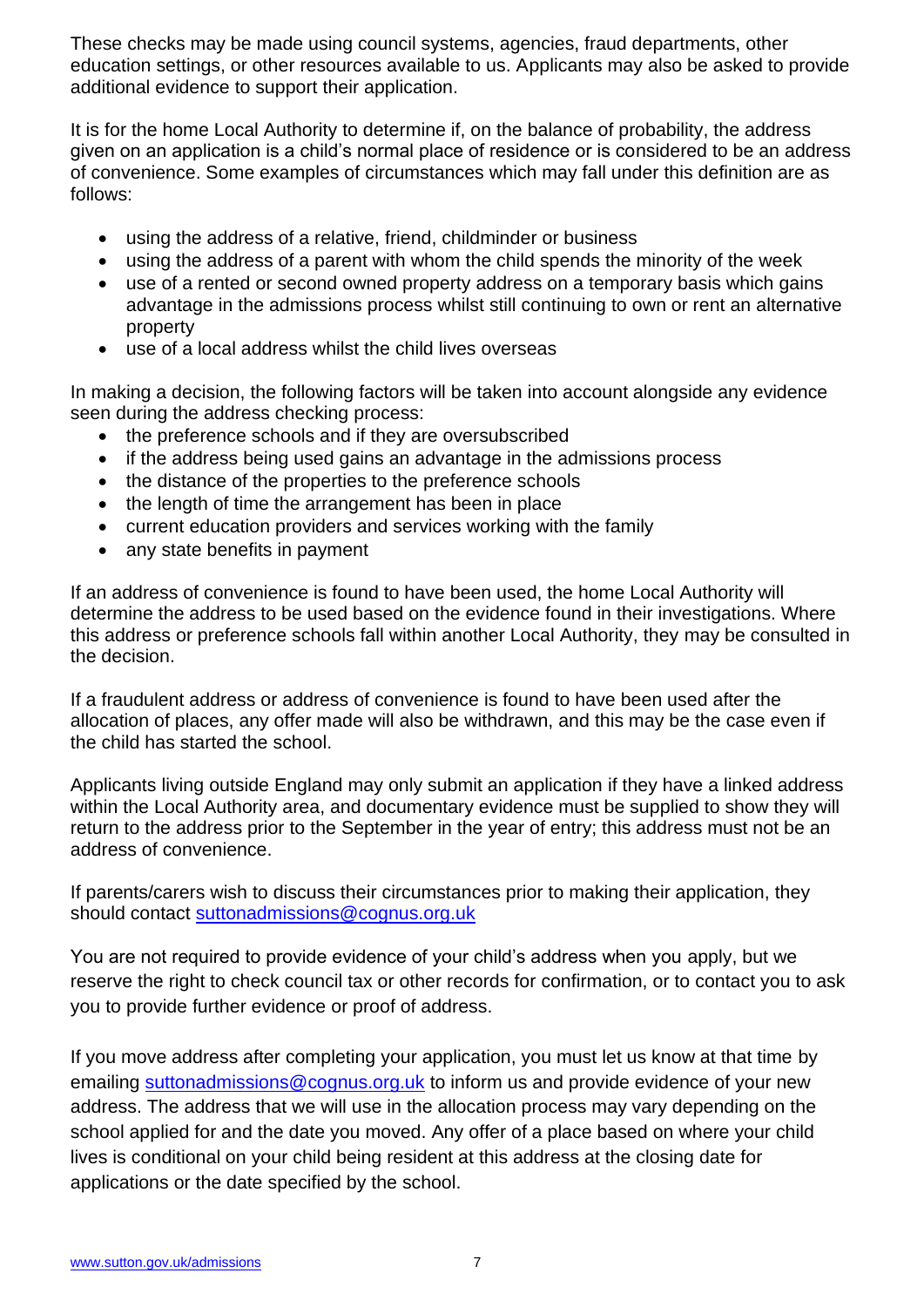If your child already has an **Education Health and Care Plan**, you do not need to follow this process as you will follow a different admissions route with your EHCP co-ordinator. If your child is undergoing an EHCP needs assessment but it is not yet complete, please follow this process but attach a letter telling us that this is the case. We will then liaise with the SEN(D)Team before the offers are made. Please do not delay making your application because you are waiting for the outcome of any needs assessment.

#### <span id="page-7-0"></span>**Section 2 – Parent or carer's details**

We also need your name and address, if it is different to the child's address. **Your contact details are vital**; please ensure you include an up-to-date telephone number and email address.

The person applying on behalf of the child should be the person with ['parental responsibility'](https://www.gov.uk/parental-rights-responsibilities) for the child. However, there may be occasions where this is not the case, and this should be indicated on the form.

We will check your address against council records and may request supporting evidence in the name that matches the one given on the application form. If you move house, you must notify the Cognus School Admissions Team immediately and provide proof of the new address. Email [suttonadmissions@cognus.org.uk.](mailto:suttonadmissions@cognus.org.uk)

Parental responsibility is defined by the Children Act 1989 and amended by the Adoption and Children Act 2002. For children born prior to 1 January 2003, the child's natural mother acquired parental responsibility automatically at birth. The child's natural father only acquired parental responsibility if he was married to the mother at the time of birth or if they married subsequently. Other people can obtain parental responsibility by seeking a parental responsibility legal agreement, obtained with the consent of all persons with parental responsibility or by a court order, or when a child is placed with them for legal adoption.

Stepparents, grandparents and other close relatives do not have automatic parental responsibility and can only acquire it through a legal agreement or court order. If you are a distant relative or not related at all to the child, it is likely that you are a private foster parent. In law this means you must tell your local council you are caring for the child and also you must tell the child's parents (or the person with parental responsibility) about the application for a school place and obtain their permission. You can find more information on parental responsibility at [https://www.gov.uk/parental-rights-responsibilities.](https://www.gov.uk/parental-rights-responsibilities)

If you are unsure about your status, you should submit your application with a covering letter to explain your situation.

#### <span id="page-7-1"></span>**Section 3 – Children Looked After / Children in Public Care**

You need to state whether or not the child is, or has previously been, in the care of a local authority. This is defined as:

• children who are registered as being in the care of a local authority in accordance with [Section 22 of the Children Act 1989\(a\),](http://www.legislation.gov.uk/ukpga/1989/41/section/22A) e.g. fostered or living in a children's home, at the time an application for a school is made; and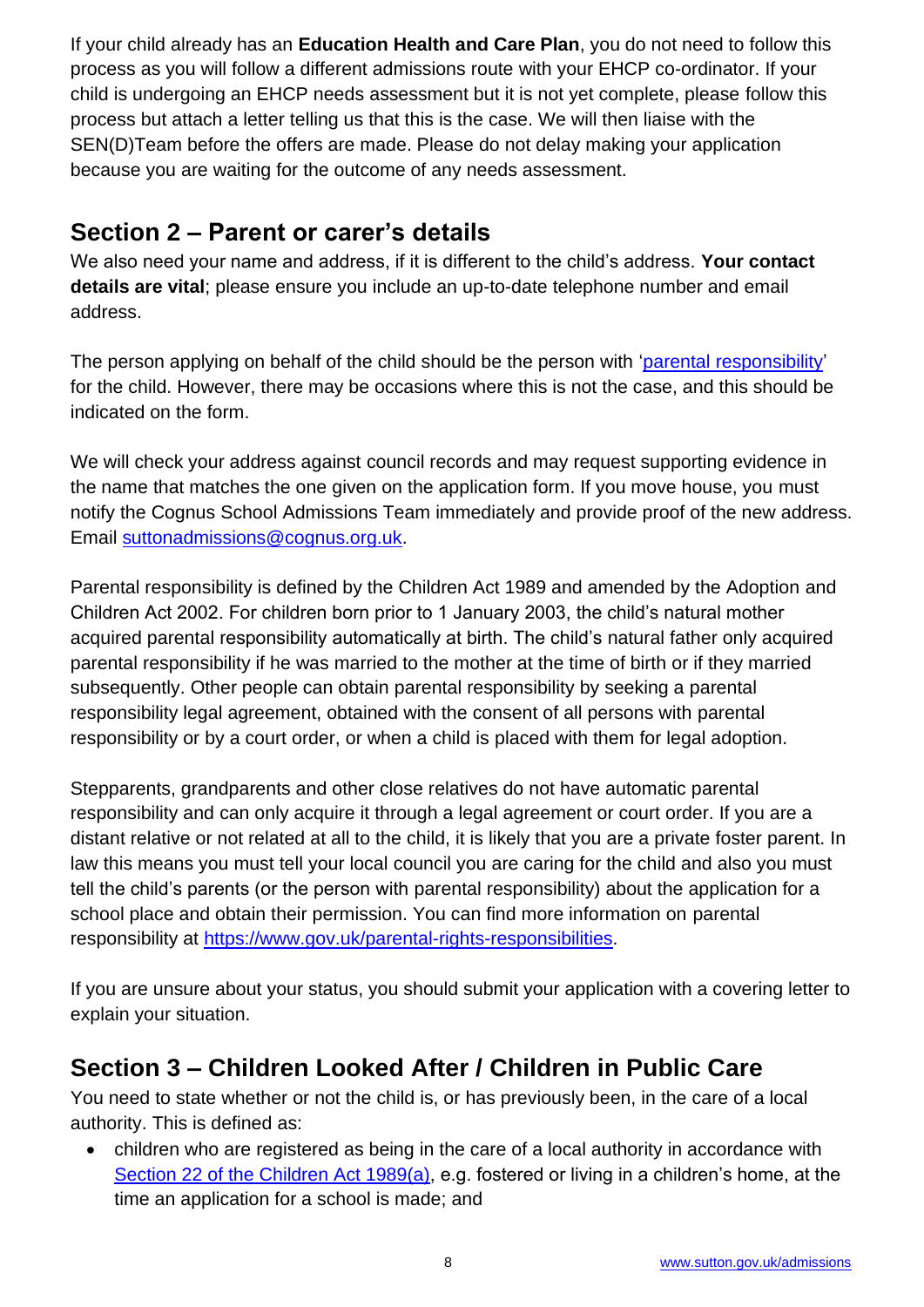- children who have left care through adoption (in accordance with Section 46 of the [Adoption and Children Act 2002\)](http://www.legislation.gov.uk/ukpga/2002/38/section/46), a residence order/child arrangement order (in accordance with [Section 8 of the Children Act 1989\)](http://www.legislation.gov.uk/ukpga/1989/41/section/8) or special guardianship order (in accordance with [Section 14A of the Children Act 1989\)](http://www.legislation.gov.uk/ukpga/1989/41/section/14A).
- Children regarded as having been in state care outside of England if they were in the care of or were accommodated by a public authority, a religious organisation, or any other provider of care whose sole or main purpose is to benefit society

#### **Required evidence for a Child Looked After**

If you are applying for a child who is **currently in the care** of a local authority, you must provide a written statement from the child's social worker.

This should include:

- Confirmation the child is currently looked after
- The name of the local authority the child has been placed in the care of
- Confirmation that the child is currently placed with a foster carer or in local authority

accommodation and the address at which they are currently living.

#### **Required evidence for a Child Previously Looked After**

If you are applying for a child who was previously in the care of a local authority, you will need to provide supporting evidence as out lined below according to the relevant circumstances

#### For adopted children:

An adoption order made under section 46 of the Adoption and Children Act 2002, including the schedule which confirms details of the date and place of birth, and the placement of the child.

#### For children subject to a special guardianship order:

A written statement from the local authority where the child was previously in care confirming the child was in local authority care **immediately before a special guardianship order** was made. You must also provide a copy of the special guardianship order itself.

#### For children subject to a child arrangements/residence order:

A written statement from the local authority where the child was previously in care confirming the child was in local authority care **immediately before** a child arrangements/residence order was made. You must also provide a copy of the child arrangements/residence order itself.

#### For children adopted from state care outside of England

As state care systems around the world vary greatly, some having more formal arrangements than others, the evidence provided by families may vary. Therefore, please submit any legal documents and correspondence that you have in English for consideration. Guidance on types of documentation can be found on the Department for Education website Admissions priority [for children adopted from state care outside of England \(publishing.service.gov.uk\)](https://assets.publishing.service.gov.uk/government/uploads/system/uploads/attachment_data/file/1001066/Admissions_priority_for_children_adopted_from_state_care_outside_of_England.pdf)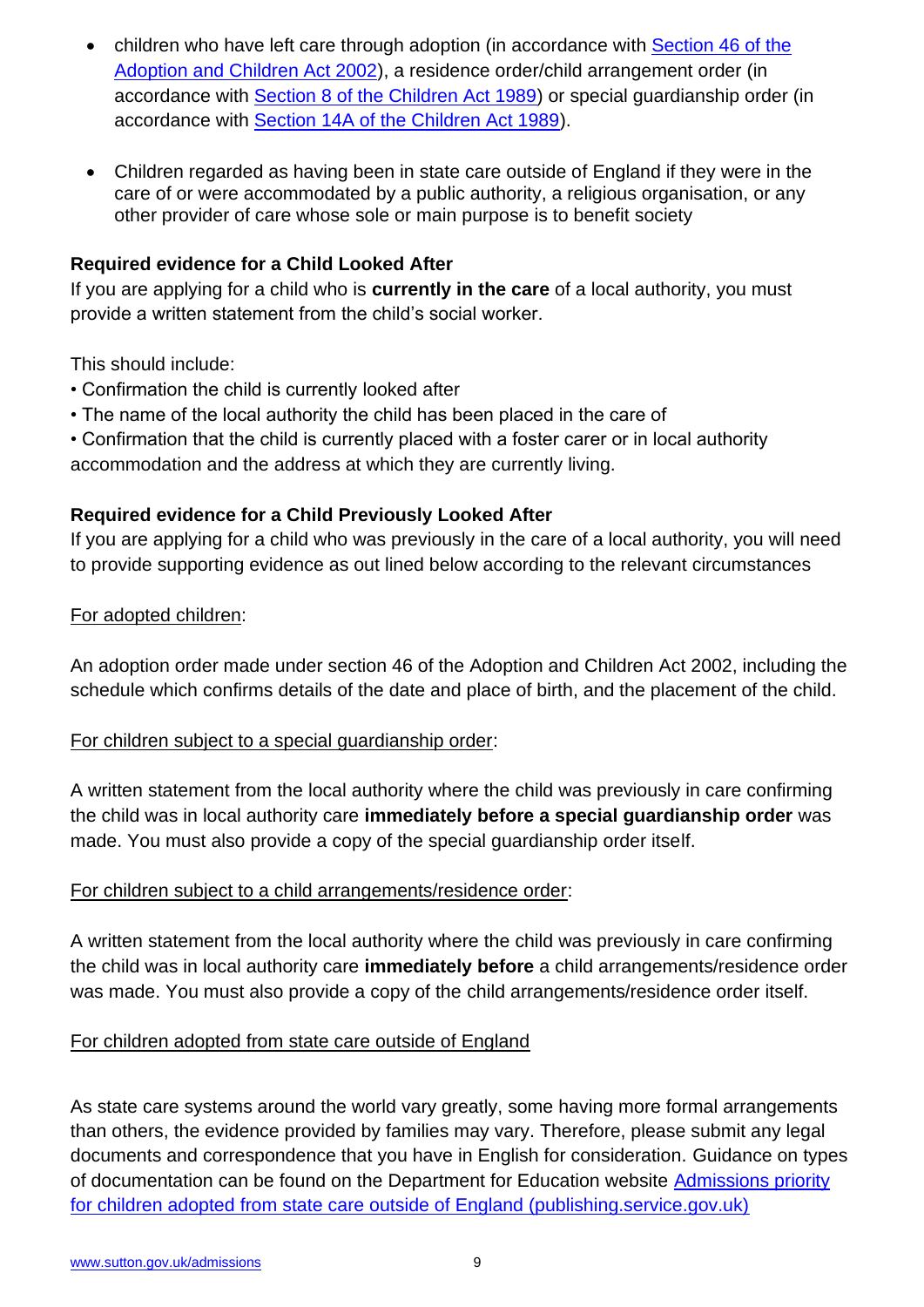#### <span id="page-9-0"></span>**Section 4 – Your primary school preferences**

You may name up to **six** schools on the form. The schools do not have to be in Sutton, they can be in any borough, and we encourage families living close to borough boundaries to consider all local schools.

Limiting the number of schools you name will not improve your chance of securing a place at your first preference school and you should consider schools for which your child would have been eligible in previous years. The online application form will not allow you to name a school more than once – each application will only be considered once for each school.

Please think carefully about your **preference order**. If you receive an offer at a preference school, it may not be possible to offer a place at a lower preference school later if you change your mind.

Private (fee paying) schools are not part of the scheme and should not be included on your application.

If you believe your child is eligible for **sibling** priority at one of your preferred schools, you **must** include their details on your application. You should put the sibling details in the sibling section and **not in the comments box**

<span id="page-9-1"></span>For most schools in Sutton that give priority for siblings, sibling is defined as brother or sister, half brother or sister, adopted brother or sister, step brother or sister, or the child of the parent/carer's partner, and in every case, who is living as part of the same family unit at the same address, Monday to Friday. If your child will have a sibling at one of your preferred schools or attached junior school in September 2022, it is important that you include the sibling's details on the application form to ensure that, if applicable, sibling priority is given. **You should not name any child who is not a sibling, nor any child who attends a different school to the school named as a preference.**

#### **Please note: If you have an eligible sibling as described above and fail to include the sibling details in the correct section within the application, your application may be considered under a lower criterion.**

For Sutton Community schools, where a sibling is in Nursery or Year 6 at the time of application, sibling priority **will not** be given.

If you would like your application to be considered under a school's **medical or social criteria**  where it has one, you should attach your supporting documents and tick the box to confirm this. Medical or social reasons will not be considered unless professionally supported in writing. The written evidence must either be attached to the online application or submitted separately by post or email. If you apply for a school that does not have a medical or social criteria or you do not tick the corresponding box on the application the information will not be shared with the school. For more details see [page 14](#page-13-1)

A number of schools give priority to **children of staff**; you must tick the box to confirm this if eligible.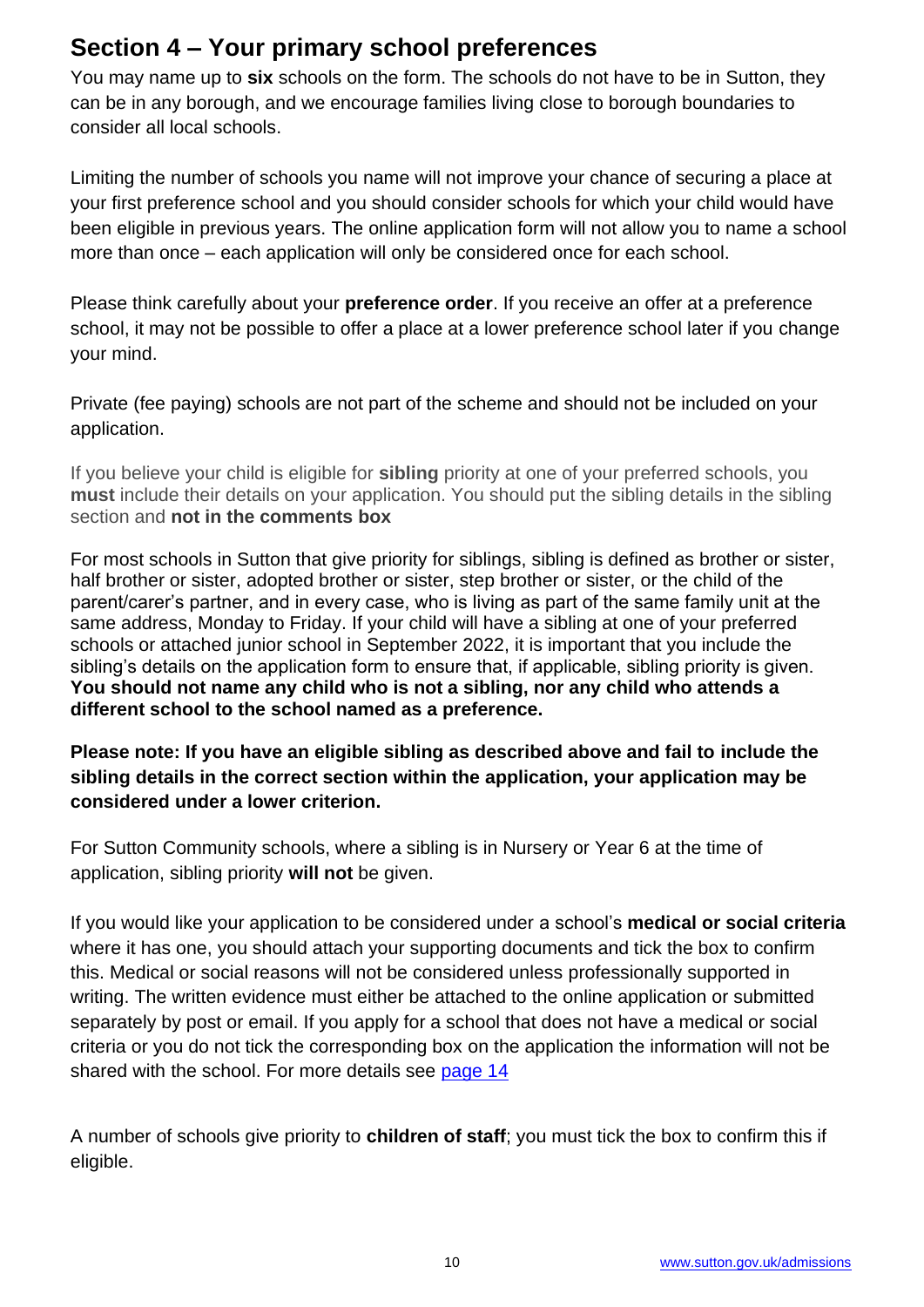#### **Section 5 – Declaration and form submission**

Please read the declaration carefully, check the box to confirm you accept it, and submit the application by pressing the submit button. **Please note that saving alone will not submit your application, you must press submit.**

Once you have submitted your application correctly you should receive a confirmation email containing a reference number that looks like this 319-2022-09-E-001234. This confirms that your application has been received. If you do not receive an email with a reference number, it means your application has not been submitted and you should log back into the eAdmissions system and submit your application (or you may need to adjust your email software to receive 'no reply' emails). **Please make sure that you check for receipt of the confirmation email.**

By submitting your application, you agree to the following declaration:

- I wish to apply for a place at each of the schools named in Section 4, and where I have applied for more than one school, I have listed my schools in my order of preference.
- I am the person with parental responsibility for the child named in this application, and we ordinarily reside at the address provided.
- I am not using a fraudulent address or an address of convenience and have read the definition of this on pages 6-7.
- The information I have given is true to the best of my knowledge and belief.
- Any false, deliberately misleading or withheld information may render this application invalid and could lead to the application and any associated school offer to be withdrawn.
- I have read the Privacy Notice<https://cognus.org.uk/privacy/> and understand how my information may be used.
- I will notify the Cognus School Admissions Team [suttonadmissions@cognus.org.uk](mailto:suttonadmissions@cognus.org.uk) of any changes to the details in this application as soon as they occur, **including any change of address, and understand that failure to do so may result in an offer being withdrawn.**
- <span id="page-10-1"></span><span id="page-10-0"></span>• I authorise the London Borough of Sutton and the Cognus School Admissions Team to make checks as they deem necessary, including enquiries of other record systems held by the Council.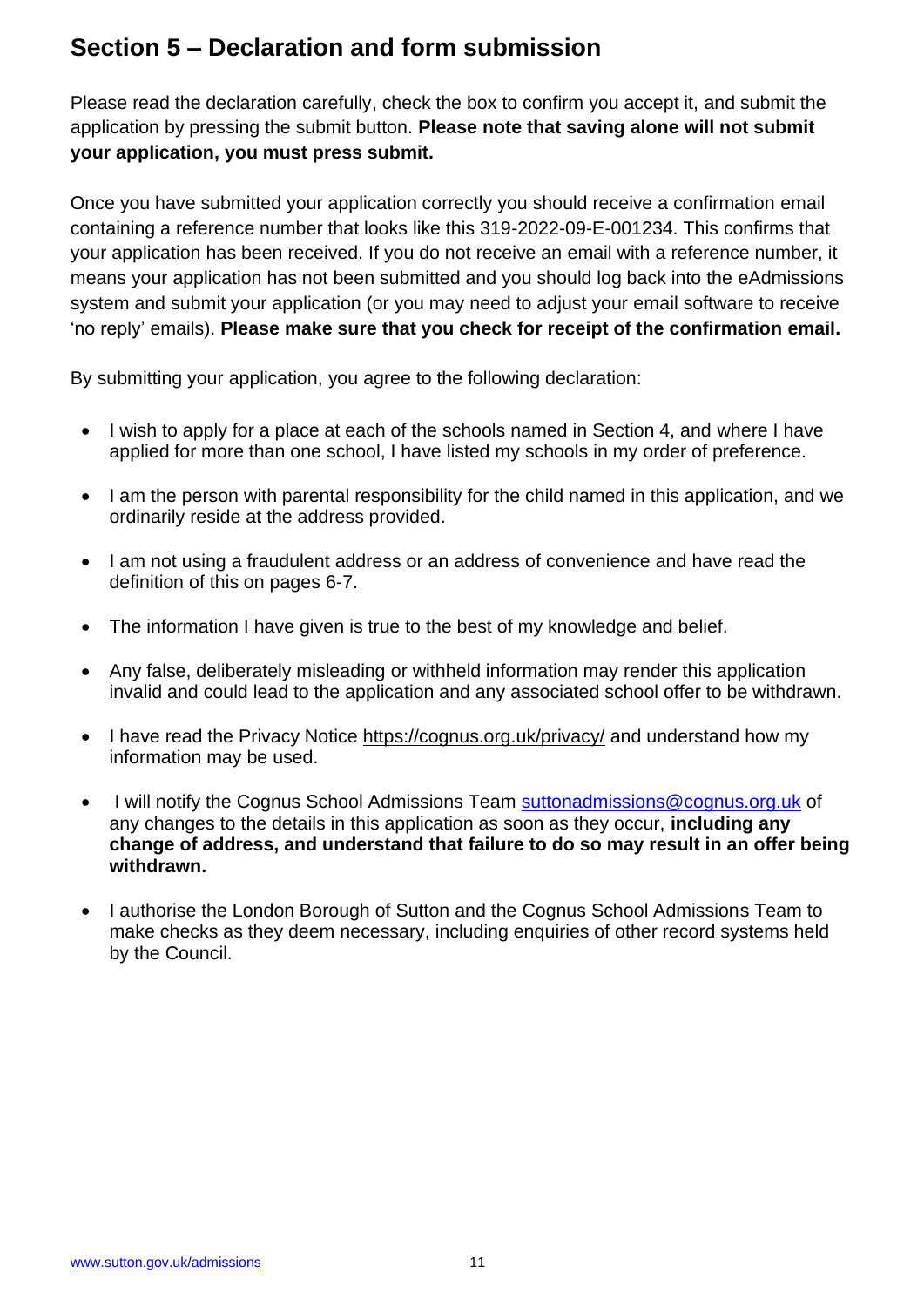### **Supplementary Forms**

Some schools require an additional supplementary form to be completed to allow them to assess certain elements of their admission criteria. Supplementary forms for Sutton schools are available by contacting each school directly, or via their websites.

The following table shows which schools have supplementary forms, who should complete one and by what date.

| <b>School</b>                                          | To be completed for                                                                                                                                  | <b>Closing date</b> |
|--------------------------------------------------------|------------------------------------------------------------------------------------------------------------------------------------------------------|---------------------|
| All Saints' Benhilton C of E Primary                   | Foundation places                                                                                                                                    | 15 January 2022     |
| All Saints' Carshalton C of E Primary                  | Foundation places                                                                                                                                    | 15 January 2022     |
| <b>Beddington Park Academy</b>                         | Early Years Pupil<br>Premium (attending<br>the schools nursery)                                                                                      | 15 January 2022     |
| <b>St Cecilia's Catholic Primary</b>                   | All applicants                                                                                                                                       | 15 January 2022     |
| St Dunstan's Cheam C of E Primary                      | Foundation places;<br>children of staff<br>places; places for<br>children attending the<br>school's Nursery who<br>are eligible for Pupil<br>Premium | 15 January 2022     |
| <b>The Federation of St Elphege's Catholic Infants</b> | All applicants                                                                                                                                       | 15 January 2022     |
| <b>St Mary's Catholic Infants</b>                      | All applicants                                                                                                                                       | 15 January 2022     |

If you complete a supplementary form for any of the above schools, you must also name it as one of your preferences in your application if you want to be considered for a place at the school. Completing a supplementary form alone is not a valid application, and you will not be considered for a place at the school unless it has also been named as a preference in your application.

If you are applying for any [school outside of Sutton,](https://www.sutton.gov.uk/info/200439/school_admissions/1069/applying_for_a_primary_school_place) you should contact either the school or the local authority in which it is situated to see if a supplementary form is necessary. Details of neighbouring Local Authorities and their schools are shown on [pages 37-39.](#page-36-0)

### <span id="page-11-0"></span>**Where do I send my completed application?**

Wherever possible we recommend completing your application using the online system to avoid any potential postal problems. Online applicants will automatically receive a reference number to confirm that their application has been received, and we recommend this as the safest method for making applications. For more details see [page 4.](#page-3-0)

If you are unable to apply online and are completing a paper form, it should be posted to the Cognus School Admissions Team, London Borough of Sutton, Civic Offices, St Nicholas Way, Sutton, SM1 1EA. **Do not complete a paper application form if you have applied online.** If you post an application form, please obtain proof of postage as any forms that go missing in the postal system will be the responsibility of the applicant. If you send a paper form in a large envelope, please note that postage will be in excess of a single first class stamp. If insufficient postage is paid, it may be delayed or undelivered and your application will be jeopardised. However you apply, applications must be received by **15 January 2022**. No responsibility can be taken for forms lost in the post.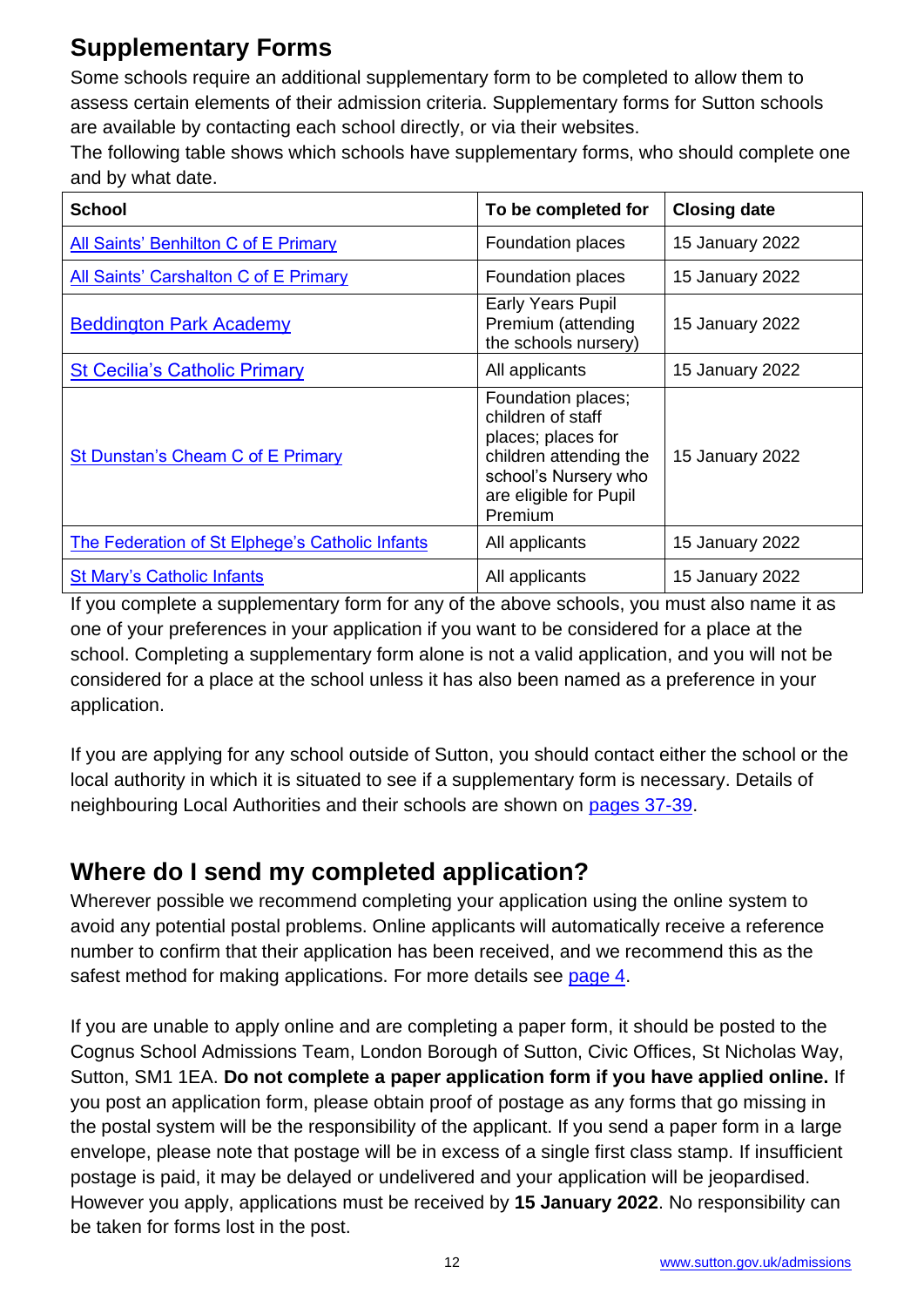## **Guide to applying for a primary place**

#### <span id="page-12-1"></span><span id="page-12-0"></span>**Which schools should I apply for?**

**In previous years, applicants who have not received an offer of a preferred school have usually either only used a few of their 6 possible preferences or had not named local schools (either inside or outside the borough) for which they would have been eligible in previous years. It is better to name such schools on your original application than try to add them after the allocation.**

Before deciding which schools to apply for, gather as much information about the schools as possible using a variety of sources. We suggest that you:

- visit the schools (If this is possible and check school websites for school information and details of how to contact them)
- obtain school prospectuses
- read the descriptions of Sutton schools in this booklet

Please do not base your decisions solely on SATs results or what other people say about a school. We recommend that all families make up their own minds. Visit school open events and remember that different children thrive in different environments, not just those that the parents feel are appropriate. Also take into account how easy it will be for your child to get to the school on time from your home address.

It is also important that you consider such issues as the admissions criteria for each school; how places are allocated and who gets priority when a school is oversubscribed. Different schools will have different admissions policies, and these may affect the chances that your child will be offered a place.

[Page 17](#page-17-1) shows how places were allocated last year. This shows the furthest distance to which each school was able to offer a place last year and should be used as a guide only. Each year the distances to which schools offered will vary according to a number of factors such as the number of places on offer; how many applications are received for each school and where each applicant lives.

If you are thinking about applying for any [schools outside Sutton,](https://www.sutton.gov.uk/info/200439/school_admissions/1069/applying_for_a_primary_school_place) please also get a copy of the relevant local authority booklet or contact the schools directly for information about admissions criteria or supplementary forms (see [pages 37-39](#page-36-0) for details).

#### <span id="page-12-4"></span><span id="page-12-2"></span>**How do I check my distance to nearby schools?**

<span id="page-12-3"></span>Some schools will give higher priority within some of their criteria for those who live nearest to the school. You can get information on where your local schools are, how far they are from your home address, and what the furthest distance is to which they have offered places in recent years all by using [the distance checker](https://www.sutton.gov.uk/info/200439/school_admissions/1088/distance_to_school_checker) available at [www.sutton.gov.uk/admissions.](http://www.sutton.gov.uk/admissions)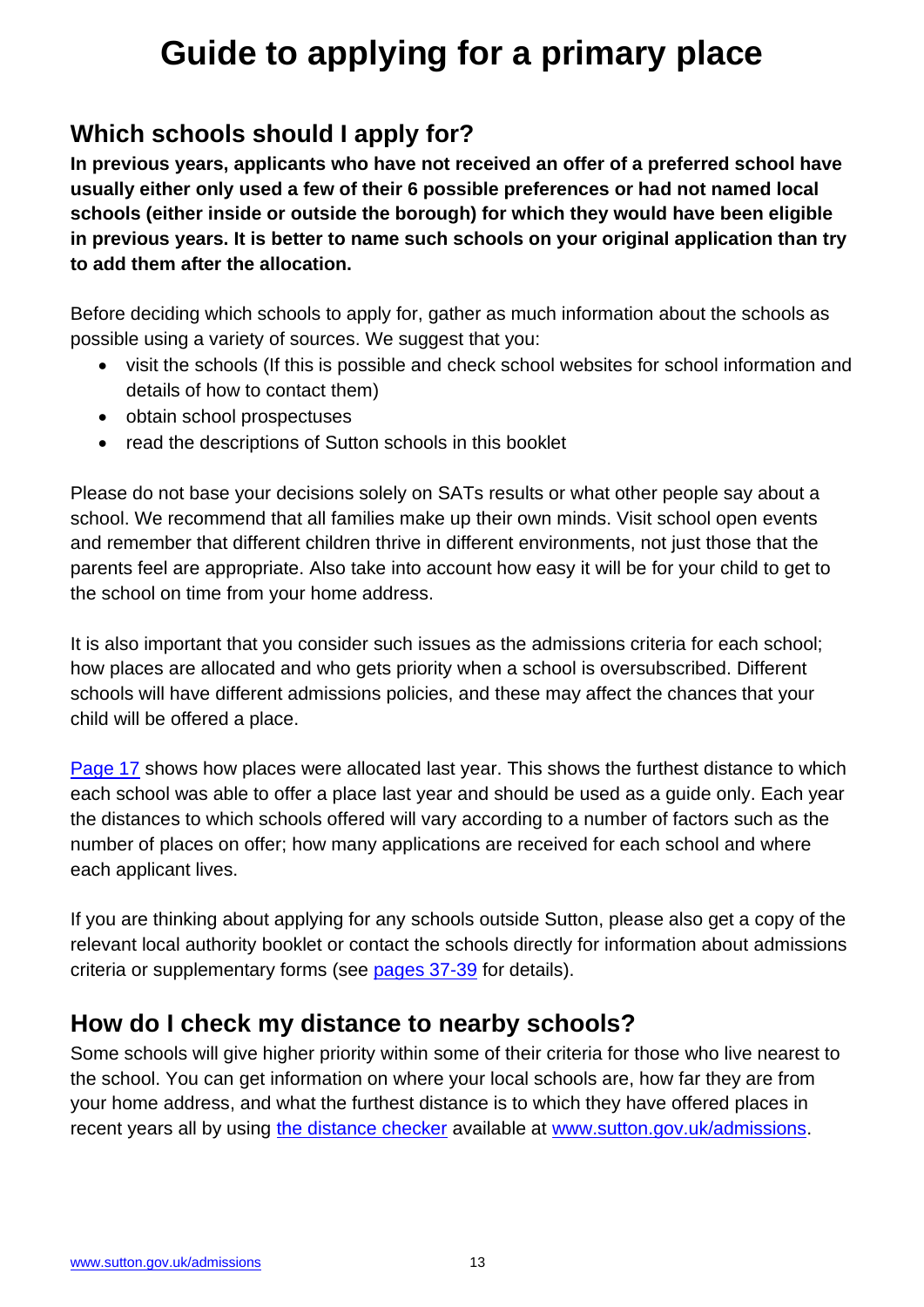#### **How are places allocated?**

Our admissions process operates an equal preference scheme, which means that each admissions authority will consider applications without knowing the order of preference on your application. If your child is unsuccessful at your first preference school, they will not get overlooked by schools lower down your order of preference.

The admissions authority, which can be the local authority or the school itself, will decide whether a place can be offered. Where a school is oversubscribed, the admissions criteria are used to rank applications. This is the order in which children will be offered places.

If your child is eligible for only one of the schools you listed as a preference, this will be the offer that is made to you. Where a child can be offered two or more of their preferred schools, the offer made will be for the highest preference school. Any lower preferences will be automatically withdrawn.

Where you have applied to schools in more than one London borough, these boroughs exchange details electronically and the process is repeated. Again, the highest potential offer is retained, and the others discarded. This process continues until each child has no more than one offer.

If your child is not eligible for any of the schools you applied for, and you are a Sutton resident, we will try and offer your child a place at an alternative appropriate school with a vacancy.

#### <span id="page-13-1"></span><span id="page-13-0"></span>**What if I have exceptional medical or social reasons for wanting a school?**

Some schools give priority to children who have a **professionally supported medical or social reason,** to attend a particular school.

Providing evidence does not guarantee that a child will be given priority at a particular school and in each case a decision will be made based on the merits of the case and whether the evidence demonstrates that a placement should be made at one particular school above any other.

Common medical conditions and allergies can usually be supported in all mainstream schools, therefore priority under a school's exceptional medical criterion would not normally be given for these.

Additionally, routine child-minding arrangements would not normally be considered to be an exceptional social reason for placement at a particular school.

#### **Evidence to support an application for medical or social priority must be received by 15 January 2022, which is the closing date for applications.**

Evidence received after that date but before 10 February 2022 may be considered if it could not reasonably have been provided by 15 January 2022, but in all such cases the decision will be made by the admission authority for the school. Any evidence received after 10 February 2022 will not be considered until after the initial allocation of places

Details of any exceptional medical or social reason should be attached to the online application. Alternatively please send professional supporting evidence to:-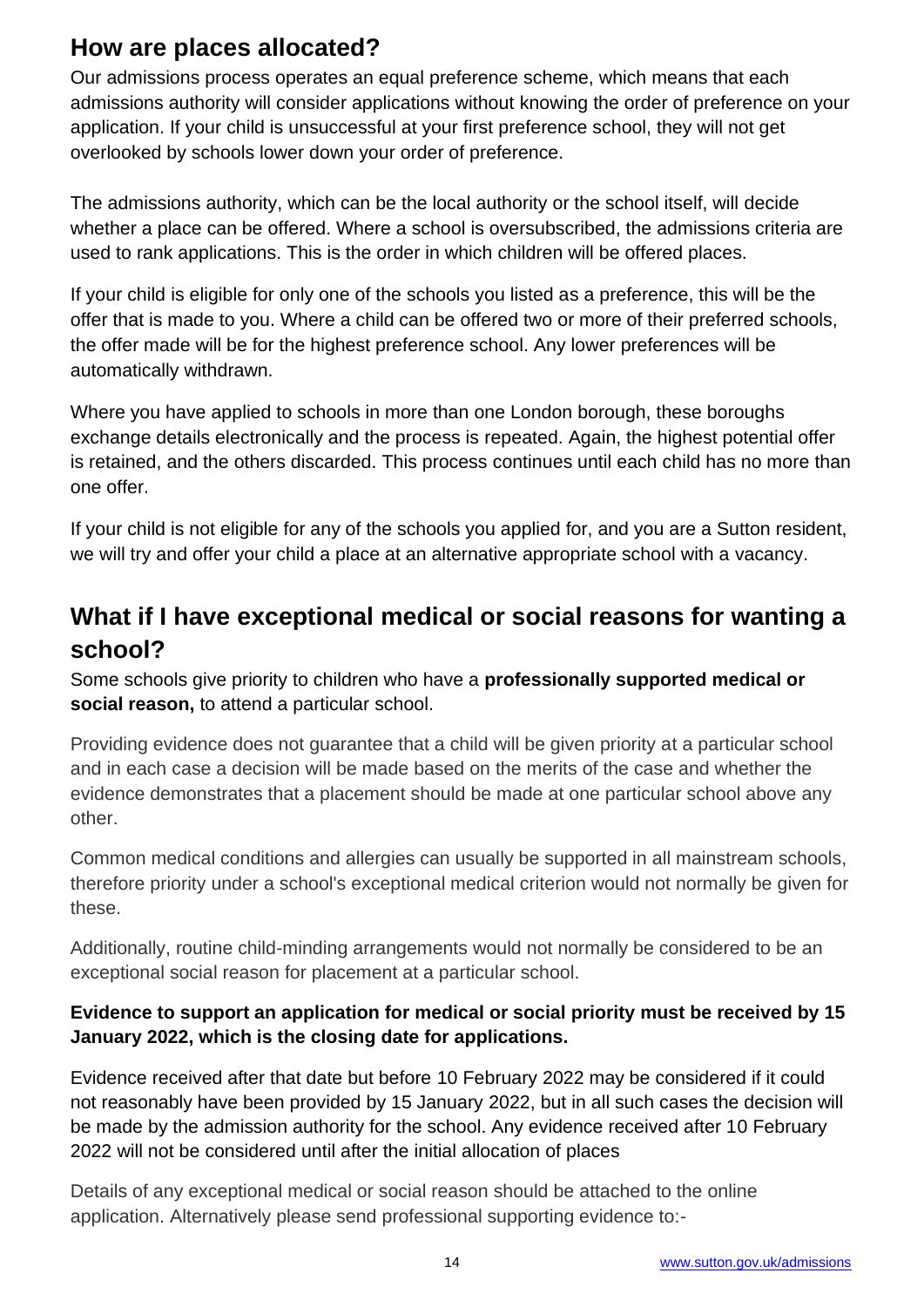<span id="page-14-0"></span>Cognus School Admissions Team, London Borough of Sutton, Civic Offices, St Nicholas Way, Sutton, Surrey SM1 1EA. Where a school **does not** give priority to **any** applications for an exceptional family, social or medical need because this is not part of its oversubscription criteria any documentation provided by parents will not be taken into consideration by the school.

#### **When will I know the outcome of my application?**

Online applicants will be able to view the outcome of their application on the evening of 19 April 2022. You will receive an email giving you the outcome of your application. Applicants who use a paper form will receive their outcome in a letter posted on 19 April 2022. All local authorities will send outcomes to their own residents on 19 April 2022, giving instructions on how to accept or decline any place you have been offered.

### <span id="page-14-1"></span>**What if my application is late or I move after the deadline?**

If your application is made after the closing date of 15 January 2022 or you change your existing preferences after this date, your application will be treated as late. A late application will not be considered until after all those that were received on time and may jeopardise the possibility of your child being offered a place at one of your preferred schools. This is unless you can provide proof that there were exceptional reasons that prevented you from applying on time.

If you submit an application or change your existing preferences, or order of preferences after 15 January 2022 but before 5pm on 10 February 2022 with good reason for doing so, the application will be treated as on time subject to receipt of acceptable proof.

Parents must submit written evidence giving details of their case. Where a change of address has occurred, we will require a copy of their new council tax bill together with a solicitor's letter regarding contract completion or a copy of the new tenancy agreement, we may also ask for proof that you have moved out of your previous address.

### <span id="page-14-3"></span>**What if I change my address during the process?**

You should ensure you make an on-time application to your home local authority by the closing date of 15 January using the address that you are living at when you submit your application. If you subsequently move, you must immediately advise your home local authority.

If the move takes place after 15 January but before 5pm on 10 February 2022 you should advise your home local authority, and, if the move is to a new local authority you may also want to provide details to the new local authority. Sutton school admissions team will require confirmation that your family have moved out of the previous property and no longer have access to it and that your family have moved into the new property. Each change of address will be looked at individually. Providing information regarding a change of address does not guarantee that the new address can be used for the school application.

#### <span id="page-14-2"></span>**What is a waiting list?**

Where a school is oversubscribed and has more applicants than places available, offers are made according to the admissions criteria. Those who cannot be offered a place will be added to a waiting list, providing they are not offered one of their higher preference schools. Waiting lists are kept in the same order as the admissions criteria of the school.

All applicants will automatically be held on waiting lists for higher preference schools than the one offered, and you will be contacted if a place becomes available. If the schools are outside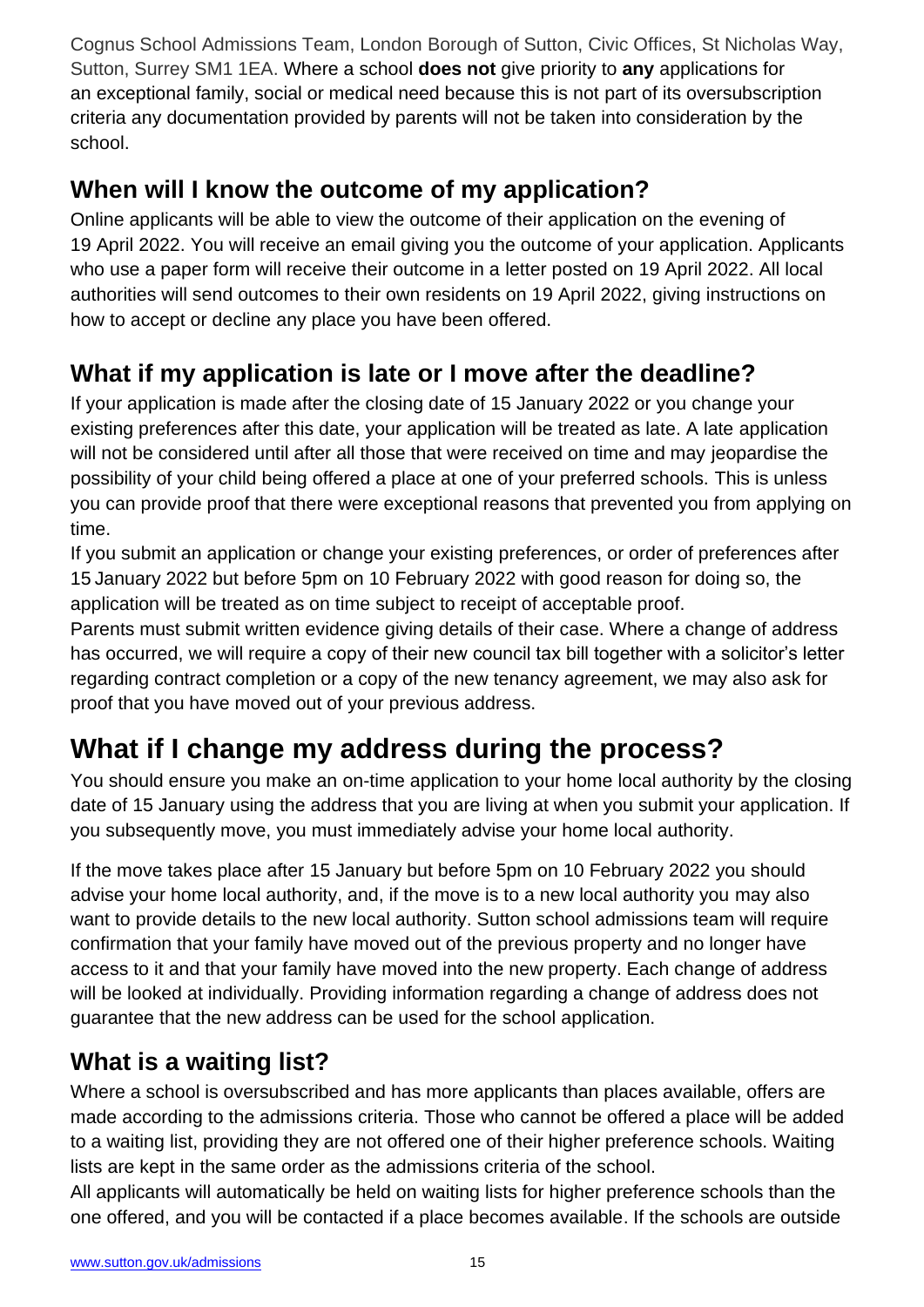Sutton, we will pass the child's information to the relevant borough(s) to add to their waiting lists. If you want to know if your child is on a waiting list for a school in another borough, you should contact the school's admissions authority (either the relevant local authority or the school itself).

Waiting lists for Community schools are maintained by the Local Authority. Voluntary Aided schools, Foundation schools and Academies maintain their own. Waiting lists are cancelled on 31 December. If you wish to remain on the list for Sutton schools after 31 December, you must email/write to the admissions authority (the local authority or the school itself) before this date and then at the end of the academic year thereafter.

Waiting lists can change for example, if a child moves into the area after the initial allocations have been made their name will be added to the waiting list in accordance with the admissions criteria. If they live closer to the chosen school than you do, their name may go above your child's on the waiting list.

#### <span id="page-15-0"></span>**Can I appeal if I don't get the place I want?**

All parents have the right of appeal against a decision not to offer a place for a child, providing an application has been made. For Sutton Community schools, appeals should be lodged with the Cognus School Admissions Team. For Voluntary Aided schools, Foundation schools or Academies, they should be lodged directly with the governing body of the particular school.

Information about how to appeal will be sent to all applicants who are not offered their first preference school. This will be included in the letter or online response sent on 19 April 2022 Appeals are likely to be heard during June and July.

It is rare for an appeal to be upheld due to government legislation which places a limit on infant class sizes. There are a small number of circumstances the panel may consider, and information is available at [www.sutton.gov.uk/admissions](http://www.sutton.gov.uk/admissions)

If you do have evidence to support your application, an appeals panel will not take this into account unless it was supplied with the original application.

Last year 14 appeals were lodged for community schools and none were upheld.

#### <span id="page-15-1"></span>**What if my child has special educational needs?**

If your child has an **Education Health and Care Plan** and you live in Sutton, you will need to call the SEN(D) Team on 020 8323 0454 as the application process is different from that described in this brochure. If your child receives support under SEN Support, you should follow the procedures in this booklet.

In Sutton, the **Sutton Information, Advice & Support Service** can provide impartial advice to parents and carers who may have difficulty understanding the admissions procedure, enabling them to make informed and realistic preferences for primary education for their children. This

service is particularly aimed at parents who require help in completing forms or those parents who have English as a second language.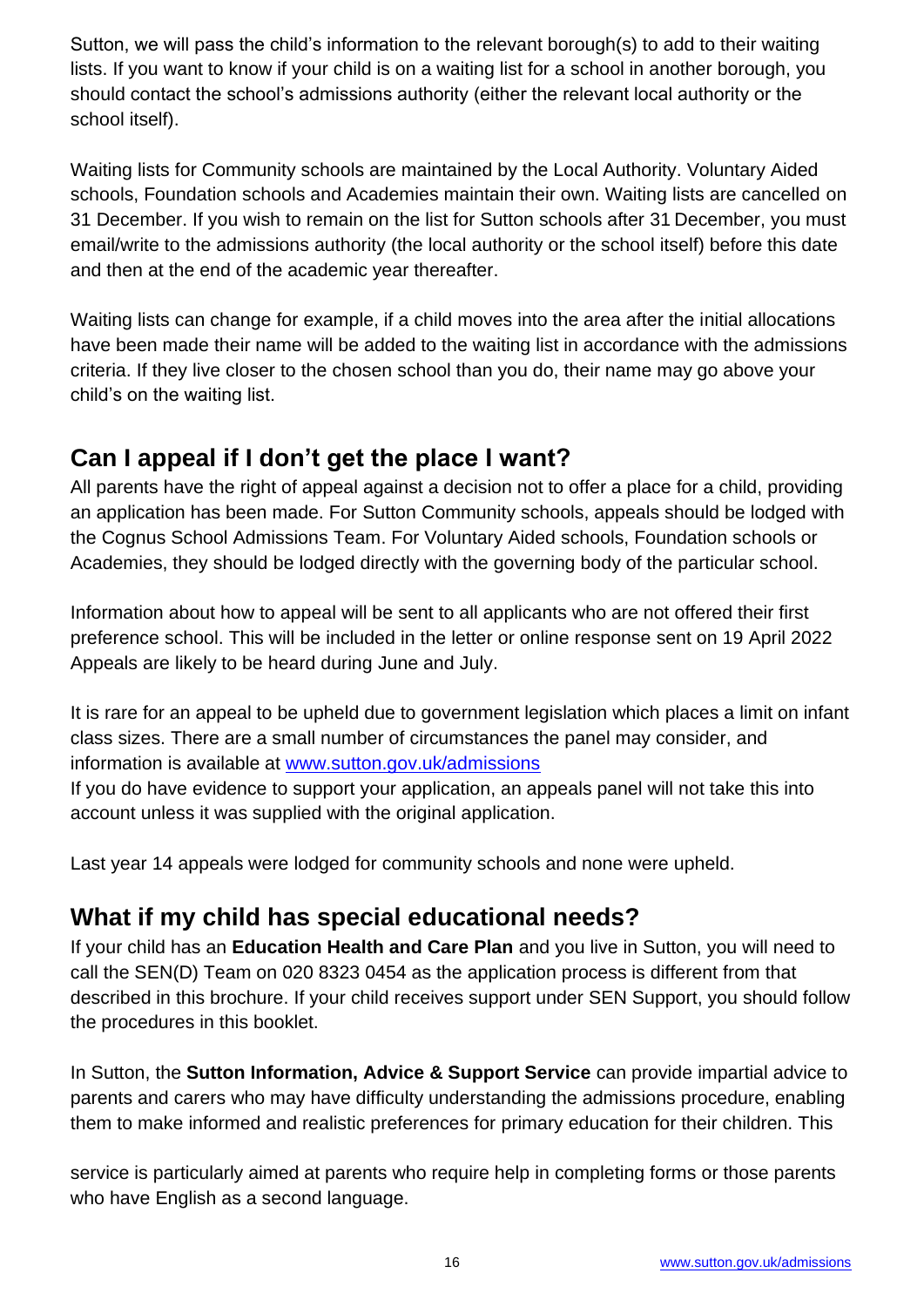In addition, the **Sutton Information, Advice & Support Service** supports parents and carers of children with Special Educational Needs living in Sutton. They offer impartial advice and support and can discuss options for children moving on to primary education. They offer support to parents and carers whose children have Education, Health and Care Plans (EHCP) or those who are currently on SEN Support.

<span id="page-16-0"></span>**Sutton Information, Advice & Support Service** can be contacted as follows: Telephone: 020 8323 0462 Email: siass@cognus.org.uk Web: [SIASS Website](https://www.siass.co.uk/)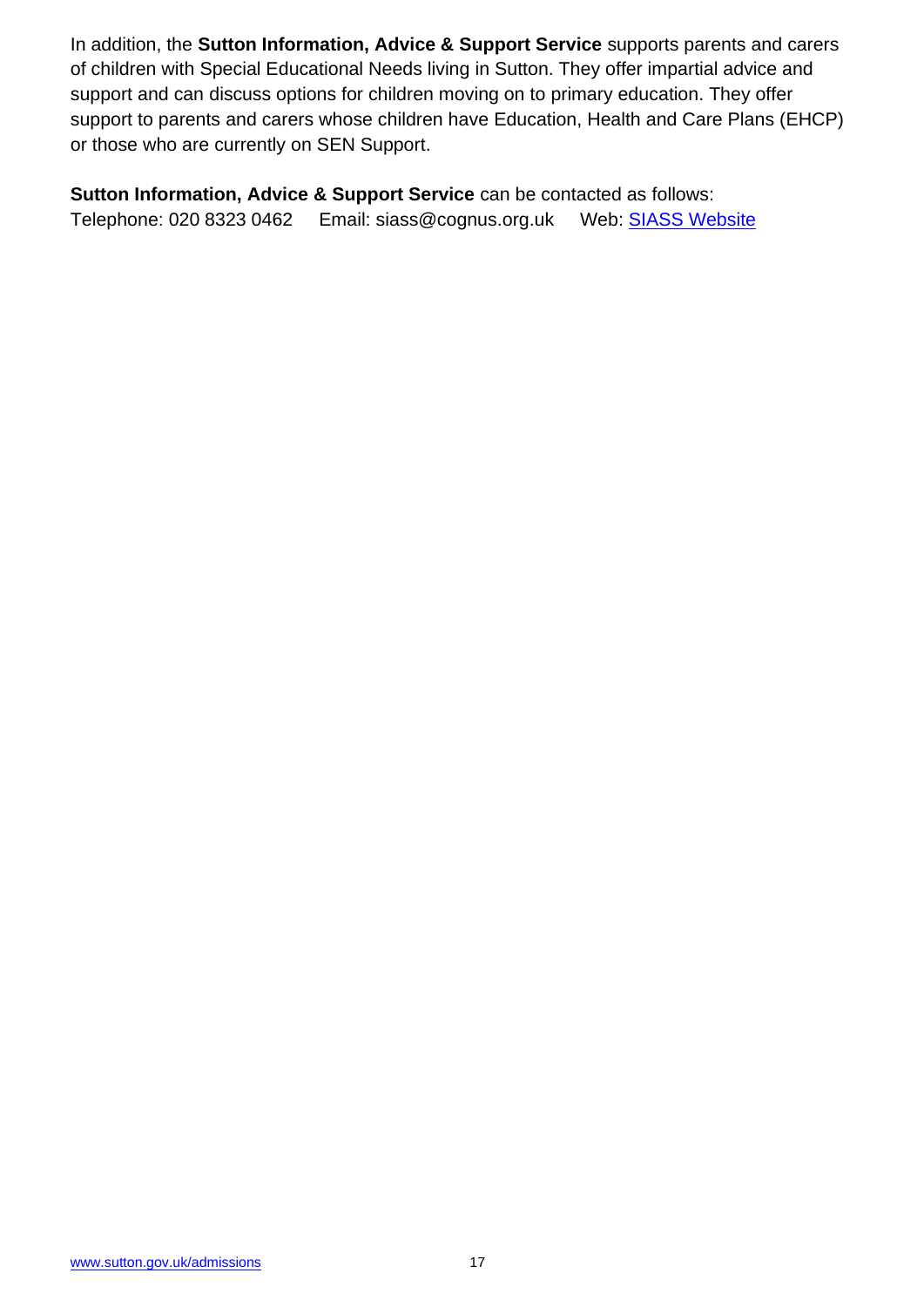## <span id="page-17-1"></span>How places were allocated last year

The following table indicates how many places were allocated to each Sutton school under each criterion and, where relevant, how far places were allocated to on distance.

|                                           |                   | <b>Published</b>          |                                   |  |
|-------------------------------------------|-------------------|---------------------------|-----------------------------------|--|
|                                           | <b>DfE Number</b> | <b>Admissions</b>         | <b>Furthest Distance (Metres)</b> |  |
| Abbey Primary (Academy)                   | 319 2012          | <b>Number (PAN)</b><br>60 | All                               |  |
| Avenue Primary (Academy)                  | 319 2003          | 120                       | 1063.48                           |  |
| <b>Bandon Hill Primary Meadow Field</b>   |                   |                           |                                   |  |
| Bandon Hill Primary Wood Field            | 319 2000          | 60                        | 864.61                            |  |
|                                           | 319 9901          | 120                       | All                               |  |
| Barrow Hedges Primary (Academy)           | 319 2001          | 90                        | 1135.54                           |  |
| Beddington Infants (Foundation)           | 319 2040          | 90                        | 1191.87                           |  |
| Beddington Park (Academy)                 | 319 2022          | 60                        | All                               |  |
| <b>Brookfield Primary (Academy)</b>       | 319 2027          | 60                        | All                               |  |
| Cheam Common Infants (Academy)            | 319 2007          | 120                       | 871.18                            |  |
| Cheam Fields Primary (Academy)            | 319 2009          | 60                        | 1728.84                           |  |
| <b>Cheam Park Farm Primary</b>            |                   |                           |                                   |  |
| (Academy)                                 | 319 2011          | 120                       | 1126.92                           |  |
| <b>Culvers House Primary (Foundation)</b> | 319 2048          | 60                        | All                               |  |
| <b>Devonshire Primary</b>                 | 319 2023          | 90                        | 696.20                            |  |
| Dorchester Primary (Foundation)           | 319 2038          | 90                        | All                               |  |
| <b>Foresters Primary (Foundation)</b>     | 319 2043          | 30                        | 2516.49                           |  |
| Green Wrythe Primary (Academy)            | 319 2008          | 30                        | All                               |  |
| <b>Hackbridge Primary</b>                 | 319 2016          | 120                       | All                               |  |
| <b>High View Primary (Foundation)</b>     | 319 2019          | 60                        | 832.93                            |  |
| Manor Park Primary (Academy)              | 319 2026          | 90                        | 406.43                            |  |
| Muschamp Primary (Foundation)             | 319 2049          | 82                        | All                               |  |
| Nonsuch Primary (Foundation)              | 319 2042          | 30                        | 453.94                            |  |
| Robin Hood Infants                        | 319 2037          | 90                        | 673.03                            |  |
| Rushy Meadow Primary (Academy)            | 319 2015          | 60                        | All                               |  |
| <b>Stanley Park Infants (Academy)</b>     | 319 5202          | 90                        | 1364.85                           |  |
| Tweeddale Primary (Academy)               | 319 2002          | 60                        | All                               |  |
| Victor Seymour Infants (Academy)          | 319 2034          | 90                        | 881.55                            |  |
| <b>Wallington Primary Academy</b>         |                   |                           |                                   |  |
| (Academy)                                 | 319 2017          | 30                        | All                               |  |
| <b>Westbourne Primary (Academy)</b>       | 319 2045          | 90                        | 678.82                            |  |
| <b>Voluntary Aided Schools</b>            |                   |                           |                                   |  |
| All Saints Benhilton CofE Primary         | 319 3301          | 60                        | N/A                               |  |
| All Saints Carshalton CofE Primary        | 319 5200          | 60                        | N/A                               |  |
| St Cecilia's Catholic Primary             | 319 3500          | 60                        | N/A                               |  |
| St Dunstan's Cheam CofE Primary           | 319 3304          | 60                        | All                               |  |
| St Elphege's Catholic Infants             | 319 3504          | 90                        | N/A                               |  |
| St Mary's Catholic Nursery and            |                   |                           |                                   |  |
| Infants                                   | 319 3502          | 90                        | N/A                               |  |

<span id="page-17-0"></span>**Voluntary-Aided schools**: Places at the Voluntary-Aided schools are allocated mainly according to each applicant's religious commitment and practice. If you wish to request more information on how your child will be assessed, you should contact the school directly.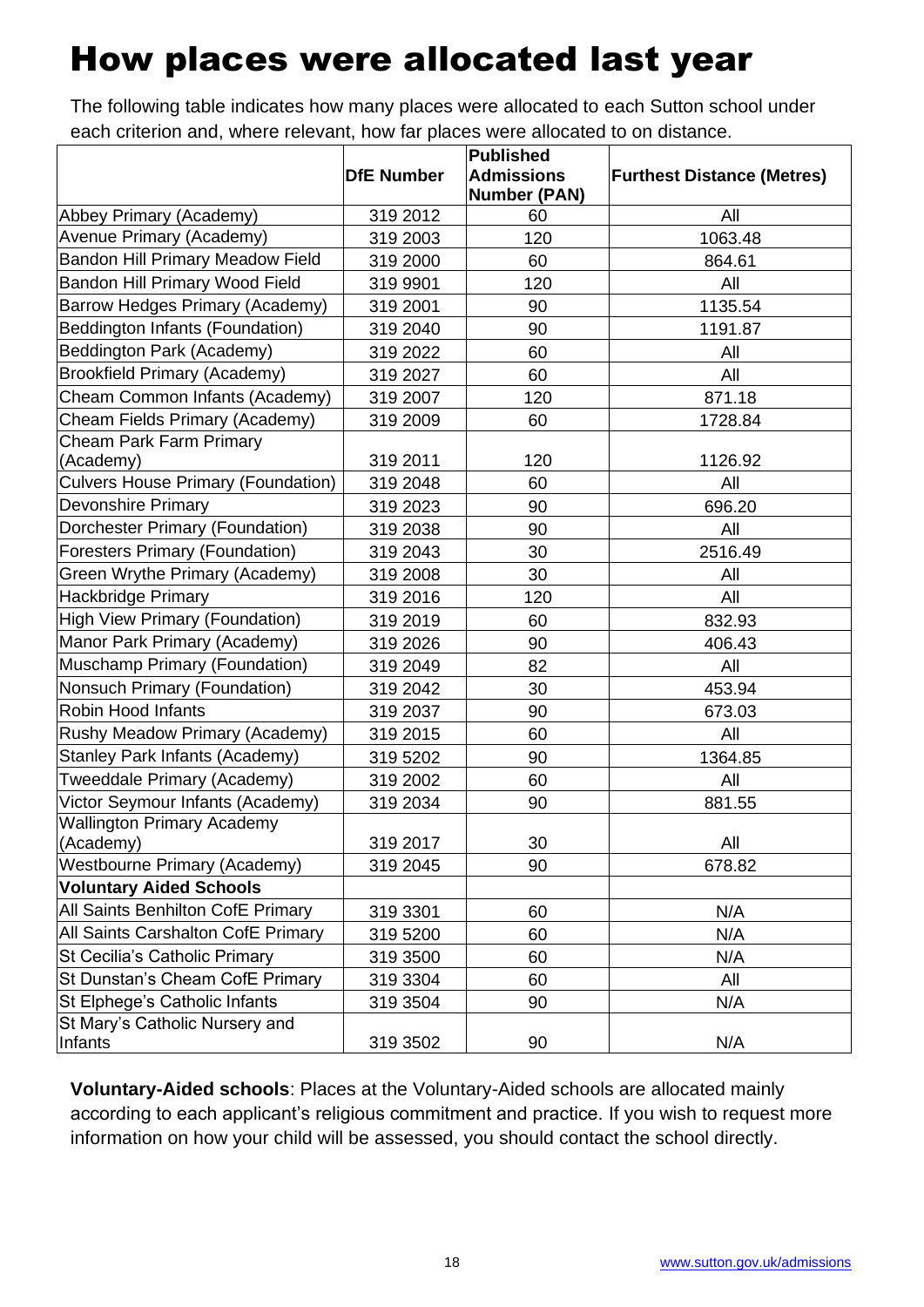## Primary schools in Sutton

The admission number for each school for the academic year 2022/2023 indicates the number that the school will admit in September 2022 as part of the normal intake for the school. **§** denotes a school without a nursery attached.

<span id="page-18-0"></span>

| $C =$ Community School<br>AA = Admission Authority School                                                                                                                                                                         |                                                     |                                   |                                |  |
|-----------------------------------------------------------------------------------------------------------------------------------------------------------------------------------------------------------------------------------|-----------------------------------------------------|-----------------------------------|--------------------------------|--|
| <b>PRIMARY or INFANT SCHOOLS</b>                                                                                                                                                                                                  |                                                     | <b>Admission</b><br><b>Number</b> | <b>School</b><br><b>Status</b> |  |
| <b>Abbey Primary</b><br>Glastonbury Road, Morden SM4 6NY                                                                                                                                                                          | <b>DfE Number: 319 2012</b><br>Tel: (020) 8254 0862 | 60                                | AA                             |  |
| All Saints' Benhilton C of E Primary<br>All Saints' Road, Sutton SM1 3DA                                                                                                                                                          | <b>DfE Number: 319 3301</b><br>Tel: (020) 8644 6492 | 60                                | AA                             |  |
| <b>All Saints' Carshalton C of E Primary</b><br>Rotherfield Road, Carshalton SM5 3DW                                                                                                                                              | <b>DfE Number: 319 5200</b><br>Tel: (020) 8401 0075 | 60                                | AA                             |  |
| <b>Avenue Primary Academy</b><br>Avenue Road, Belmont, Sutton SM2 6JE                                                                                                                                                             | <b>DfE Number: 319 2003</b><br>Tel: (020) 8642 5138 | 120                               | AA                             |  |
| <b>Bandon Hill Primary Meadow Field</b><br>Sandy Lane South, Wallington SM6 9QU                                                                                                                                                   | <b>DfE Number: 319 2000</b><br>Tel: (020) 8647 5377 | 60                                | $\mathsf{C}$                   |  |
| <b>Bandon Hill Primary Wood Field</b>                                                                                                                                                                                             | <b>DfE Number: 319 9901</b>                         | 120S                              | C                              |  |
| Stanley Park Road, Carshalton SM5 3HW<br><b>Barrow Hedges Primary Academy</b>                                                                                                                                                     | Tel: (020) 8619 1120<br><b>DfE Number: 319 2001</b> | 90                                | AA                             |  |
| Harbury Road, Carshalton SM5 4LA<br><b>Beddington Infants'</b>                                                                                                                                                                    | Tel: (020) 8643 4428<br><b>DfE Number: 319 2040</b> |                                   |                                |  |
| (at the end of year 2 there is no automatic transfer to Holy Trinity Junior. Families<br>must make a Junior School application at the start of year 2)<br>Croydon Road, Wallington SM6 7LF                                        | Tel: (020) 8647 7813                                | 90                                | AA                             |  |
| <b>Beddington Park Academy</b>                                                                                                                                                                                                    | <b>DfE Number: 319 2022</b>                         |                                   |                                |  |
| Mallinson Road, Beddington CR0 4UL                                                                                                                                                                                                | Tel: (020) 8688 1390                                | 60                                | AA                             |  |
| <b>Brookfield Primary</b><br>Ridge Road, North Cheam SM3 9LY                                                                                                                                                                      | <b>DfE Number: 319 2027</b><br>Tel: (020) 8644 8616 | 60                                | AA                             |  |
| <b>Cheam Common Infants'</b><br>(at the end of Year 2 all children are eligible to transfer to Cheam Common Junior (but<br>must make a Junior School application at the start of year 2)<br>Balmoral Road, Worcester Park KT4 8SS | <b>DfE Number: 319 2007</b><br>Tel: (020) 8337 4152 | 120                               | AA                             |  |
| <b>Cheam Fields Primary</b><br>Stoughton Avenue, Cheam SM3 8PQ                                                                                                                                                                    | <b>DfE Number: 319 2009</b><br>Tel: (020) 8644 9055 | 60                                | AA                             |  |
| <b>Cheam Park Farm Primary</b><br>Molesey Drive, North Cheam SM3 9UU                                                                                                                                                              | <b>DfE Number: 319 2011</b><br>Tel: (020) 8644 7415 | 120                               | AA                             |  |
| <b>Culvers House Primary</b><br>Orchard Avenue, Mitcham CR4 4JH                                                                                                                                                                   | <b>DfE Number: 319 2048</b><br>Tel: (020) 8255 6199 | 60                                | AA                             |  |
| <b>Devonshire Primary</b><br>Devonshire Avenue, Sutton SM2 5JL                                                                                                                                                                    | <b>DfE Number: 319 2023</b><br>Tel: (020) 8643 1174 | 90                                | $\mathsf{C}$                   |  |
| <b>Dorchester Primary</b><br>Dorchester Road, Worcester Park KT4 8PG                                                                                                                                                              | <b>DfE Number: 319 2038</b><br>Tel: (020) 8330 1144 | 90                                | AA                             |  |
| <b>Foresters Primary</b><br>Redford Avenue, Wallington SM6 9DP                                                                                                                                                                    | <b>DfE Number: 319 2043</b><br>Tel: (020) 8669 6910 | 30                                | AA                             |  |
| <b>Green Wrythe Primary</b><br>Green Wrythe Lane, Carshalton SM5 1JP                                                                                                                                                              | <b>DfE Number: 319 2008</b><br>Tel: (020) 8648 4989 | 30                                | AA                             |  |
| <b>Hackbridge Primary</b><br>Reception, Years 1,2,5 & 6 at Hackbridge Road, Wallington SM6 7AX<br>Years 3 & 4 at London Road, Mitcham, CR4 4HS                                                                                    | <b>DfE Number: 319 2016</b><br>Tel: (020) 8647 7974 | 120                               | $\mathsf C$                    |  |
| <b>High View Primary</b><br>The Chase, Wallington SM6 8JT                                                                                                                                                                         | <b>DfE Number: 319 2020</b><br>Tel: (020) 8688 3563 | 60                                | AA                             |  |
| <b>Manor Park Primary</b><br>Greyhound Road, Sutton SM1 4AW                                                                                                                                                                       | <b>DfE Number: 319 2026</b><br>Tel: (020) 8642 0144 | 90                                | AA                             |  |
| <b>Muschamp Primary</b><br>Muschamp Road, Carshalton SM5 2SE                                                                                                                                                                      | <b>DfE Number: 319 2049</b><br>Tel: (020) 8669 2514 | 30                                | AA                             |  |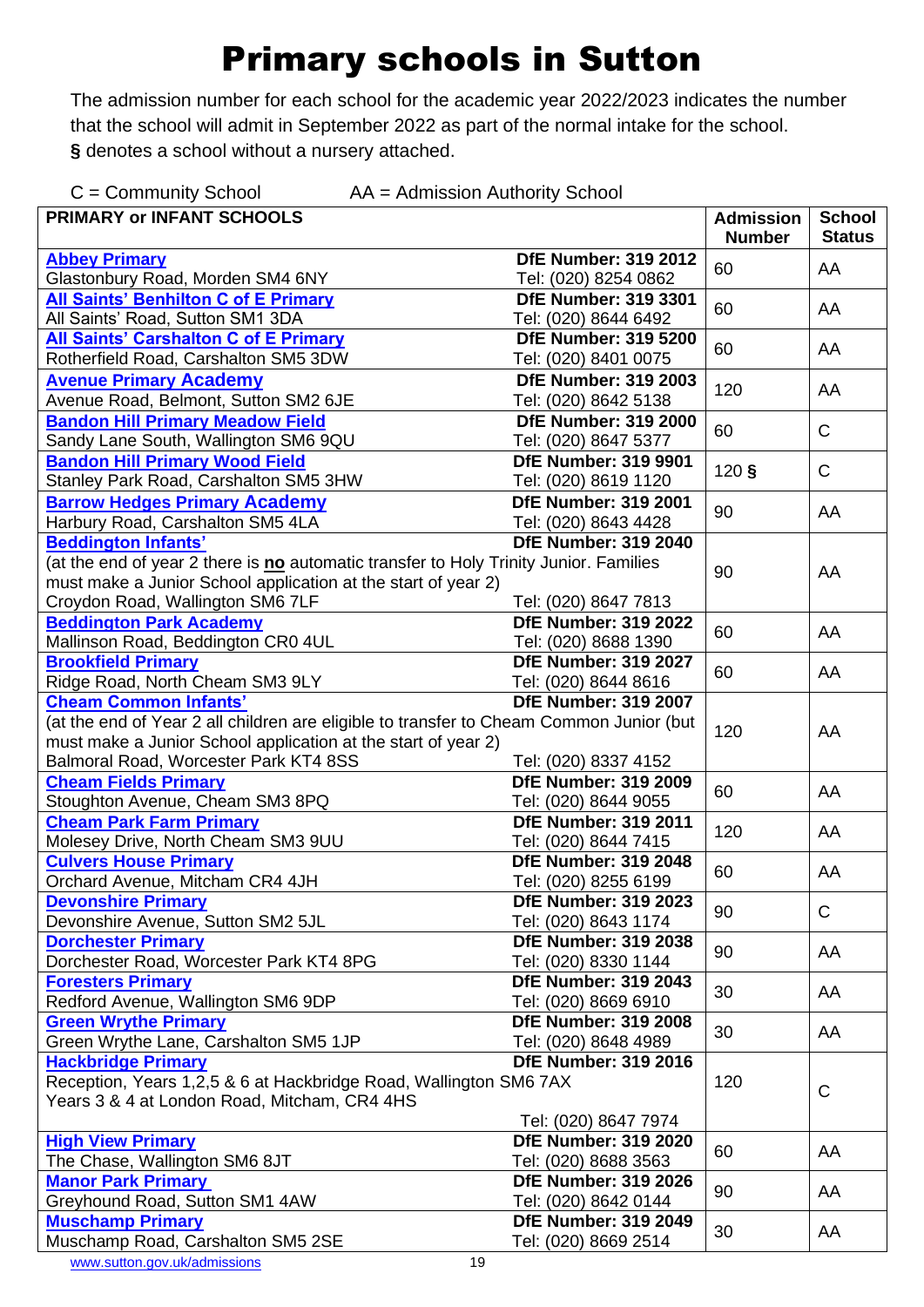| <b>Nonsuch Primary</b><br>Chadacre Road, Stoneleigh, Epsom KT17 2HQ                                                                                                                                                                               | <b>DfE Number: 319 2042</b><br>Tel: (020) 8393 9209 | 90 | AA          |
|---------------------------------------------------------------------------------------------------------------------------------------------------------------------------------------------------------------------------------------------------|-----------------------------------------------------|----|-------------|
| <b>Robin Hood Infants'</b><br>(at the end of Year 2 all children are eligible to transfer to Robin Hood Junior, but must<br>make a Junior School application at the start of year 2)<br>Robin Hood Lane, Sutton SM1 2SF                           | <b>DfE Number: 319 2037</b><br>Tel: (020) 8643 3688 | 60 | $\mathsf C$ |
| <b>Rushy Meadow Primary Academy</b><br>Rushy Meadow Lane, Fellowes Road, Carshalton SM5 2SG                                                                                                                                                       | <b>DfE Number: 319 2015</b><br>Tel: (020) 8669 7588 | 60 | AA          |
| <b>St Cecilia's Catholic Primary</b><br>London Road, North Cheam SM3 9DL                                                                                                                                                                          | <b>DfE Number: 319 3500</b><br>Tel: (020) 8337 4566 | 60 | AA          |
| St Dunstan's, Cheam, C of E Primary<br>Anne Boleyn's Walk, Cheam SM3 8DF                                                                                                                                                                          | <b>DfE Number: 319 3304</b><br>Tel: (020) 8642 5463 | 90 | AA          |
| <b>St Elphege's Catholic Infants'</b><br>(at the end of Year 2 all children are eligible to transfer to St Elphege's Junior but must<br>make a Junior School application at the start of year 2)<br>Mollison Drive, Roundshaw, Wallington SM6 9HY | <b>DfE Number: 319 3504</b><br>Tel: (020) 8669 6306 | 90 | AA          |
| <b>St Mary's Catholic Nursery and Infants'</b><br>(there is no automatic transfer to St Mary's Junior. Families must make a Junior<br>School application at the start of year 2)<br>West Street, Carshalton SM5 2PT                               | <b>DfE Number: 319 3502</b><br>Tel: (020) 8647 5711 | 90 | AA          |
| <b>Stanley Park Infants'</b><br>(at the end of Year 2 all children are eligible to transfer to Stanley Park Junior but<br>must make a Junior School application at the start of year 2)<br>Stanley Park Road, Carshalton SM5 3JL                  | <b>DfE Number: 319 5202</b><br>Tel: (020) 8647 9322 | 60 | AA          |
| <b>Tweeddale Primary</b><br>Tweeddale Road, Carshalton SM5 1SW                                                                                                                                                                                    | <b>DfE Number: 319 2002</b><br>Tel: (020) 8644 5665 | 90 | AA          |
| <b>Victor Seymour Infants'</b><br>(at the end of Year 2 all children are eligible to transfer to Harris Junior Academy<br>Carshalton but must make a Junior School application at the start of year 2)<br>Denmark Road, Carshalton SM5 2JE        | <b>DfE Number: 319 2034</b><br>Tel: (020) 8647 9800 | 60 | AA          |
| <b>Wallington Primary Academy</b><br>Mollison Drive, Roundshaw, Wallington SM6 9JN                                                                                                                                                                | <b>DfE Number: 319 2017</b><br>Tel: (020) 8669 3978 | 90 | AA          |
| <b>Westbourne Primary</b><br>Anton Crescent, Collingwood Road, Sutton SM1 2NT                                                                                                                                                                     | <b>DfE Number: 319 2045</b><br>Tel: (020) 8644 8453 |    | AA          |

Additional schools may change to Academy or Foundation status before September 2022 which means they will become their own Admission Authority.

<span id="page-19-0"></span>See pages  $40-42$  for answers to some frequently asked questions.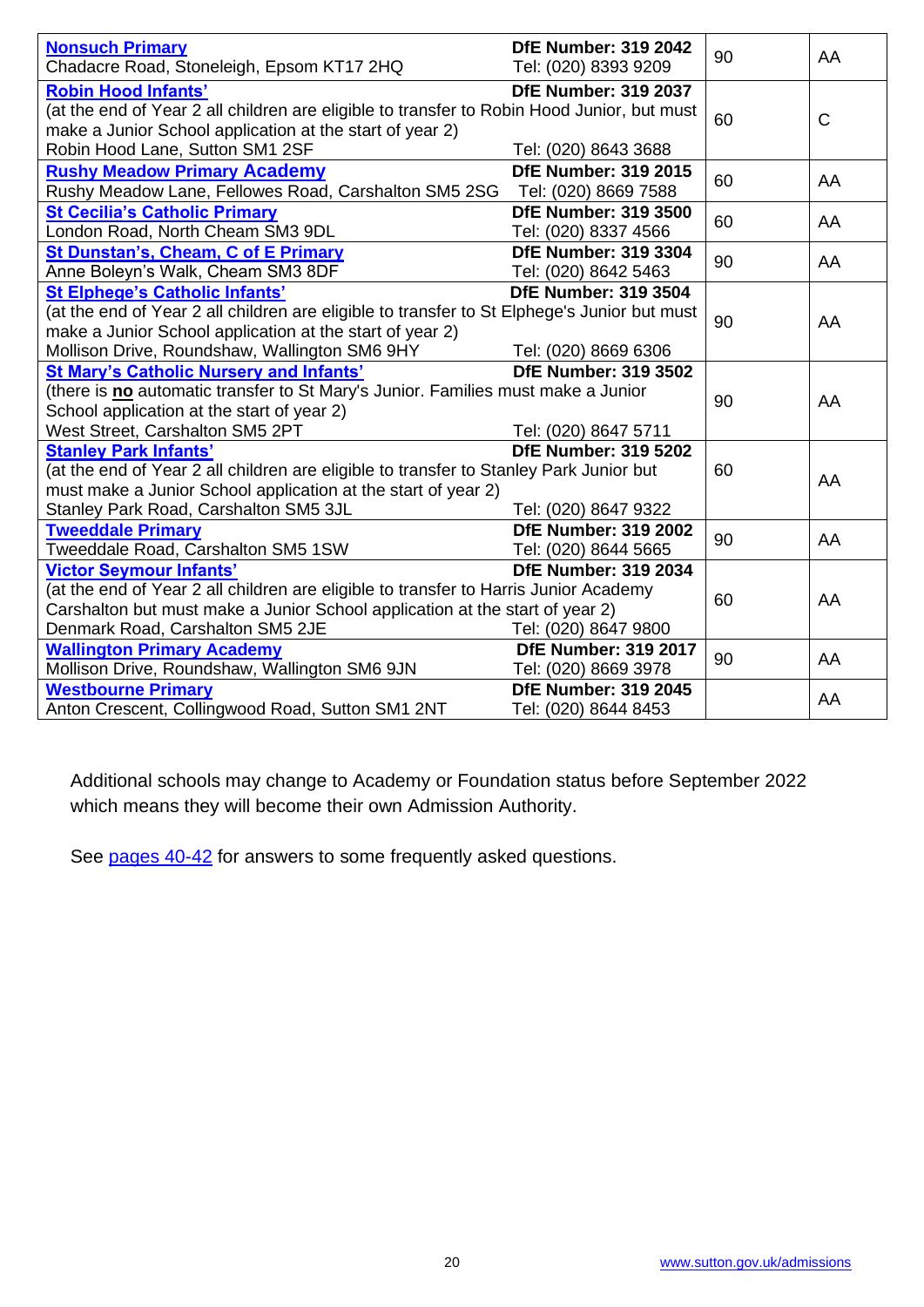## Map of primary schools in Sutton

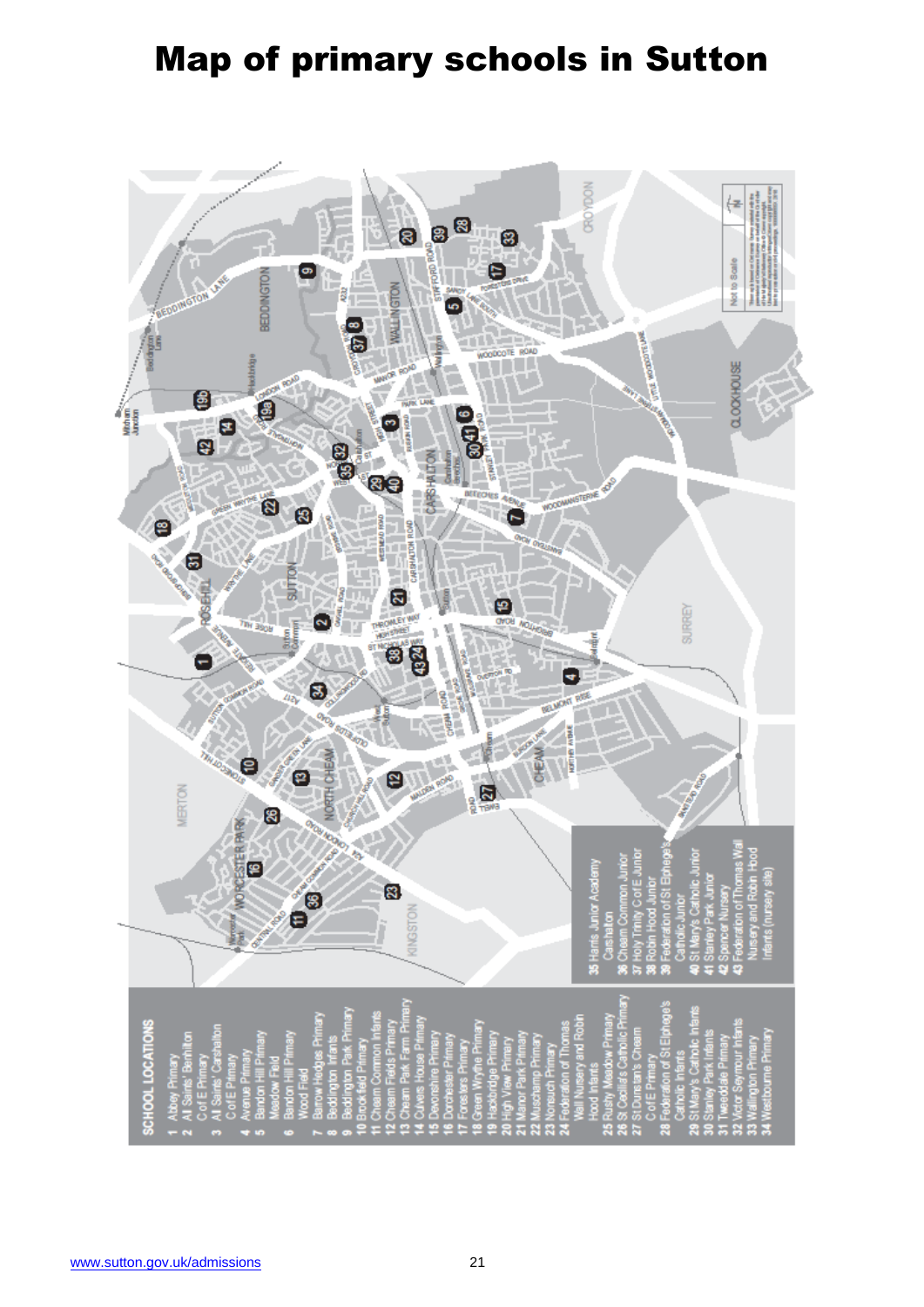## Admissions criteria for Community schools

<span id="page-21-0"></span>Where a Community school receives more applications than there are places available, offers of places for Reception will be made in the following priority order:

- 1. Looked After Children and previously Looked After Children (see [page 8](#page-7-1) for more details).
- 2. Where there are professionally supported medical reasons or exceptional social reasons why a child should attend a particular school (see [page 14](#page-13-1) for more details).
- 3. Where applicants have an older sibling in the school or attached junior school or Base Unit, at the time of admission. Siblings in Year 6 or nursery at the time of application will not qualify (see [page 10](#page-9-1) for more details).

For the purpose of this sibling criteria the following schools are attached: [Robin Hood](http://www.twn-rhi.org.uk/) Infants' and [Robin Hood Junior s](http://www.robinhood-junior.org.uk/)chools

4. **(Except Hackbridge Primary School)** Remaining places are offered on the basis of proximity to the school, measured in a straight line from the child's home address to the main entrance of the school building, with those living closer to the school receiving the higher priority. The address to be used in the initial allocation of places will be the address on 15 January 2022, unless a subsequent move has been accepted for allocation purposes (see [page 15](#page-14-3) for more details).

**(Hackbridge Primary School Only)** Straight Line distance between the child's home address and the mid-point between the existing school site and the new school site on London Road. The mid-point is defined as the point that is equidistant between each site's main school entrance.

Where two or more applicants share a priority for a place, and there is only one place remaining, the child to be allocated will be selected randomly by the computer.

**Please note that a place in the nursery class of a particular school does not give priority for a place in the reception class of that school**. This is to ensure that parents who have decided not to send their children to nursery will not be disadvantaged when applying for a school place.

As there are likely to be more parents applying for their children to start school, the distance each school is able to offer out to may reduce when compared to nursery applications.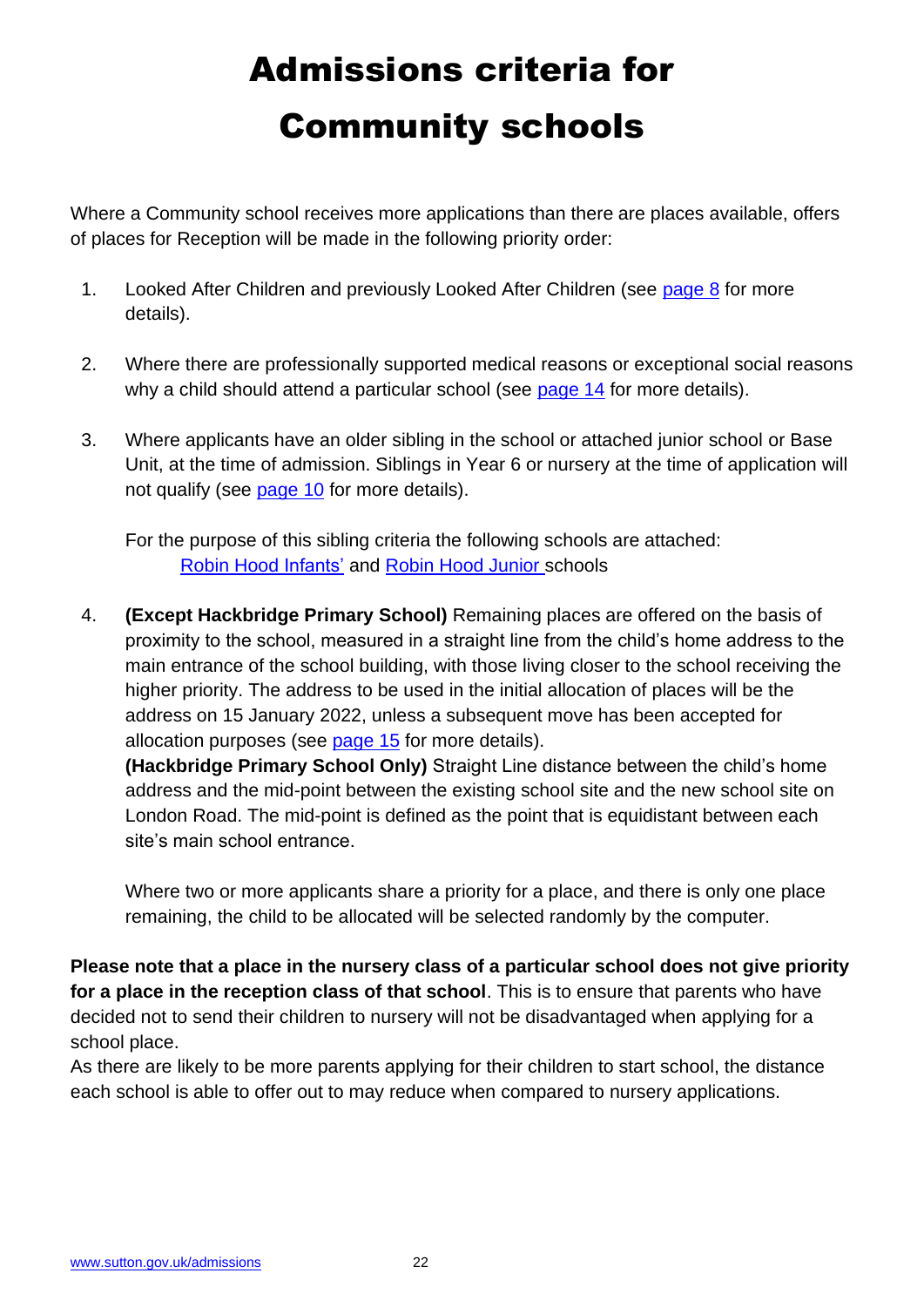## <span id="page-22-0"></span>Admission criteria for Foundation schools and Academies

For Foundation Schools and Academies, the governing body of the school is responsible for admissions. Each school has its own admission arrangements which are summarised below. **You can get a copy of each school's full arrangements by contacting the school or by visiting Sutton's website at [www.sutton.gov.uk/admissions](http://www.sutton.gov.uk/admissions)**

### **[Abbey Primary School](https://www.abbey.sutton.sch.uk/)**

There are 60 places available. **No supplementary form is necessary**. Where there are more than 60 applicants, the following criteria apply:

- 1. Looked After Children or previously Looked After Children (see [page 8](#page-7-1) for more details).
- 2. Professionally supported exceptional medical or social reasons (see [page 14](#page-13-1) for more details).
- 3. Children of staff where the member of staff has been employed for more than 2 years at the time of the application or recruited to fill a demonstrable skill shortage
- 4. An older sibling in the School at the time of admission (see [page 10](#page-9-1) for more details).
- 5. Straight-line distance from the home address to the entrance of the school, with those living closer to the school receiving higher priority (see [page 13](#page-12-2) for more details).

The address to be used in the initial allocation of places will be the address on 15 January 2022, unless a subsequent move has been accepted for allocation purposes. Where two or more applicants live equal distance from the school, Governors will draw lots to determine priority.

### **[Avenue Primary Academy](https://www.avenueprimary.com/)**

There are 120 places available. **No supplementary form is necessary**. Where there are more than 120 applicants, the following criteria apply:

- <span id="page-22-1"></span>1. Looked After Children or previously Looked After Children (see [page 8](#page-7-1) for more details).
- 2. A sibling in the School at the time of admission (see [page 10](#page-9-1) for more details).
- 3. Professionally supported exceptional medical reasons (see [page 14](#page-13-0) for more details).
- 4. Children of staff where the member of staff has been employed at the academy for more than 2 years at the time of the application or recruited to fill a demonstrable skill shortage.
- 5. Straight-line distance from the home address to the entrance of the school, with those living closer to the school receiving higher priority (see [page 13](#page-12-2) for more details).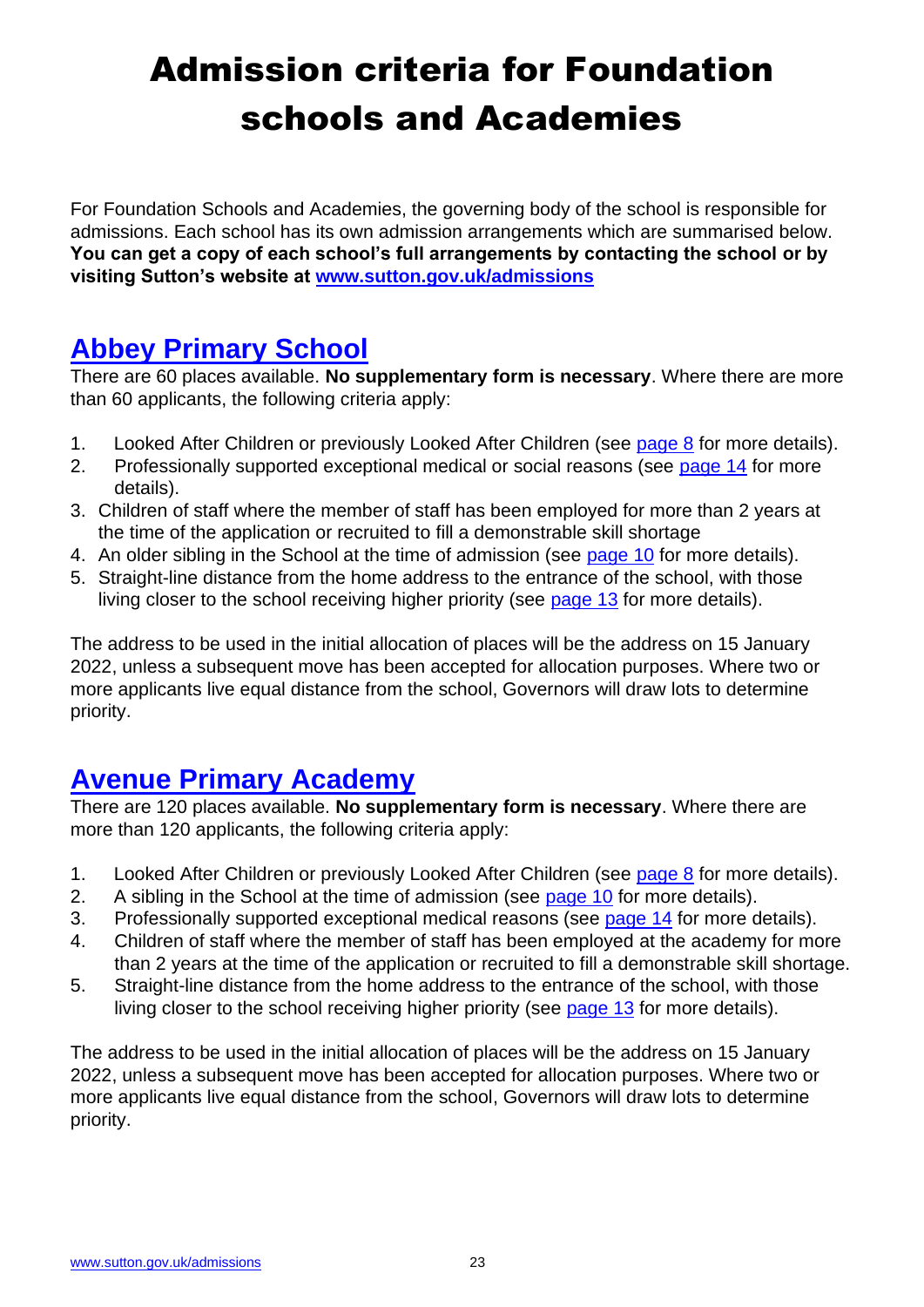### **[Barrow Hedges Primary Academy](https://www.barrowhedges.com/)**

There are 90 places available. **No supplementary form is necessary**. Where there are more than 90 applicants, the following criteria apply:

- 1. Looked After Children or previously Looked After Children (see [page 8](#page-7-1) for more details).
- 2. A sibling in the School at the time of admission (see [page 10](#page-9-1) for more details).
- 3. Professionally supported exceptional medical reasons (see [page 14](#page-13-1) for more details).
- 4. Children of staff where the member of staff has been employed at the academy for more than 2 years at the time of the application or recruited to fill a demonstrable skill shortage.
- 5. Straight-line distance from the home address to the entrance of the school, with those living closer to the school receiving higher priority (see [page 13](#page-12-2) for more details).

The address to be used in the initial allocation of places will be the address on 15 January 2022, unless a subsequent move has been accepted for allocation purposes. Where two or more applicants live equal distance from the school, Governors will draw lots to determine priority.

### **[Beddington Infants' School](http://www.beddingtoninfants.org.uk/)**

There are 90 places available. **No supplementary form is necessary**. Where there are more than 90 applicants, the following criteria apply:

- 1. Looked After Children or previously Looked After Children (see [page 8](#page-7-1) for more details).
- 2. Professionally supported exceptional medical or social reasons (see [page 14](#page-13-1) for more details).
- 3. Where a sibling is already in the main school at the time of admission (see [page 10](#page-9-1) for more details).
- 4. Straight-line distance from the home address to the entrance of the school, with those living closer to the school receiving higher priority (see [page 13](#page-12-2) for more details).

The address to be used in the initial allocation of places will be the address on 15 January 2022, unless a subsequent move has been accepted for allocation purposes. Where two or more applicants live equal distance from the school, Governors will draw lots to determine priority.

### **[Beddington Park Academy](https://beddingtonparkacademy.org/)**

There are 60 places available. **No supplementary form is necessary unless applying under criteria 4**. Where there are more than 60 applicants, the following criteria apply:

- 1. Looked After Children or previously Looked After Children (see [page 8](#page-7-1) for more details).
- 2. Professionally supported medical or exceptional social reasons (see [page 14](#page-13-1) for more details).
- 3. An older sibling in the School at the time of admission (see [page 10](#page-9-1) for more details).
- 4. Eligible Children who attend Beddington Park Nursery and are eligible for Early Years Pupil Premium the parent must complete a Category 4 (Eligible Children who Attend the Academy's Nursery) Form and submit it by the application deadline. [Admissions -](https://beddingtonparkacademy.org/admissions/) [Beddington Park Academy](https://beddingtonparkacademy.org/admissions/)
- 5. Straight-line distance from the home address to the entrance of the school, with those living closer to the school receiving higher priority (see [page 13](#page-12-2) for more details).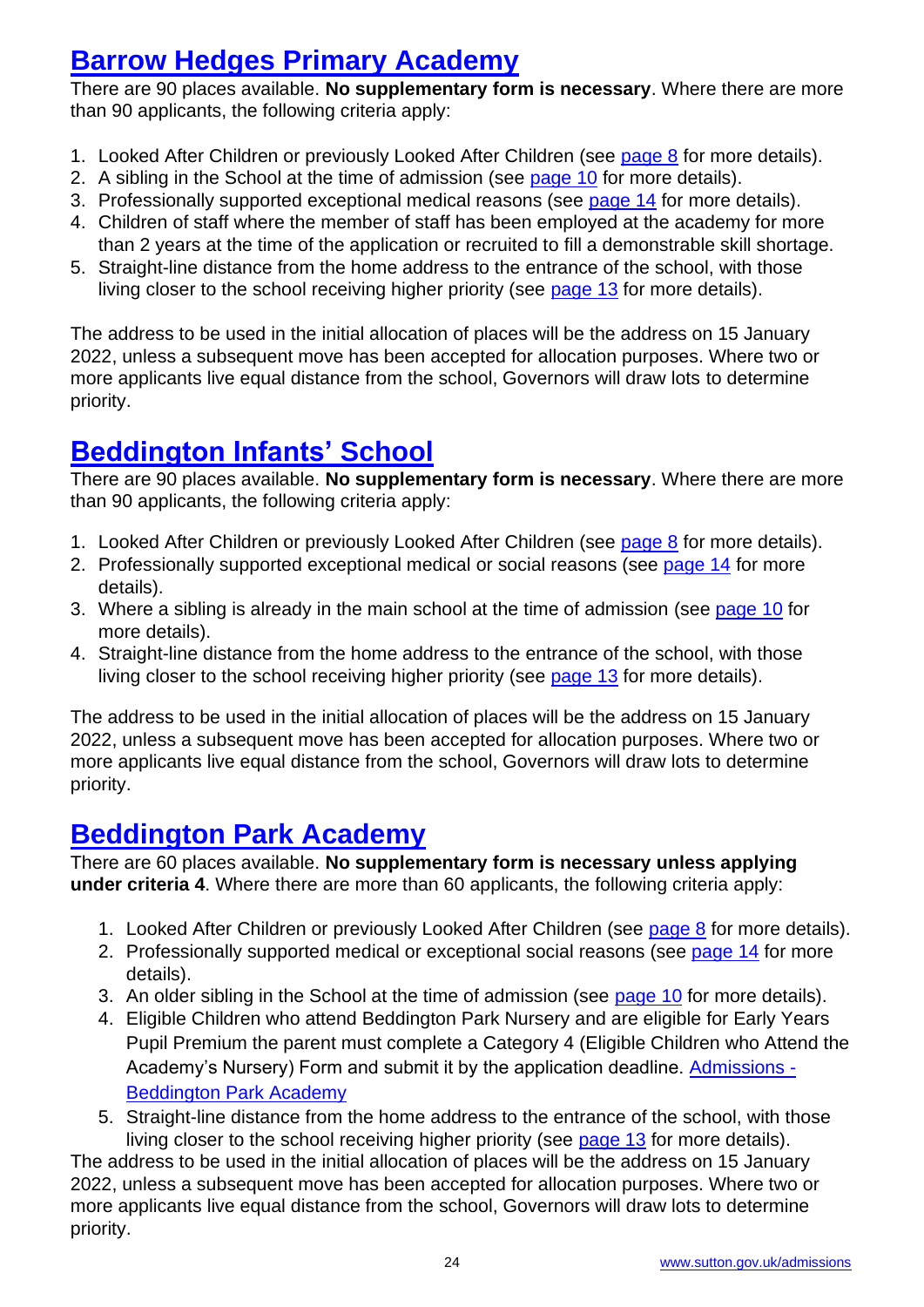### **[Brookfield Primary Academy](http://www.brookfield.sutton.sch.uk/)**

There are 60 places available. **No supplementary form is necessary**. Where there are more than 60 applicants, the following criteria apply:

- 1. Looked After Children or previously Looked After Children (see [page 8](#page-7-1) for more details).
- 2. professionally supported medical reasons, or professionally supported exceptional social reasons (see [page 14](#page-13-1) for more details).
- 3. An older sibling in the School at the time of admission (see [page 10](#page-9-1) for more details).
- 4. Straight-line distance from the home address to the entrance of the school, with those living closer to the school receiving higher priority (see [page 13](#page-12-2) for more details).

The address to be used in the initial allocation of places will be the address on 15 January 2022, unless a subsequent move has been accepted for allocation purposes. Where two or more applicants live equal distance from the school, Governors will draw lots to determine priority.

#### **[Cheam Common](http://www.cheamcommoninfants.com/) Infants' Academy**

There are 120 places available. **No supplementary form is necessary**. Where there are more than 120 applicants, the following criteria apply:

- 1. Looked After Children or previously Looked After Children (see [page 8](#page-7-1) for more details).
- 2. Professionally supported medical or exceptional social reasons (see [page 14](#page-13-1) for more details).
- 3. A sibling in Cheam Common Infants' or Junior School at the time of admission (see [page 10](#page-9-1) for more details).
- 4. Straight-line distance from the home address to the entrance of the school, with those living closer to the school receiving higher priority (see [page 13](#page-12-2) for more details).

The address to be used in the initial allocation of places will be the address on 15 January 2022, unless a subsequent move has been accepted for allocation purposes. Where two or more applicants live equal distance from the school, Governors will draw lots to determine priority.

### **[Cheam Fields Primary Academy](http://www.cheamfieldsprimary.co.uk/)**

There are 60 places available. **No supplementary form is necessary**. Where there are more than 60 applicants, the following criteria apply:

- 1. Looked After Children or previously Looked After Children (see [page 8](#page-7-1) for more details).
- 2. Professionally supported medical reasons, or professionally supported exceptional social reasons (see [page 14](#page-13-1) for more details).
- 3. An older sibling in the School at the time of admission (see [page 10](#page-9-1) for more details)..
- 4. Straight-line distance from the home address to the entrance of the school, with those living closer to the school receiving higher priority (see [page 13](#page-12-2) for more details).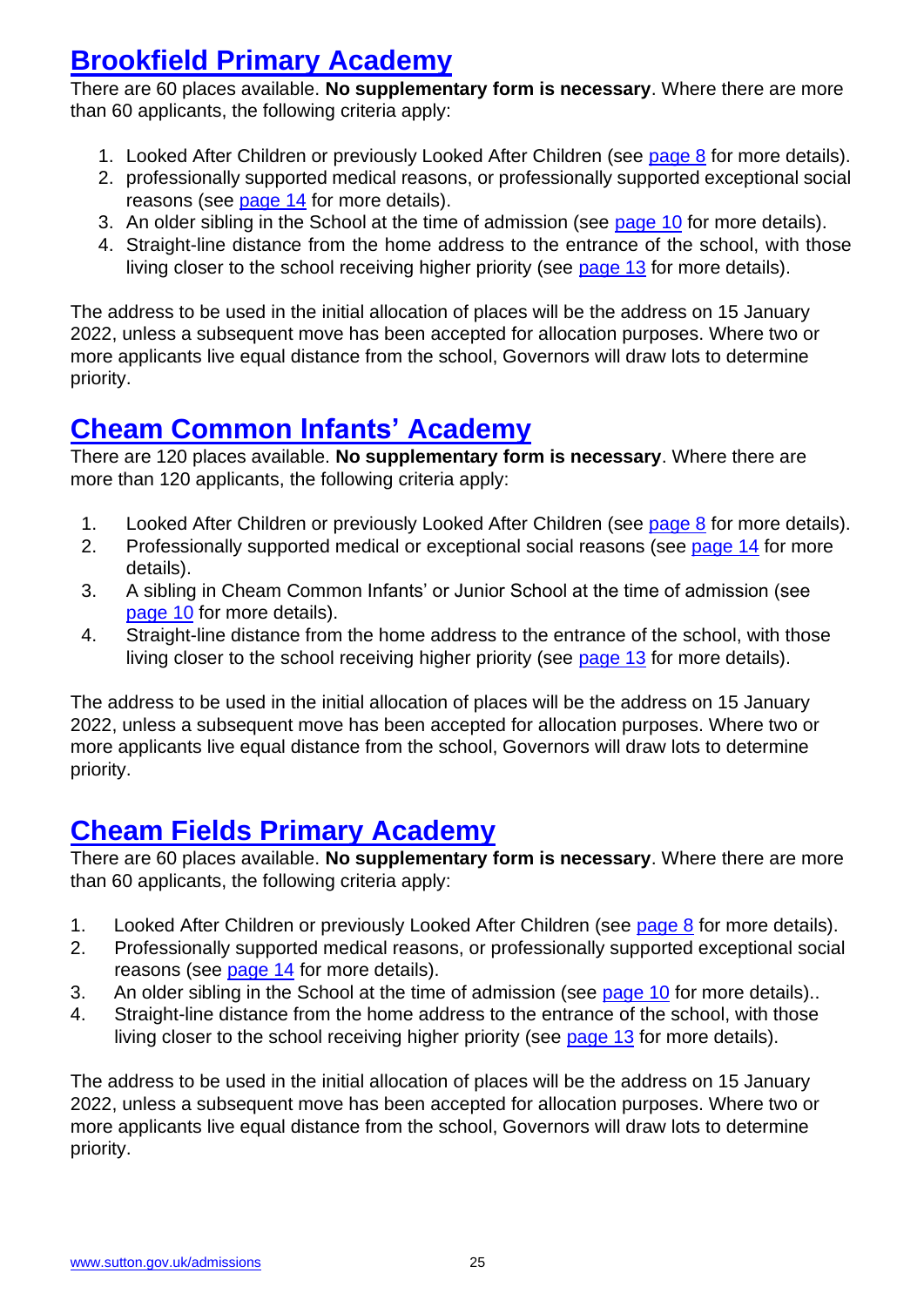### **[Cheam Park Farm Primary](http://www.cheamparkfarmprimary.co.uk/) Academy**

There are 120 places available. **No supplementary form is necessary**. Where there are more than 120 applicants, the following criteria apply:

- 1. Looked After Children or previously Looked After Children (see [page 8](#page-7-1) for more details).
- 2. An older sibling in the School at the time of admission (see [page 10](#page-9-1) for more details).
- 3. Straight-line distance from the home address to the entrance of the school, with those living closer to the school receiving higher priority (see [page 13](#page-12-2) for more details).

The address to be used in the initial allocation of places will be the address on 15 January 2022, unless a subsequent move has been accepted for allocation purposes. Where two or more applicants live equal distance from the school, Governors will draw lots to determine priority.

### **[Culvers House Primary School](http://culvershouse.sutton.sch.uk/)**

There are 60 places available. **No supplementary form is necessary**. Where there are more than 60 applicants, the following criteria apply:

- 1. Looked After Children or previously Looked After Children (see [page 8](#page-7-1) for more details).
- 2. Professionally supported medical or exceptional social reasons (see [page 14](#page-13-1) for more details).
- 3. An older sibling in the School at the time of admission (see [page 10](#page-9-1) for more details).
- 4. Straight-line distance from the home address to the entrance of the school, with those living closer to the school receiving higher priority (see [page 13](#page-12-2) for more details).

The address to be used in the initial allocation of places will be the address on 15 January 2022, unless a subsequent move has been accepted for allocation purposes. Where two or more applicants live equal distance from the school, Governors will draw lots to determine priority.

### **[Dorchester Primary School](https://www.dorchesterprimary.com/)**

There are 90 places available. **No supplementary form is necessary**. Where there are more than 90 applicants, the following criteria apply:

- 1. Looked After Children or previously Looked After Children (see [page 8](#page-7-1) for more details).
- 2. Professionally supported medical or exceptional social reasons (see [page 14](#page-13-1) for more details).
- 3. An older sibling in the School at the time of admission (see [page 10](#page-9-1) for more details).
- 4. Straight-line distance from the home address to the entrance of the school, with those living closer to the school receiving higher priority (see [page 13](#page-12-2) for more details).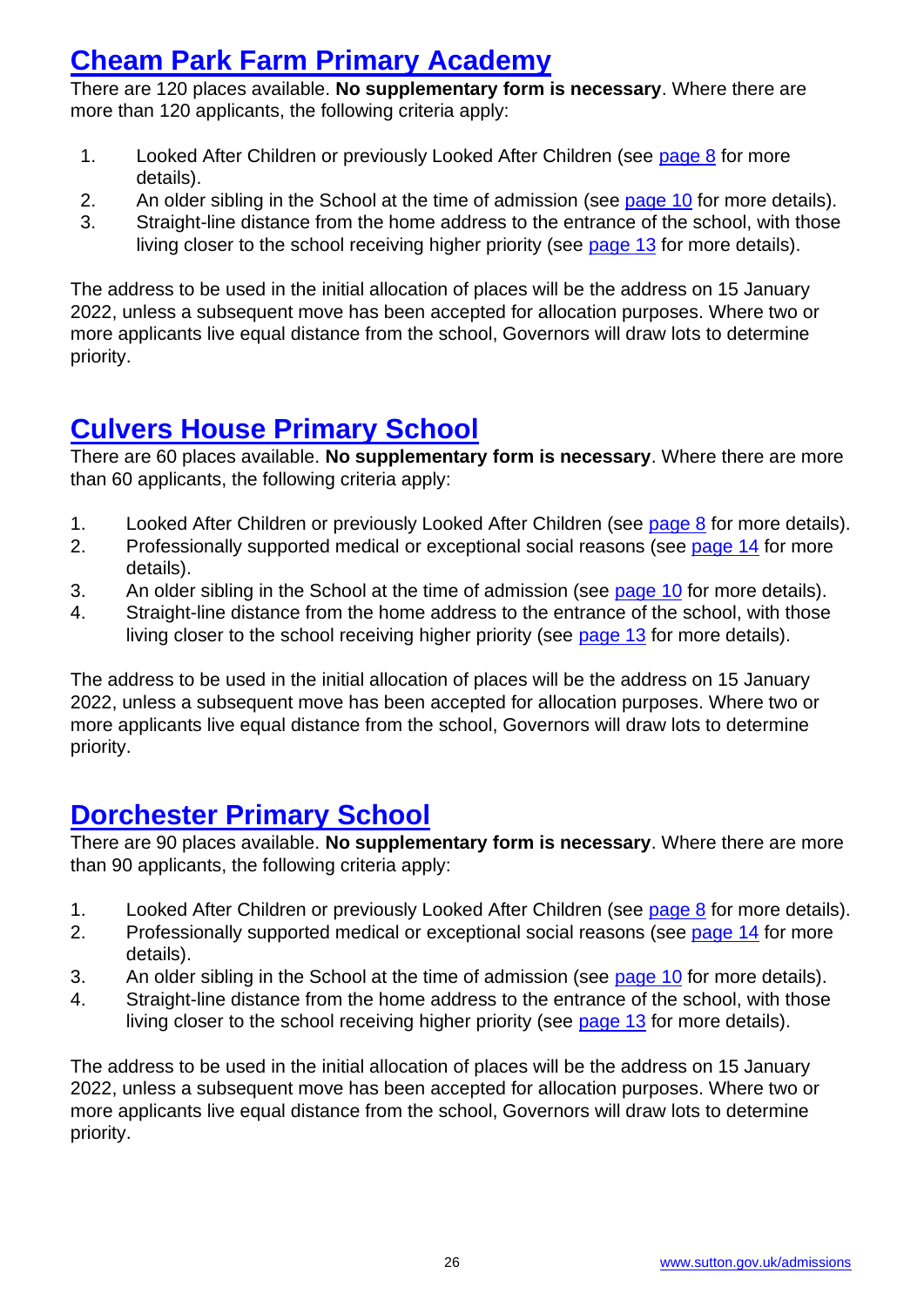### **[Foresters Primary School](http://www.foresters.sutton.sch.uk/)**

There are 30 places available. **No supplementary form is necessary**. Where there are more than 30 applicants, the following criteria apply:

- 1. Looked After Children or previously Looked After Children (see [page 8](#page-7-1) for more details).
- 2. Professionally supported medical or exceptional social reasons (see [page 14](#page-13-1) for more details).
- 3. An older sibling in the School at the time of admission (see [page 10](#page-9-1) for more details).
- 4. Straight-line distance from the home address to the entrance of the school, with those living closer to the school receiving higher priority (see [page 13](#page-12-2) for more details).

The address to be used in the initial allocation of places will be the address on 15 January 2022, unless a subsequent move has been accepted for allocation purposes. Where two or more applicants live equal distance from the school, Governors will draw lots to determine priority.

### **[Green Wrythe Primary School](http://greenwrythe-sutton.frogos.net/app/os#!schoolwebsite/home)**

There are 30 places available. **No supplementary form is necessary**. Where there are more than 30 applicants, the following criteria apply:

- 1. Looked After Children or previously Looked After Children (see [page 8](#page-7-1) for more details).
- 2. Professionally supported medical or exceptional social reasons (see [page 14](#page-13-1) for more details). Applicants wishing to be considered under this criterion should complete the Trust's Social and Medical Form [Green Wrythe Primary School \(frogos.net\)](https://greenwrythe-sutton.frogos.net/app/os#!/join-us/admissions)
- 3. Children of staff where the member of staff has been employed at the school two or more years at the time of the application or recruited to fill a demonstrable skill shortage
- 4. An older sibling in the School at the time of admission (see [page 10](#page-9-1) for more details).
- 5. Straight-line distance from the home address to the entrance of the school, with those living closer to the school receiving higher priority (see [page 13](#page-12-2) for more details).

The address to be used in the initial allocation of places will be the address on 15 January 2022, unless a subsequent move has been accepted for allocation purposes. Where two or more applicants live equal distance from the school, Governors will draw lots to determine priority.

### **[High View Primary School](http://www.highviewprimary.org.uk/)**

There are 60 places available. **No supplementary form is necessary**. Where there are more than 60 applicants, the following criteria apply:

- 1. Looked After Children or previously Looked After Children (see [page 8](#page-7-1) for more details).
- 2. Professionally supported medical or exceptional social reasons (see [page 14](#page-13-1) for more details).
- 3. An older sibling in the School at the time of admission (see [page 10](#page-9-1) for more details).
- 4. Straight-line distance from the home address to the entrance of the school, with those living closer to the school receiving higher priority (see [page 13](#page-12-2) for more details).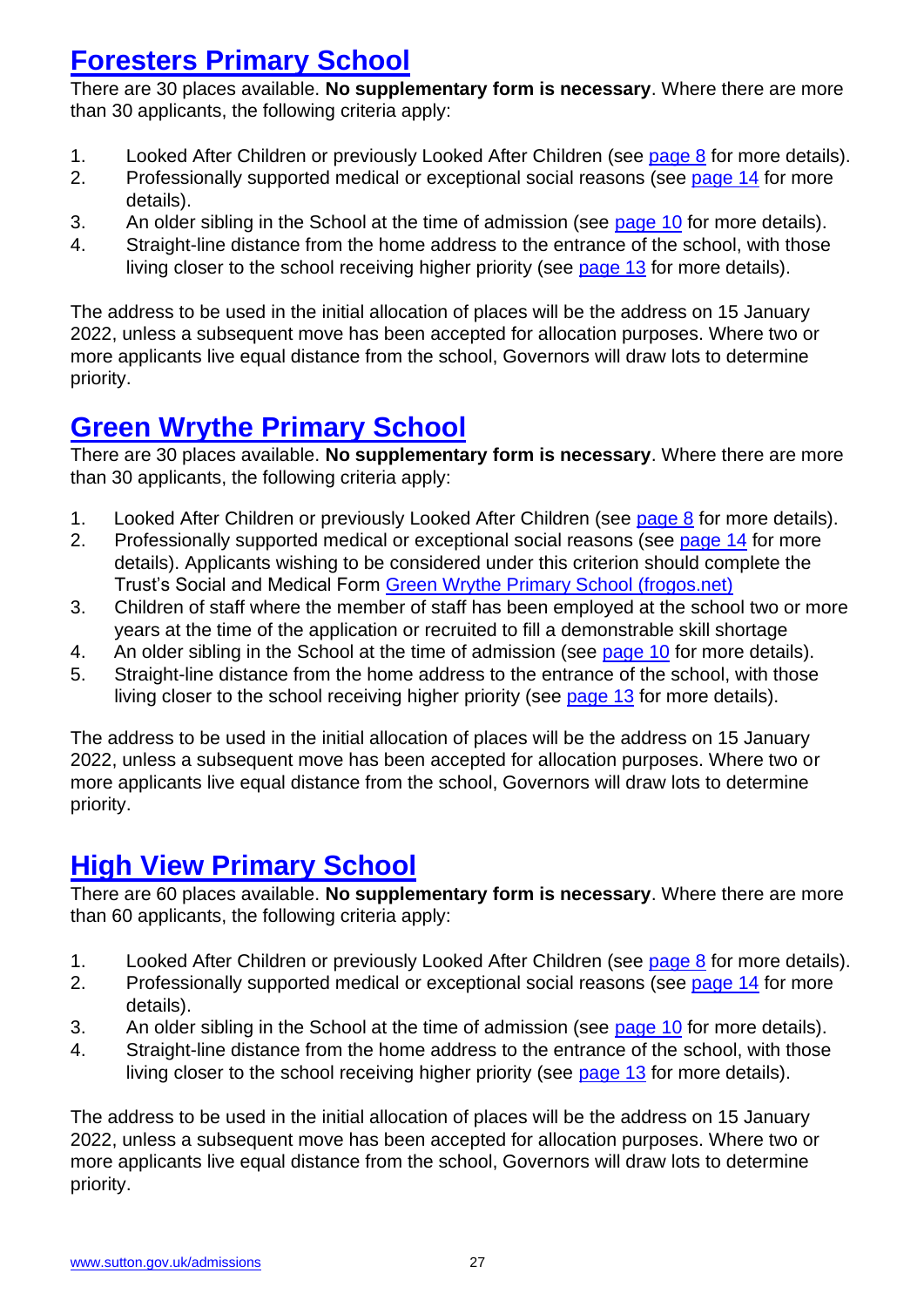### **[Manor Park Primary Academy](http://www.manorparkprimary.co.uk/)**

There are 90 places available. **No supplementary form is necessary**. Where there are more than 90 applicants, the following criteria apply:

- 1. Looked After Children or previously Looked After Children (see [page 8](#page-7-1) for more details).
- 2. Professionally supported exceptional medical or social reasons (see [page 14](#page-13-1) for more details).
- 3. An older sibling in the School at the time of admission (see [page 10](#page-9-1) for more details).
- 4. Children of staff where the member of staff has been employed for more than 2 years at the time of the application or recruited to fill a demonstrable skill shortage.
- 5. Straight-line distance from the home address to the entrance of the school, with those living closer to the school receiving higher priority (see [page 13](#page-12-2) for more details).

The address to be used in the initial allocation of places will be the address on 15 January 2022, unless a subsequent move has been accepted for allocation purposes. Where two or more applicants live equal distance from the school, Governors will draw lots to determine priority.

### **[Muschamp Primary School](http://www.muschamp.org.uk/)**

There are 82 places available. **No supplementary form is necessary**. Where there are more than 82 applicants, the following criteria apply:

- 1. Looked After Children or previously Looked After Children (see [page 8](#page-7-1) for more details).
- 2. Professionally supported medical reasons or exceptional social reasons (see [page 14](#page-13-1) for more details).
- 3. An older sibling in the School at the time of admission (see [page 10](#page-9-1) for more details).
- 4. Straight-line distance from the home address to the entrance of the school, with those living closer to the school receiving higher priority (see [page 13](#page-12-2) for more details).

The address to be used in the initial allocation of places will be the address on 15 January 2022, unless a subsequent move has been accepted for allocation purposes. Where two or more applicants live equal distance from the school, Governors will draw lots to determine priority.

### **[Nonsuch Primary School](http://www.nonsuchprimary.sutton.sch.uk/)**

There are 30 places available. **No supplementary form is necessary**. Where there are more than 30 applicants, the following criteria apply:

- 1. Looked After Children or previously Looked After Children (see [page 8](#page-7-1) for more details).
- 2. Professionally supported medical reasons or exceptional social reasons (see [page 14](#page-13-1) for more details).
- 3. An older sibling in the School at the time of admission (see [page 10](#page-13-1) for more details).
- 4. Straight-line distance from the home address to the entrance of the school, with those living closer to the school receiving higher priority (see [page 13](#page-12-2) for more details).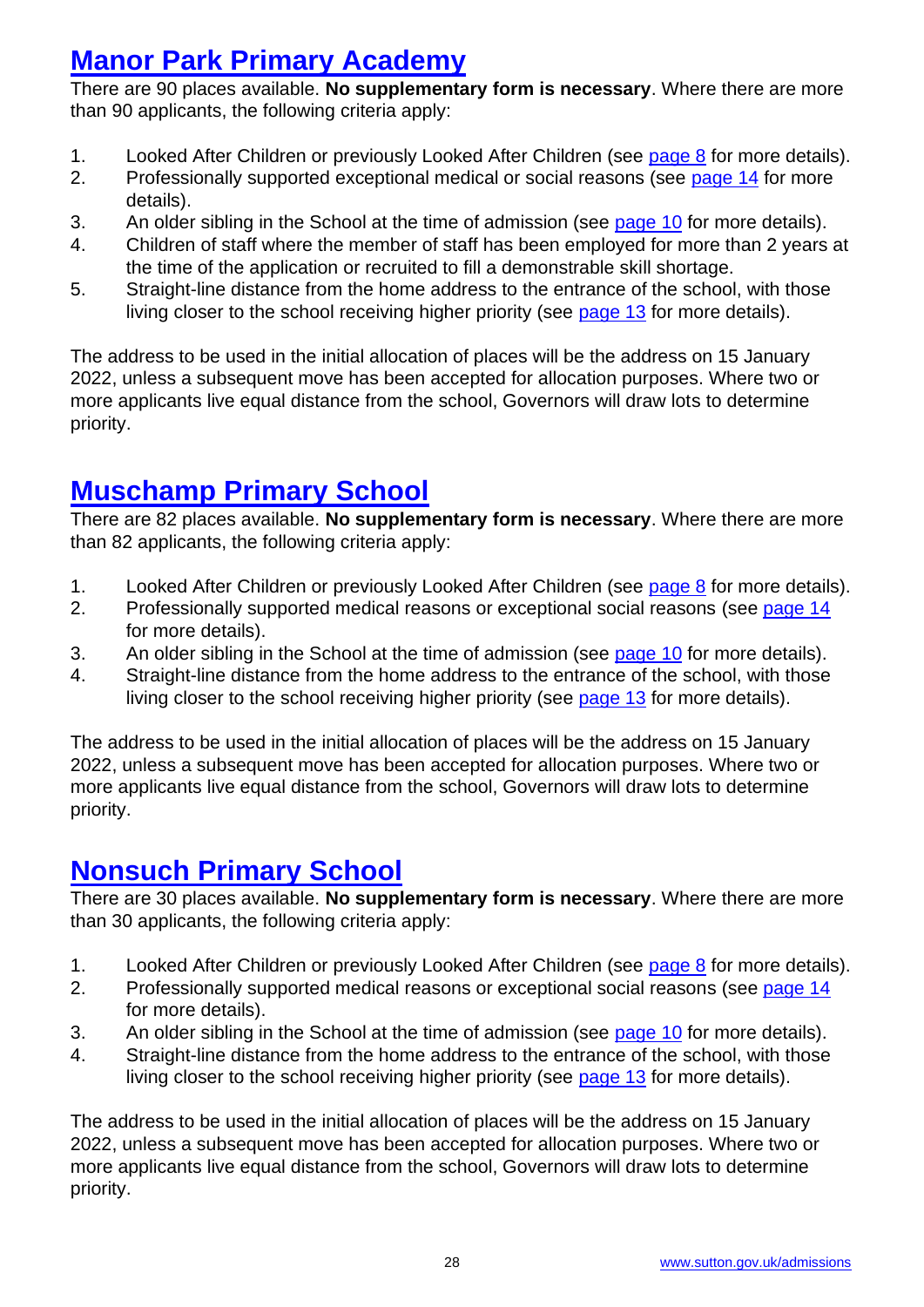### **[Rushy Meadow Primary Academy](https://www.rushymeadowprimary.uk/)**

There are 60 places available. **No supplementary form is necessary**. Where there are more than 60 applicants, the following criteria apply:

- 1. Looked After Children or previously Looked After Children (see [page 8](#page-7-1) for more details).
- 2. A sibling in the School at the time of admission (see [page 10](#page-9-1) for more details).
- 3. Professionally supported exceptional medical reasons (see [page 14](#page-13-1) for more details).
- 4. Children of staff where the member of staff has been employed at the academy for more than 2 years at the time of the application or recruited to fill a demonstrable skill shortage.
- 5. Straight-line distance from the home address to the entrance of the school, with those living closer to the school receiving higher priority (see [page 13](#page-12-2) for more details).

The address to be used in the initial allocation of places will be the address on 15 January 2022, unless a subsequent move has been accepted for allocation purposes. Where two or more applicants live equal distance from the school, Governors will draw lots to determine priority.

### **[Stanley Park Infants' School](http://www.stanleyparkinfants.co.uk/)**

There are 90 places available. **No supplementary form is necessary**. Where there are more than 90 applicants, the following criteria apply:

- 1. Looked After Children or previously Looked After Children (see [page 8](#page-7-1) for more details).
- 2. A sibling in Stanley Park Infants' or Junior School at the time of admission (see [page 10](#page-9-1) for more details).
- 3. Professionally supported exceptional medical reasons (see [page 14](#page-13-1) for more details).
- 4. Children of staff where the member of staff has been employed at the academy for more than 2 years at the time of the application or recruited to fill a demonstrable skill shortage.
- 5. Straight-line distance from the home address to the entrance of the school, with those living closer to the school receiving higher priority (see [page 13](#page-12-2) for more details).

The address to be used in the initial allocation of places will be the address on 15 January 2022, unless a subsequent move has been accepted for allocation purposes. Where two or more applicants live equal distance from the school, Governors will draw lots to determine priority.

### **[Tweeddale Primary School](http://www.tweeddaleprimary.sutton.sch.uk/)**

There are 60 places available. **No supplementary form is necessary**. Where there are more than 60 applicants, the following criteria apply:

- 1. Looked After Children or previously Looked After Children (see [page 8](#page-7-1) for more details).
- 2. Professionally supported exceptional medical or social reasons (see [page 14](#page-13-1) for more details). Applicants wishing to be considered under this criterion should complete the Trust's Social and Medical Form [Tweeddale Primary School Web Site -](https://www.tweeddaleprimary.sutton.sch.uk/admissions.php) Admissions
- 3. Children of staff where the member of staff has been employed at Tweeddale Primary School for 2 or more consecutive years at the time at which the application for admission to the school is made or the member of staff has been recruited to fill a vacant post for which there is a demonstrable skill shortage
- 4. An older sibling in the School at the time of admission (see [page 10](#page-9-1) for more details).
- 5. Straight-line distance from the home address to the entrance of the school, with those living closer to the school receiving higher priority (see [page 13](#page-12-2) for more details).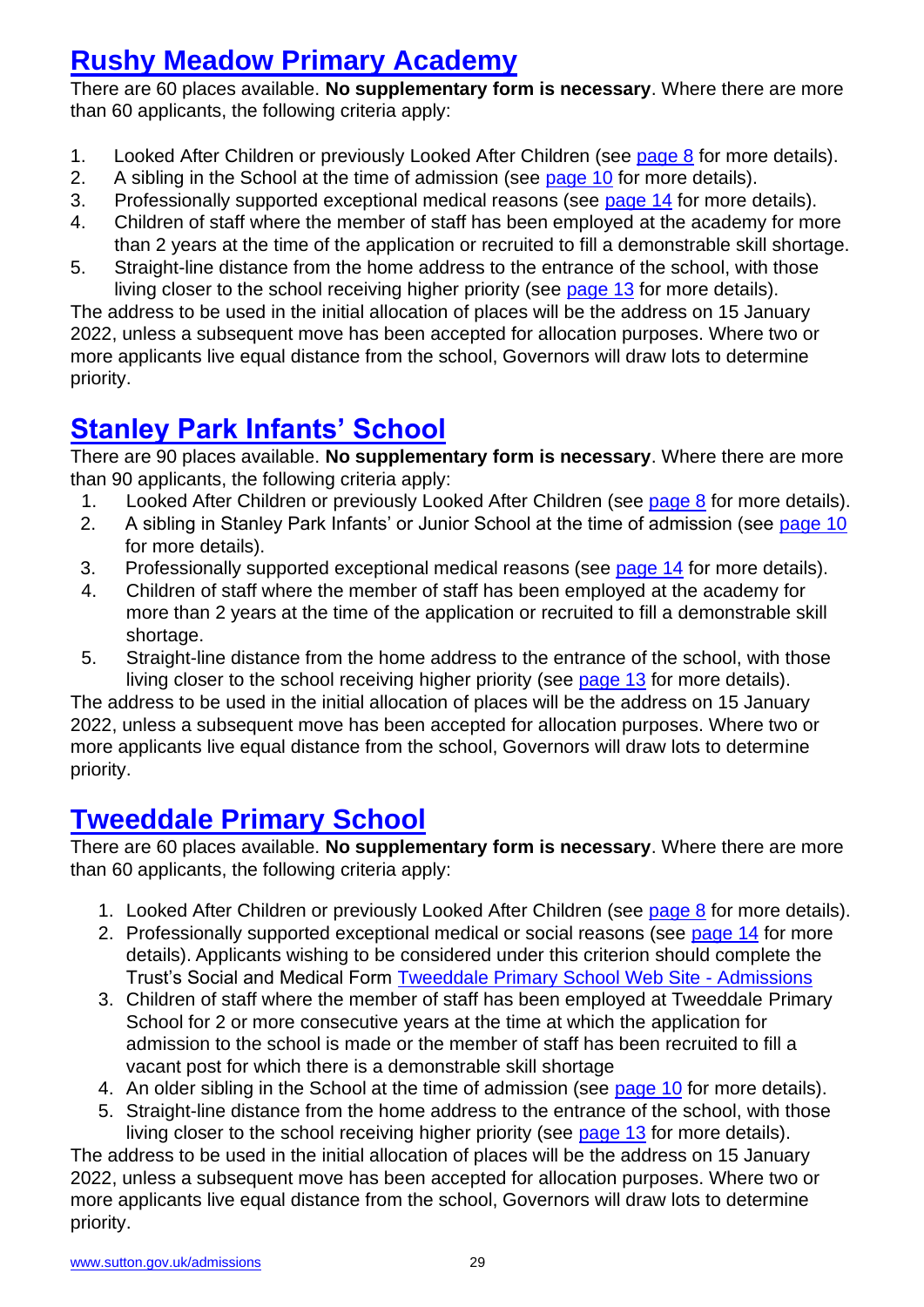### **[Victor Seymour Infants' School](https://victorseymour-sutton.frogos.net/app/os#!schoolwebsite/home)**

There are 90 places available. **No supplementary form is necessary**. Where there are more than 90 applicants, the following criteria apply:

- 1. Looked After Children or previously Looked After Children (see [page 8](#page-7-1) for more details).
- 2. Professionally supported exceptional medical or social reasons (see [page 14](#page-13-1) for more details). Applicants wishing to be considered under this criterion should complete the Trust's Social and Medical Form [Victor Seymour Infants' School \(frogos.net\)](https://victorseymour-sutton.frogos.net/app/os#!/about-us/admissions/school-admissions)
- 3. Children of staff where the member of staff has been employed at the school two or more years at the time of the application or recruited to fill a demonstrable skill shortage
- 4. An older sibling at Victor Seymour Infants' School (Reception, Year 1 or Year 2) or Harris Junior Academy Carshalton at the time of admission (see [page 10](#page-9-1) for more details).
- 5. Straight-line distance from the home address to the entrance of the school, with those living closer to the school receiving higher priority (see [page 13](#page-12-2) for more details).

The address to be used in the initial allocation of places will be the address on 15 January 2022, unless a subsequent move has been accepted for allocation purposes. Where two or more applicants live equal distance from the school, Governors will draw lots to determine priority.

### **Wallington [Primary Academy](https://www.wallingtonprimary.uk/)**

There are 60 places available. **No supplementary form is necessary**. Where there are more than 60 applicants, the following criteria apply:

- 1. Looked After Children or previously Looked After Children (see [page 8](#page-7-1) for more details).
- 2. A sibling in the School at the time of admission (see [page 10](#page-9-1) for more details).
- 3. Professionally supported exceptional medical reasons (see [page 14](#page-13-1) for more details).
- 4. Children of staff where the member of staff has been employed at the academy for more than 2 years at the time of the application or recruited to fill a demonstrable skill shortage.
- 5. Straight-line distance from the home address to the entrance of the school, with those living closer to the school receiving higher priority (see [page 13](#page-12-2) for more details).

The address to be used in the initial allocation of places will be the address on 15 January 2022, unless a subsequent move has been accepted for allocation purposes. Where two or more applicants live equal distance from the school, Governors will draw lots to determine priority.

### **[Westbourne Primary School](http://www.westbourne.sutton.sch.uk/)**

There are 90 places available. **No supplementary form is necessary.** Where there are more than 90 applicants, the following criteria apply:

- 1. Looked After Children or previously Looked After Children (see [page 8](#page-7-1) for more details).
- 2. Where there are professionally supported medical reasons or exceptional social reasons why a child should attend a particular school (see [page 14](#page-13-1) for more details).
- 3. Where applicants have an older sibling in the main school, at the time of admission. (see [page 10](#page-9-1) for more details).
- 4. Remaining places are offered on the basis of proximity to the school, measured in a straight line from the child's home address to the main entrance of the school building, with those living closer to the school receiving the higher priority (see [page 13](#page-12-2) for more details).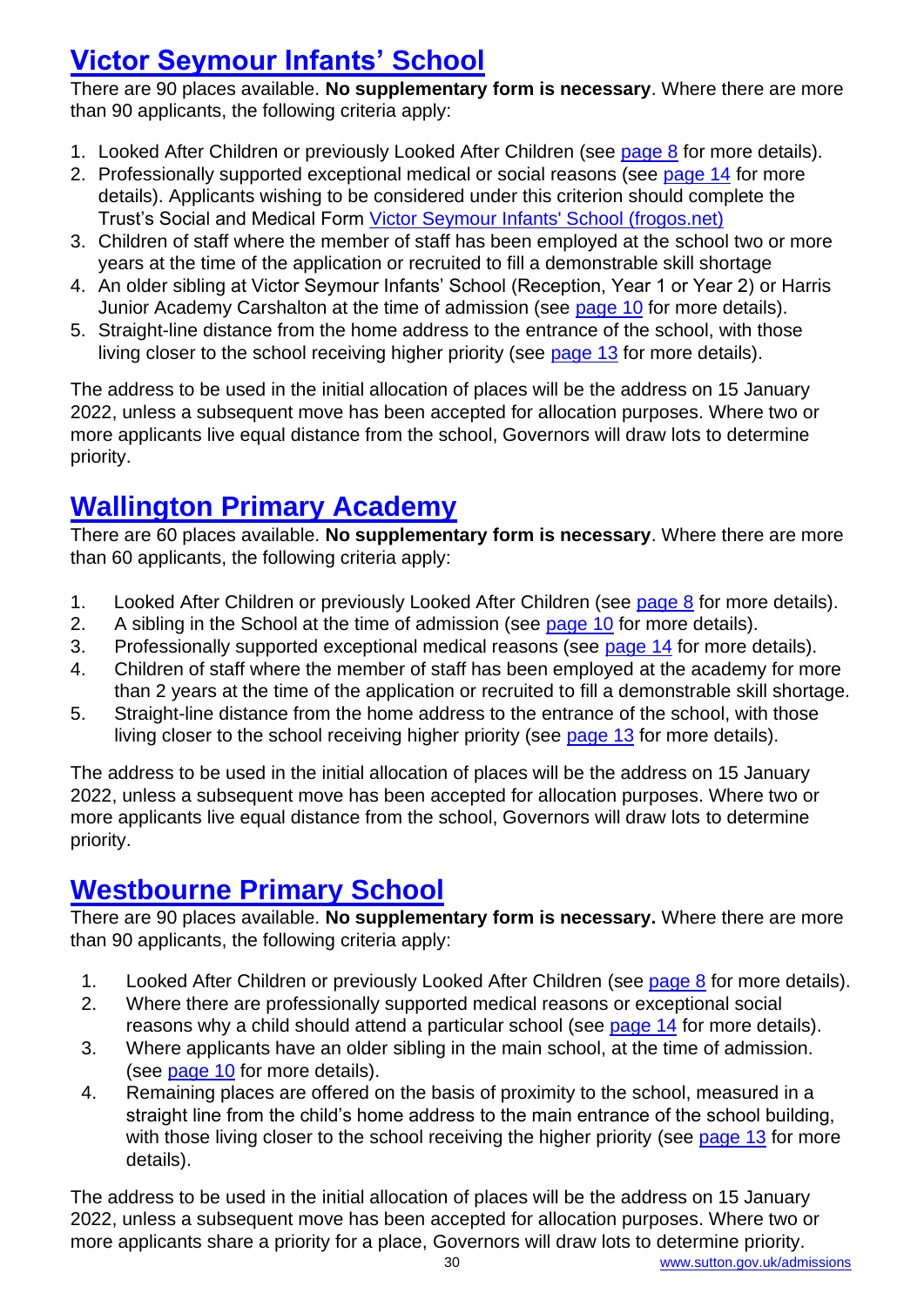## Admission criteria for Voluntary-Aided schools

<span id="page-30-0"></span>**You can get a copy of each school's full arrangements by contacting the school, clicking on the link for each school's name or by visiting Sutton's website at [www.sutton.gov.uk/admissions](http://www.sutton.gov.uk/admissions)**. Each school has its own admission arrangements which are summarised below. For Voluntary-Aided Schools, the governing body of the school is responsible for admissions. Please see [page 12](#page-10-1) for details of the dates by which supplementary forms should be returned to each school.

### **[All Saints' Benhilton C of E Primary School](http://www.allsaintsbenhilton.org.uk/)**

There are 60 places available, which are split into Foundation and Open places. The 42 Foundation places are for those whose parent(s) are faithful and regular worshippers in an Anglican or other recognised Christian Church. Regular, faithful worshippers will normally be taken to mean attendance for a minimum of two years at the time of application, at least fortnightly and show a demonstrated commitment to the life of the church. **A supplementary form, which is available from the school, is necessary if applying for one of these places.** If there are more than 42 applicants who meet the Christian commitment the following criteria will apply to all those children:

- 1. Looked After Children or previously Looked After Children (see [page 8](#page-7-1) for more details) from parent(s)/carer(s) who meet the Christian commitment.
- 2. Those with a sibling at the school at the time of admission (see [page 10](#page-9-1) for more details) and whose parent(s) meet the Christian commitment.
- 3. Those whose parent(s) are faithful worshippers at All Saints' Benhilton Church.
- 4. Those whose parent(s) have demonstrated an Anglican Church commitment
- 5. Those whose parent(s) have demonstrated a Christian Church commitment.

Where there are insufficient places for the number of applicants, priority will be given to those living closer to the school measured in a straight line from the home address to the front door of the school (see [page 13](#page-12-2) for more details). Where two or more applicants live equal distance from the school, the Governors will draw lots to determine priority.

### The 18 Open Places are for those who do not qualify for a Foundation Place.

**No supplementary form is necessary if applying for one of these places.**

If there are more than 18 applicants, the following criteria apply:

- 1. Looked After Children or previously Looked After Children (see [page 8](#page-7-1) for more details).
- 2. Those with a sibling at the school at the time of admission who was admitted under an Open place (see [page 10](#page-9-1) for more details).
- 3. Straight line distance from home address to the front door of the school with those living closer to the school receiving higher priority (see [page 13](#page-12-2) for more details).

Where two or more applicants live equal distance from the school, Governors will draw lots to determine priority. Governors may also allocate a Foundation or Open place to a child on compassionate grounds including a child with exceptional medical or social needs, which indicates a specific requirement for the school. Any place offered under this category would reduce the number of places available under either Foundation or Open places.

[www.sutton.gov.uk/admissions](http://www.sutton.gov.uk/admissions) 31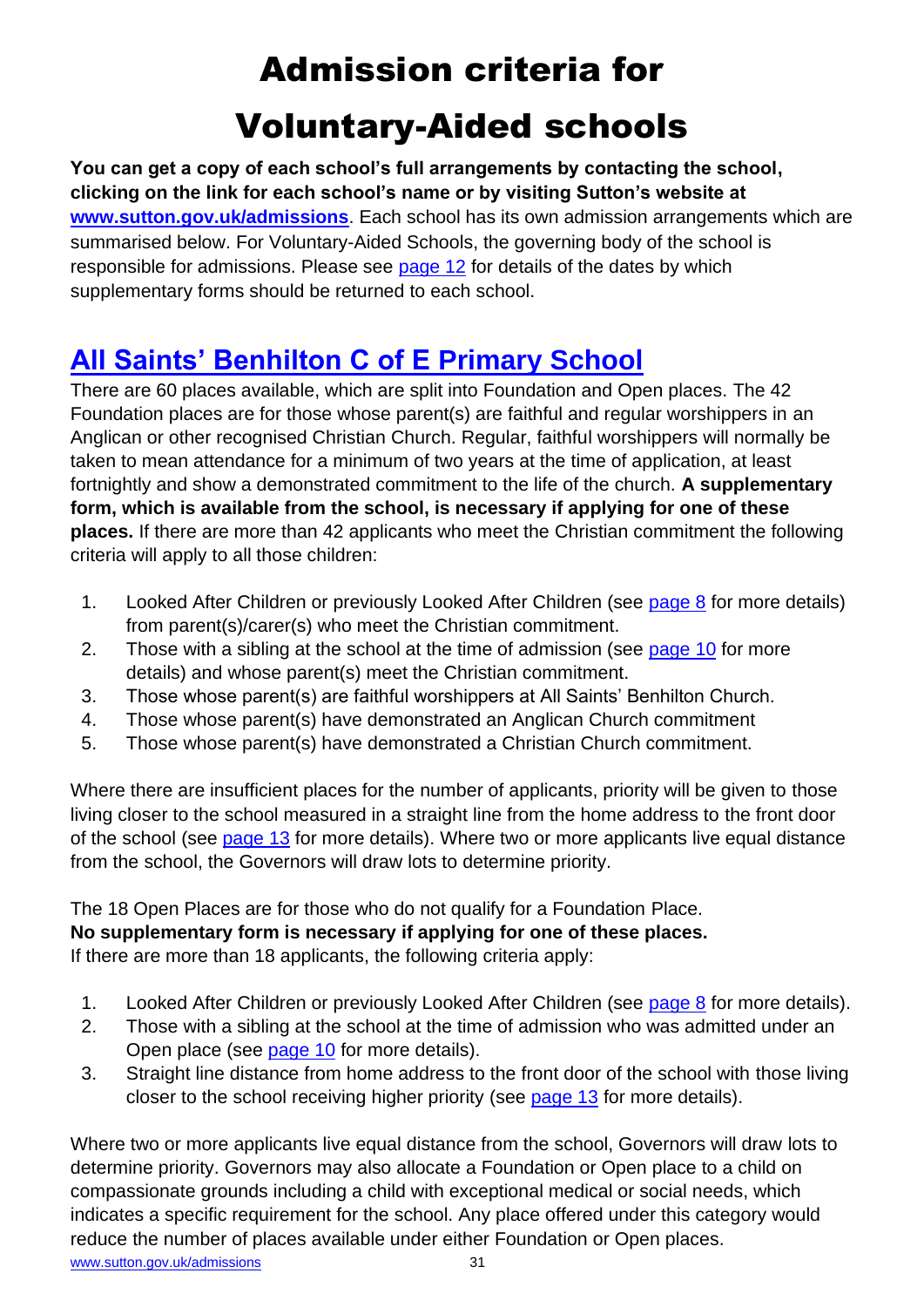### **[All Saints' Carshalton C of E Primary School](http://www.allsaintscarshalton.sutton.sch.uk/)**

There are 60 places available. After the allocation of places to children with statements of special educational needs, 80% of remaining places will be for Foundation applicants, and 20% to Open applicants. In the event of there being more applications than places available, the following oversubscription criteria will apply.

#### **Foundation Places**

Foundation places are for children whose parents are members of a Christian church. **Applicants under this category must complete a supplementary form.** Unsuccessful applicants in this category will be considered for Open places.

- **1.** Looked After Children or Previously Looked After Children 'whose parent(s) are **regular and faithful worshippers** at their church as defined in the Explanatory Notes' available from the school website.
- **2.** Children with an exceptional medical or social need for a place at All Saints School, 'whose parent(s) are **regular and faithful worshippers** at a Christian church, as defined in the Explanatory Notes' available from the school website. Applications under this category must **at the time of application** be supported by written evidence from a specialist health professional or registered social worker**,** setting out the reasons why All Saints School is the most suitable, and the difficulties which would be caused if the child had to attend another school. This information needs to be provided for the Local Authority with the Common Application Form (CAF), and also copied to the school.
- **3.** Children who will have a sibling on the school roll **at the time of entry**, whose parent(s) are **regular and faithful worshippers** at a Christian church.
- **4.** Children whose parent(s) are **regular and faithful worshippers** at All Saints Church, Carshalton.
- **5.** Children whose parent(s) are **regular and faithful worshippers** at an Anglican church for whom this is their closest Church of England school to the child' home address.
- **6.** Children whose parent(s) are regular and faithful worshipers at another Christian church.

#### **Open Places**

Applications for an Open place will be considered for those who do not qualify for a Foundation place. Parents applying for an Open place should be aware of the school's aims to provide an education based on Christian principles. **No supplementary form is necessary for applications in this category**. In the event of there being more applicants than places available, the following oversubscription criteria will apply:

- 1. Looked After Children or Previously Looked After Children
- 2. Children with an exceptional medical or social need for a place at All Saints School. Applications under this category must **at the time of application** be supported by written evidence from a specialist health professional or registered social worker, setting out the reasons why All Saints School is the most suitable, and the difficulties which would be caused if the child had to attend another school. This information needs to be provided for the Local Authority with Common Application Form (CAF), and also copied to the school.
- 3. Children who have a sibling on roll at the time of entry.
- 4. Children of permanent teaching staff who have been employed at the School for two or more years at the time of application or have been recruited to fill a vacant post at the School for which there is a demonstrable skill shortage.
- 5. Other children.

In the event of over-subscription in respect of any of the above categories, a decision will be reached according to proximity of the child's home address to the school, with priority given to those living nearer. In the event of equidistance, lots will be drawn on the school's behalf by a person independent of the school.

For both Foundation and Open places, in the event of over-subscription in respect of any of the above categories, priority will be given to those living nearer to the school (see [page 13](#page-12-4) for more details). In the event of equidistance, lots will be drawn on the school's behalf by a person independent of the school.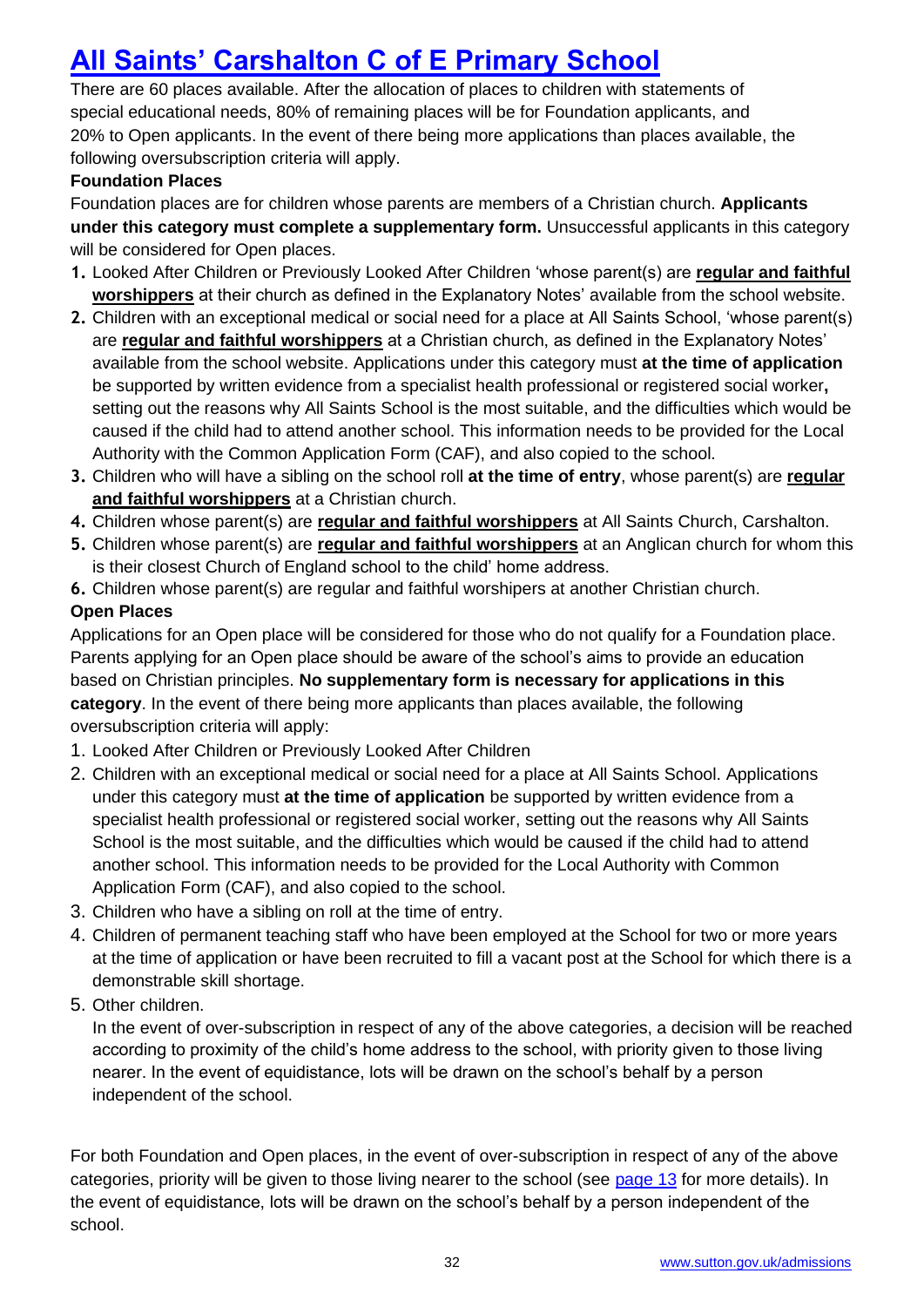### **[St Cecilia's Catholic Primary School](https://www.stcecilias.school/)**

There are 60 places available. **All applicants should also complete a supplementary form, which is available from the school.** If there are more than 60 applicants, the following criteria apply:

- 1. Looked After Catholic Children or Looked After Children in the care of Catholic families, including previously Looked After Children (see [page 8](#page-7-1) for more details).
- 2. Baptised Catholic children or children enrolled in the catechumenate who have a priest's reference stating that the family attend Mass on a weekly basis and who have a sibling in St Cecilia's at the time of admission.
- 3. Baptised Catholic children or children enrolled in the catechumenate who are resident in the parish of St Cecilia's, St Matthias' or St Christopher's, and who have a priest's reference stating that they attend Mass on a weekly basis.
- 4. Baptised Catholic children or children enrolled in the catechumenate who are resident in other parishes who have a priest's reference stating that the family attend Mass on a weekly basis.
- 5. Baptised Catholic children or children enrolled in the catechumenate, not so far accounted for. Priority will be given to those children where the family attend Mass at least once a month then to those who attend less often.
- 6. Other Looked After Children or previously Looked After Children.
- 7. Children who are members of Eastern Christian Churches including Orthodox Churches. Evidence of Baptism or reception from the authorities of that Church will be required.
- 8. Children of other Christian denominations that are part of Churches Together in England whose applications are supported by a minister of their religion.
- 9. Children of other faiths whose applications are supported by their religious leader.
- 10. Any other applicants.

Where the school is oversubscribed, the following priority will be applied to the above groups:

- A. Professionally supported medical, social or pastoral need (see [page 14](#page-13-1) for more details).
- B. Those who have a sibling in the school at the time of admission (see [page 10](#page-9-1) for more details).
- C. Children of teaching staff where the member of staff has been employed at the school for two or more years at the time at which the application for admission to the school is made.
- D. Those living nearest to the school, measured from the school's front gate (see page [13](#page-12-4) for more details).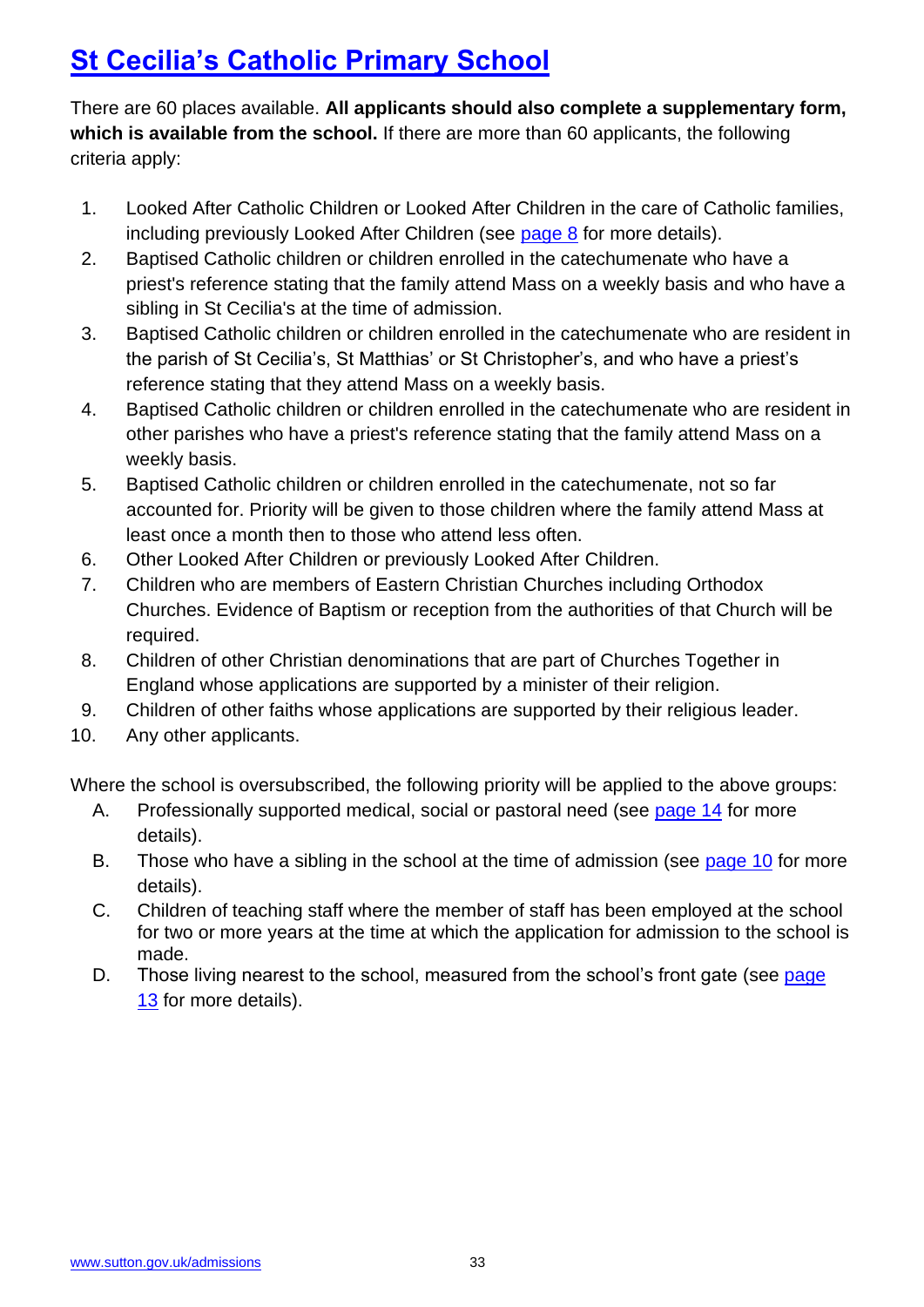### **[St Dunstan's Cheam C of E Primary School](http://www.stdunstans.sutton.sch.uk/)**

There are 60 places available. Applications for **Foundation places (see 3 below) or for a child of the school's teaching staff (see 5 below) or currently attending St Dunstan's Nursery and eligible for Pupil Premium (see 6 below) should complete the school's supplementary form**, the form to be submitted to the school. If there are more than 60 applicants, the following criteria apply:

- 1. Looked After Children and previously Looked After Children (see [page 8](#page-7-1) for more details).
- 2. Children with exceptional and professionally supported medical or social needs (see [page 14](#page-13-1) for more details).
- 3. Children of families who have been regular and faithful worshippers for at least two years at St Dunstan's, St Alban's or St Oswald's Churches in Cheam, and who live in the Parish of Cheam or within half a mile of the Parish boundary. In the event that during the period specified for attendance at worship the church has been closed for public worship and has not provided alternative premises for that worship, the requirements of the school's admissions arrangements in relation to attendance will only apply to the period when the church or alternative premises have been available for public worship.
- 4. Those with a sibling at the school at the time of application (see [page 10](#page-9-1) for more details).
- 5. Children of teaching staff where the member of staff has been employed at the school for two or more years at the time of the application and/or has been recruited to fill a vacant post for which there is a demonstrable skill shortage.
- 6. Children attending St Dunstan's School Nursery who are eligible for the Pupil Premium at the time when governors are considering the application. A copy of the confirmation of eligibility for Pupil Premium must accompany the completed Supplementary Information Form.
- 7. Those living nearest the school, measured in a straight line to the school entrance in Anne Boleyn's Walk (see [page 13](#page-12-2) for more details).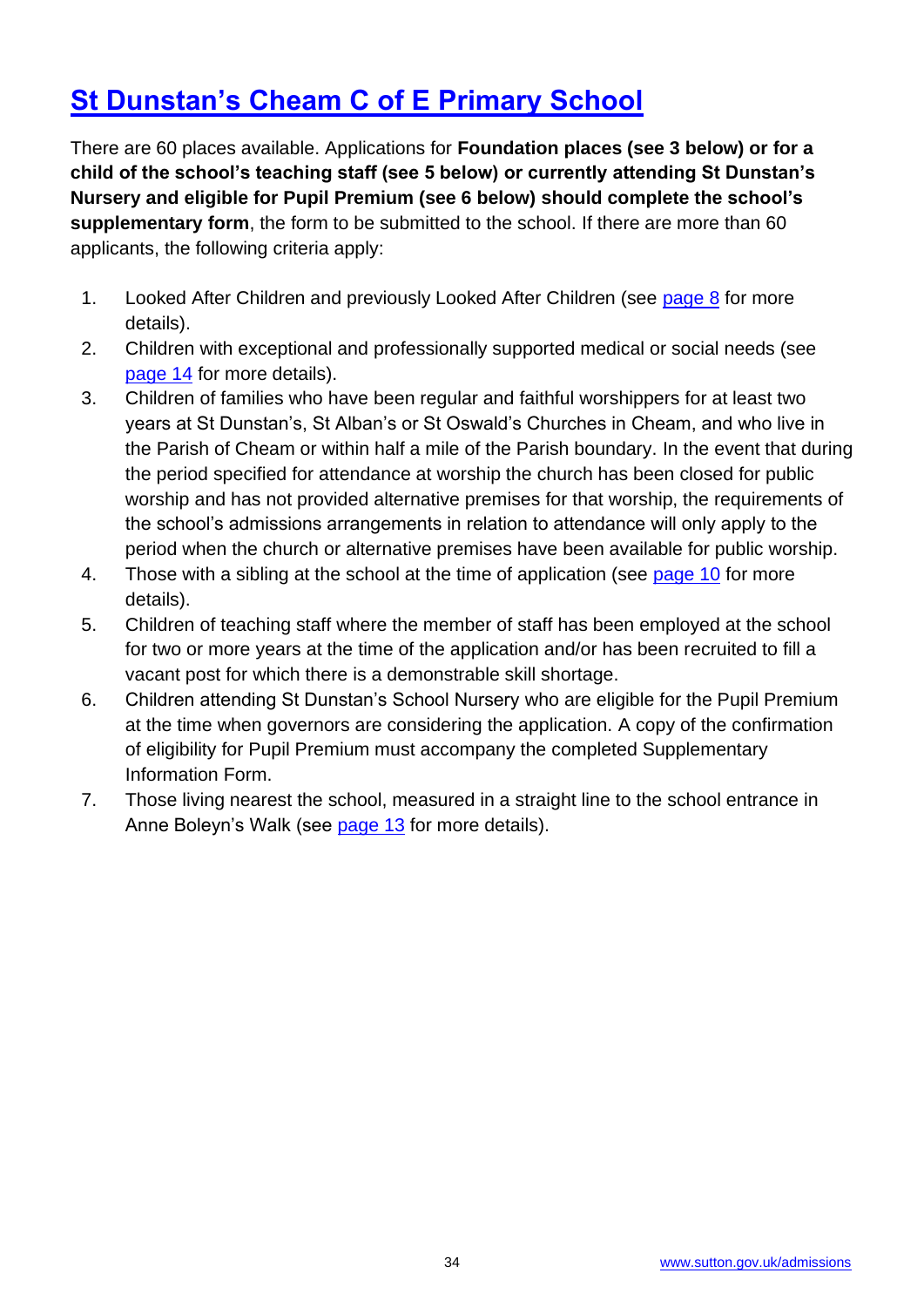### **[The Federation of St Elphege's Catholic Infants' School](http://www.stelphegesrcschools.org.uk/)**

There are 90 places available. **All applicants should also complete a supplementary form, which is available from the school.** If there are more than 90 applicants, the following criteria apply:

- 1. Looked After Catholic Children or Looked After Children in the care of Catholic Families including previously Looked After Children (see [page 8](#page-7-1) for more details).
- 2. Baptised Catholic children (see schools' admissions policy for definition) from practising Catholic families with a sibling attending St Elphege's Schools at the time of admission. (see [page 10](#page-9-1) for more details).
- 3. Baptised Catholic children from practising Catholic families without siblings attending St Elphege's School at the time of admission.
- 4. Other Looked After Children including previously Looked After Children.
- 5. Other children with a sibling attending St Elphege's Schools at the time of admission.
- 6. Children of other faiths.
- 7. Children of no religion.

Where the school is oversubscribed the following priority will be applied to the above groups:

- 1. Evidence of an exceptional social, medical or pastoral need (see [page 14](#page-13-1) for more details).
- <span id="page-34-0"></span>2. Distance from home to the front gate of the school, with those living closest to the school receiving the higher priority (see [page 13](#page-12-2) for more details).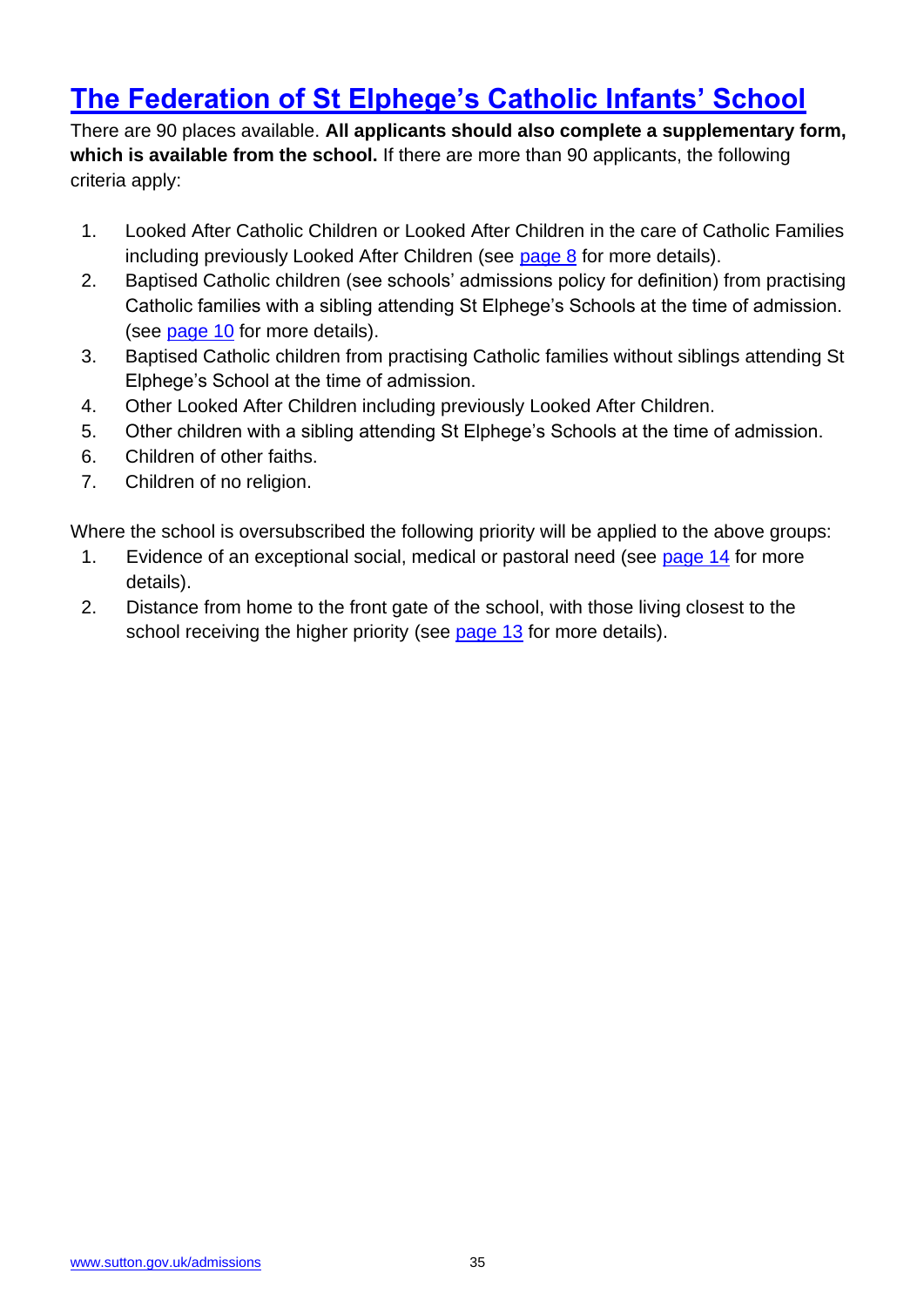### **[St Mary's Catholic Nursery and Infants' Schools](http://www.stmarysinfschool.org.uk/)**

There are 90 places available. **All applicants should also complete a supplementary form which is available from the school.** If there are more than 90 applicants, the following criteria apply:

- 1. Looked After Catholic Children or Looked After Children in the care of Catholic families, including previously Looked After Children (see [page 8](#page-7-1) for more details).
- 2. Baptised Catholic children with a sibling attending the infants' or junior school at the time of application.
- 3. Baptised Catholic children from practising Catholic families who live within the parishes of Holy Cross, Carshalton; Our Lady of the Rosary, Sutton; St Margaret of Scotland, Carshalton Beeches; and Holy Family, Sutton Green. When this criterion is oversubscribed, remaining places will be allocated to baptised children equated to the size of the parish using percentages. These percentages are calculated using Mass statistics collected in Autumn in a census by each parish. When the number of places within a parish is oversubscribed, priority will be given to children according to frequency of mass attendance. Where there are insufficient applicants within a parish, remaining places will be split between the other parishes on an equal basis in the order of parish size, starting with the largest.
- 4. Baptised children from practising Catholic families living outside of the above parishes with priority being given according to frequency of mass attendance.
- 5. Baptised Catholic children whose parents may not be practising at the time of application.
- 6. Other Looked After or previously Looked After Children.
- 7. Children are enrolled in the catechumenate. Evidence of enrolment in the catechumenate will be required.
- 8. Other children who have sibling attending the infants' or junior school at the time of application.
- 9. Children who are members of Eastern Orthodox Churches. Evidence of Baptism will be required
- 10.Children who are members of other Christian denominations, that are part of Church Together in England (including Catholic Churches not in Union with the See of Rome). \*see 'Further Information' in the Admission policy for more details.
- 11.Children of other faiths. Evidence of membership of the faith should be provided by a priest/minister/faith leader
- 12.Any other children.

#### **Tie-breaks**

The following order of priorities will be applied when applications within any of the above categories exceed the places available and it is necessary to decide between applications. Medical or Social grounds which make the school particularly suitable for the Catholic child in question. Catholic refugees, asylum seekers and other migrants will also be considered under this category. These would require verification by an appropriate authority such as a medical practitioner or social worker.

Distance from home to school. All distances will be measured in a straight line by the London Borough of Sutton computerised Geographical Information System from the School entrance. Evidence of residence may be required. Where the last remaining place is to be allocated and two or more children are deemed to live at the same distance from the school the place will be decided by the drawing of lots.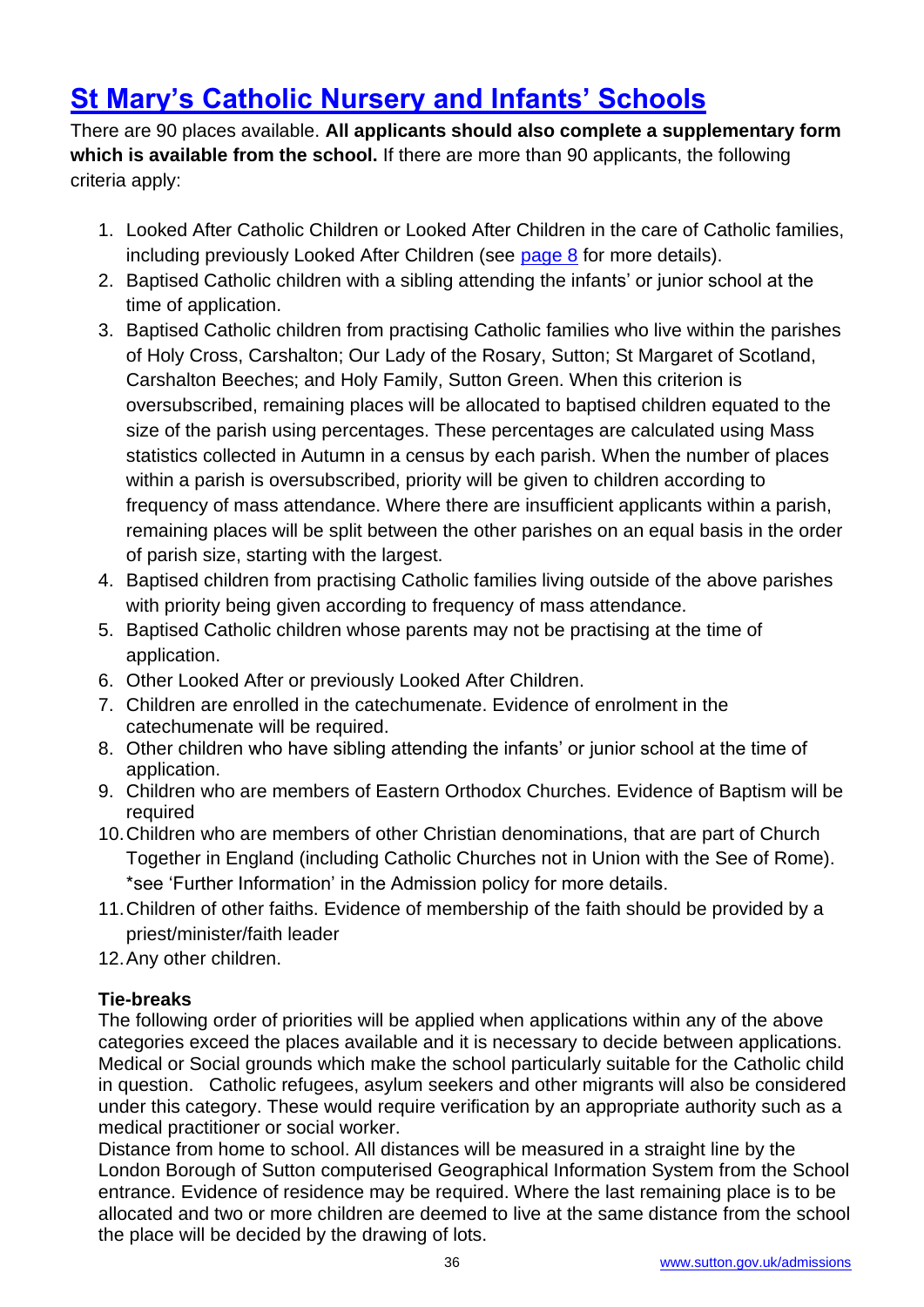## <span id="page-36-0"></span>Schools outside the London Borough of Sutton

If you are a Sutton resident and you wish to apply for a school outside Sutton, you must name the school as one of your six preferences on your online application form. You should also contact the school or local authority directly to find out if any supplementary forms are necessary and the basis on which places are offered. Details of schools in neighbouring local authorities are set out below.

### **London Borough of Croydon**

People Department, Bernard Weatherill House, 8 Mint Walk, Croydon CR0 1EA Telephone Number: (020) 8726 6400 Website: [Croydon School Admissions](https://www.croydon.gov.uk/schools-and-education)

**Aerodrome Primary School**  DfE Number: 306 3417

**Chipstead Valley Primary School** DfE Number: 306 2057 Chipstead Valley Road, Coulsdon, Surrey CR5 3BW Telephone Number: 01737 553255

**Christ Church C of E Primary School Die Number: 306 3301** Montpelier Road, Purley, CR8 2QE Telephone Number: 020 8660 7500

**Harris Primary Academy Haling Park** DfE Number: 306 2040 50-58 Haling Road, Croydon CR2 6HS Telephone Number: 020 3772 4560

**Harris Primary Academy Purley Way** DfE Number: 306 2061 47 Propeller Crescent, Croydon CR0 4FE Telephone Number: 020 3872 1970

**Margaret Roper Catholic Primary School Digel Differd Number: 306 3404** Russell Hill Road, Purley CR8 2XP Telephone Number: 020 8660 0115

**The Minster Nursery and Infant's School Die Number: 306 3007** Warrington Road, Croydon CR0 4BH Telephone Number: 020 8688 5844

**Purley Oaks Primary School**  DfE Number: 306 2033 Bynes Road, South Croydon CR2 0PR Telephone Number: 020 8688 4268

**Regina Coeli RC Primary School <b>Diversion** DfE Number: 306 3408 173 Pampisford Road, South Croydon CR2 6DF Telephone Number: 020 8688 4582

**Smitham Primary School**  DfE Number: 306 2067

**Woodcote Primary School Dife Number: 306 3418** 

Goodwin Road, Croydon CR0 4EJ Telephone Number: 020 8688 4975

Portnalls Road, Coulsdon CR5 3DE Telephone Number: 020 8660 4399

Dunsfold Rise, Coulsdon CR5 2ED Telephone Number: 020 8660 9972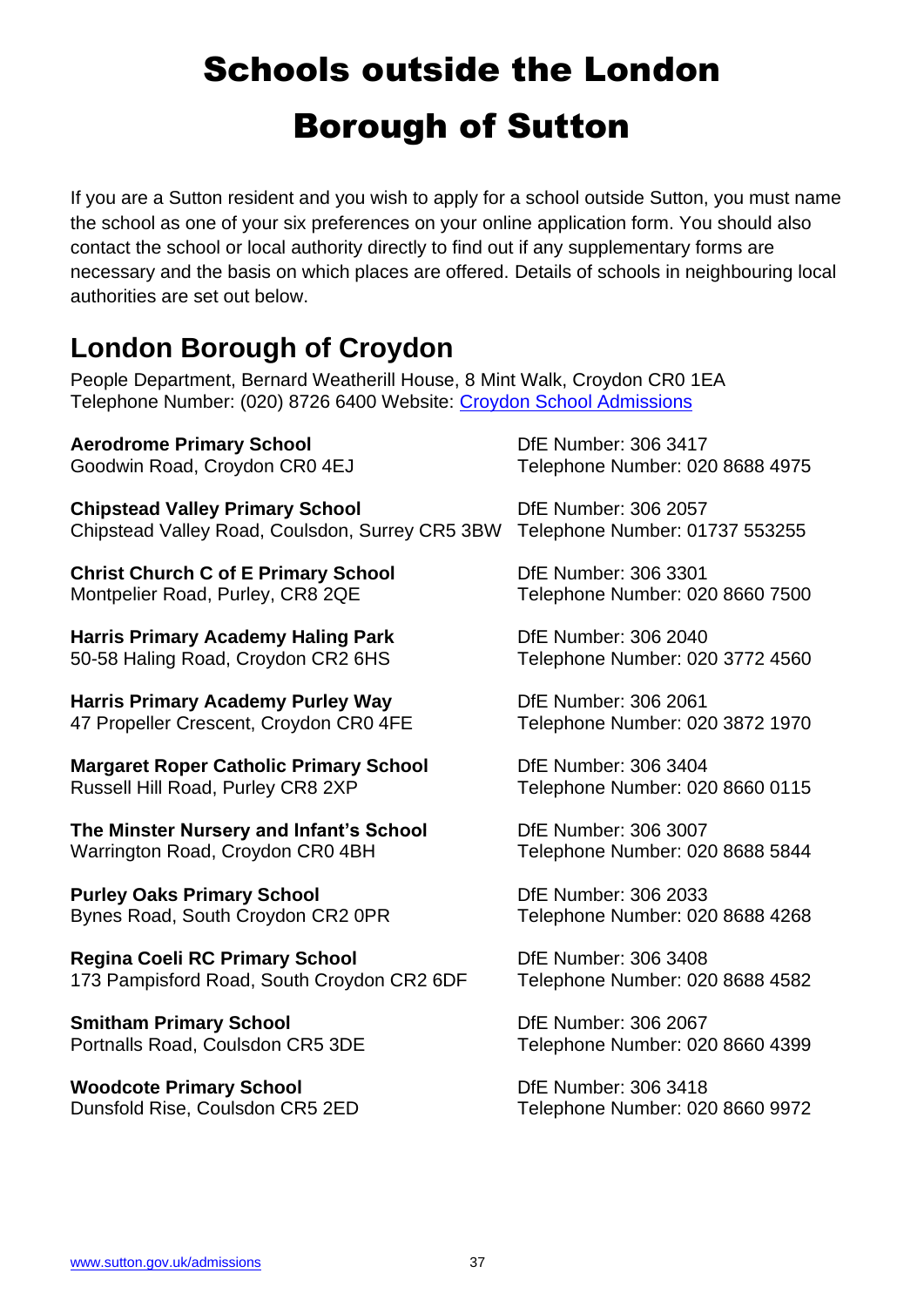### **Royal Borough of Kingston upon Thames**

School Admissions, Achieving for Children, Guildhall 2, Kingston upon Thames KT1 1EU Website: [Kingston School Admissions](https://www.kingston.gov.uk/homepage/5/schools-and-education)

**Green Lane Primary and Nursery School Canadian DfE Number: 314 2008** Green Lane, Worcester Park KT4 8AS Telephone Number: 020 8337 6976

**Malden Manor Primary and Nursery School Dife Number: 314 2034** Sheephouse Way, New Malden KT3 5PF Telephone Number: 020 8337 9620

**Malden Parochial C of E Primary School Digel Differd Number: 314 3303** The Manor Drive, Worcester Park KT4 7LW Telephone Number: 020 8337 4804

#### **London Borough of Merton**

Children, Schools and Families Department, Merton Civic Centre, London Road, Morden, Surrey SM4 5DX Telephone Number: (020) 8274 4906 Website: [Merton School Admissions.](http://www.merton.gov.uk/admissions)

#### Abbotsbury Primary School **Digest Control** DfE Number: 315 2077

Abbotsbury Road, Morden, Surrey SM4 5JS Telephone Number: 020 8640 1010

**Aragon Primary School**  DfE Number: 315 2094 Aragon Road, Morden, Surrey SM4 4QU Telephone Number: 020 8337 0505

**Cranmer Primary School Cranmer: 315 2082** Cranmer Road, Mitcham, Surrey CR4 4XU Telephone Number: 020 8648 2621

**Hatfeild Primary School Die Number: 315 2059** Lower Morden Lane, Morden, Surrey SM4 4SJ Telephone Number: 020 8337 1332

**Hillcross Primary School** DfE Number: 315 2084 Ashridge Way, Morden, Surrey SM4 4EE Telephone Number: 020 8542 6936

**Malmesbury Primary School**  DfE Number: 315 2092 Malmesbury Road, Morden, Surrey SM4 6HG Telephone Number: 020 8648 3561

**Morden Primary School**  DfE Number: 315 2068 London Road, Morden, Surrey SM4 5PX Telephone Number: 020 8648 4168

**SS Peter & Paul RC Primary School DE Number: 315 3500** Cricket Green, Mitcham, Surrey CR4 4LA Telephone Number: 020 8648 1459

**St John Fisher RC Primary School DE Number: 315 3505** Grand Drive, London, SW20 9NA Telephone Number: 020 8540 2637

**St Teresa's RC Primary School Die Die Number: 315 3502** Montacute Road, Morden, Surrey SM4 6RL Telephone Number: 020 8648 1846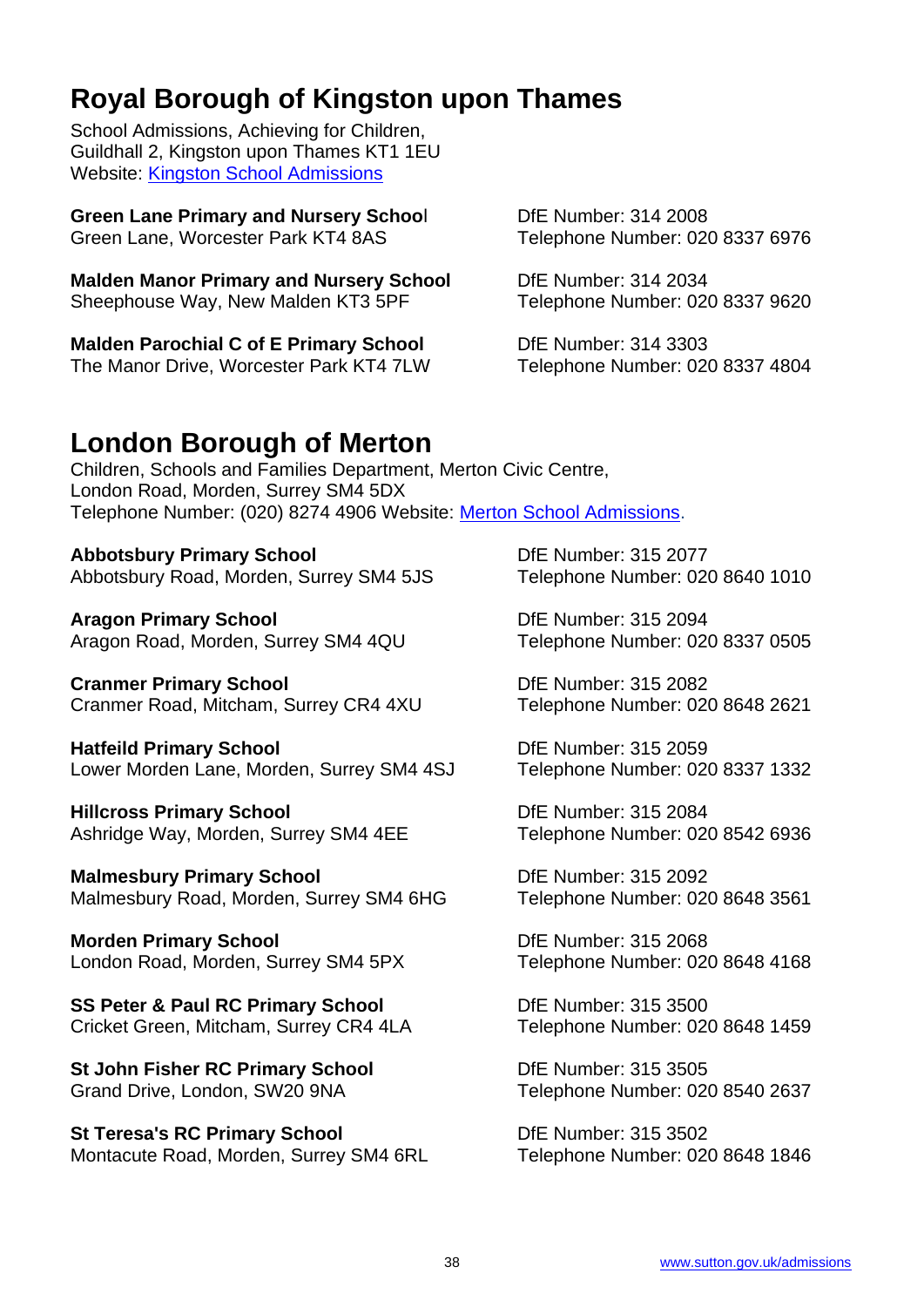### **Surrey County Council**

School Admissions Team, Quadrant Court, 35 Guildford Road, Woking, Surrey, GU22 7QQ Telephone Number: 0300 200 1004 Website: [Surrey School Admissions](https://www.surreycc.gov.uk/schools-and-learning/schools/admissions)

**Banstead Infant School Die Example 2005** DfE Number: 936 2005 The Horseshoe, Banstead, Surrey SM7 2BQ Telephone Number: 01737 354816

**Cuddington Croft Primary School Cuddington Croft Primary School Cult Commence DfE Number: 936 2355** West Drive, Cheam, Sutton, Surrey SM2 7NA Telephone Number: 020 8642 4325

**Meadow Primary School**  DfE Number: 936 3943 Sparrow Farm Road, Stoneleigh, Surrey KT17 2LW Telephone Number: 020 8393 4839

**St Anne's Catholic Primary School <b>Diges Catholic Primary School** DfE Number: 936 3469 Court Road, Banstead, Surrey SM7 2PH Telephone Number: 01737 350012

**St Clement's Catholic Primary School** DfE Number: 936 3470 Fennells Mead, Chessington Road, Ewell Telephone Number: 020 8393 8789 Epsom, Surrey KT17 1TX

**The Mead Infant School Die Die Number: 936 2091** Newbury Gardens, Ewell, Epsom, Surrey KT19 0QG Telephone Number: 020 8393 0966

**Warren Mead Infant School Charlotter Control Control Dividends Different Page 2362** Partridge Mead, Banstead, Surrey SM7 1LS Telephone Number: 01737 351962

Woodmansterne Primary School **Diges Company** DfE Number: 936 2013 Carshalton Road, Woodmansterne, Banstead Telephone Number: 01737 353120 Surrey SM7 3HU

## Independent schools

<span id="page-38-0"></span>Information about independent schools can be obtained from:

Independent Schools Council First Floor 27 Queen Anne's Gate London SW1H 9BU Tel: (020) 7766 7070 Email: [information@isc.co.uk](mailto:information@isc.co.uk) Web: [www.isc.co.uk](http://www.isc.co.uk/)

To apply, contact the school direct for further details and an application form. Independent schools must **not** be named on your application form. The Local Authority cannot act as your agent in contacting a private school. It has no role at all in admissions to private school, or in relation to any other aspect of education at a private school.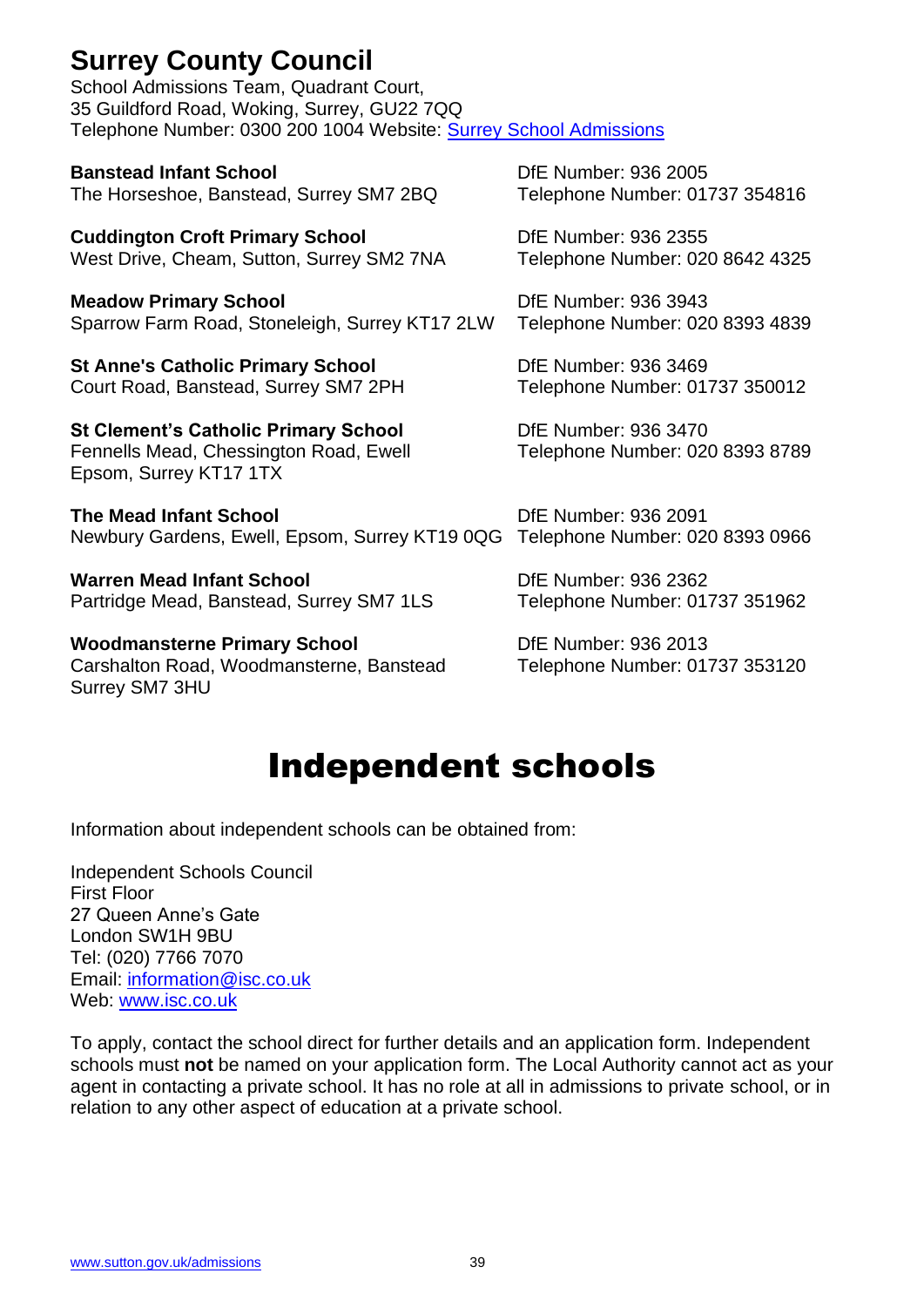## Frequently asked questions

#### <span id="page-39-0"></span>**If I complete the application form online, should I send in a paper copy as well?**

No. If you complete the online application form you should print out and retain your receipt but please do not fill in a paper copy as well. If we receive two applications it will, at the very least, delay the process and may jeopardise your school offer. We recommend you apply online if possible.

#### **I don't live in Sutton. Can I apply for Sutton schools?**

Yes. You must name the school(s) in your home local authority application.

#### **I live in Sutton. Can I apply for schools in other boroughs?**

Yes. You can apply online and you should name all schools in order of preference whether they are in Sutton or in other boroughs. You should check with out-of-borough schools to see if there is a supplementary form required (see [pages 36-38\)](#page-36-0).

#### **If I already have a child at my preferred school will I automatically get another place?**

Not necessarily. You must make an application and name the sibling in it. Siblings in the nursery or Year 6 may not qualify under this rule. Please check the school descriptions in this booklet or contact schools directly to find out if they give priority.

#### **My child is in the school's nursery – does he/she get priority?**

Priority is not given to applicants for community schools in Sutton on this basis as it would be unfair to those who require other types of nursery provision, prefer to keep their child at home or those who have moved into the area since nursery places were allocated. However, other admissions authorities and other boroughs may operate differently, so please check the admissions criteria for the schools for which you are applying.

#### **Do I have to name six schools?**

No. However, we strongly recommend that you use all 6 preferences to maximise your chances of being offered a school place on 19 April 2022, as it is not always possible to allocate places later if you add schools or change your mind. You should think about your preference order very carefully. If your child is eligible for an offer of more than one school, only the highest preference offer will be made and all lower preferences will be discarded.

#### **Are my preferences confidential?**

Yes. Your preference order and the names of other schools you list will not be released. All admissions authorities (the local authority or the school itself) will consider your application without reference to this information. If you are unsuccessful in your application and lodge an appeal, your application and preference order may be shared with the admissions authority and appeals panel.

#### **We live in Sutton. Do I have a right to a place in a Sutton school?**

A local authority has a responsibility to provide school places for children in its area. However, the Education Act 1996 (Section 18) does not specify that schools have to be located in that borough. We encourage parents to consider schools both inside and outside of Sutton, particularly if you live close to the borough boundaries. If you are unsuccessful in your preference schools, we will try and offer an alternative school.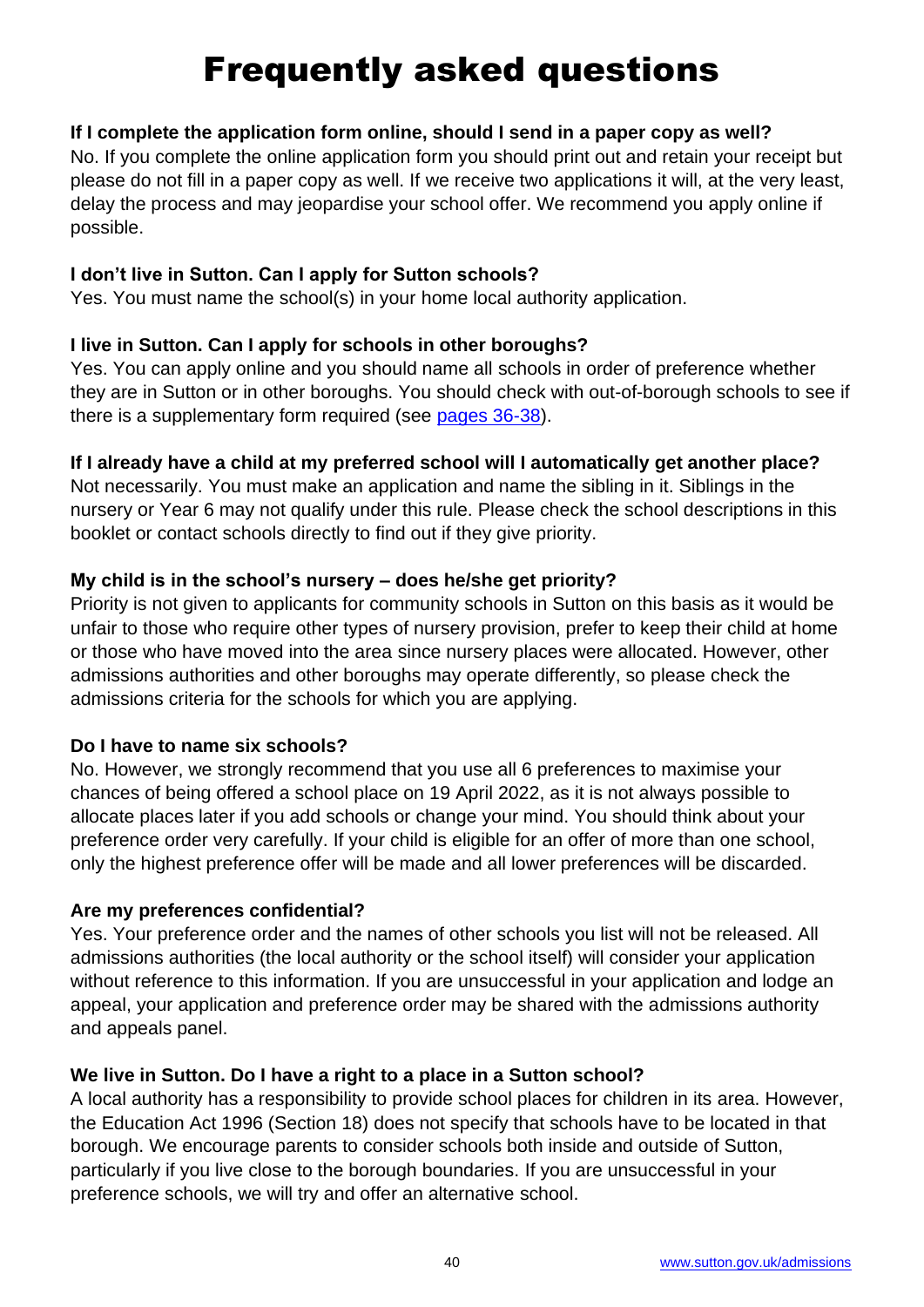#### **What do I do if I don't get the place I want?**

You are entitled to reject any place offered. However, if you reject an offer it will then become your responsibility to secure an alternative.

If you are offered a place at a school that is not your first preference, you will automatically go on the waiting list for your higher preference schools. Any preferences that are lower than the offered preference are withdrawn. You will also have the right of appeal against any school that does not offer a place, providing it was named as one of your preferences (refer to the appeals section on [page 16\)](#page-15-0).

If you are offered one of your lower preferences, we recommend that you accept the place while waiting to see if a higher offer can be made. This ensures that your child will have a school to go to in September and does not prejudice your right of appeal or your place on higher preference waiting lists.

#### **I am a Sutton resident. What happens if I don't get any of my preferred schools?** If you are a Sutton resident and we are unable to offer you any of your preferences, we will consider allocating you a place at an appropriate school with a vacancy. You do not have to accept this but doing so will not prejudice your right of appeal or your position on the waiting lists for your preferred schools. If you reject the offer made, it will become your responsibility to seek an alternative.

#### **If I do not get a school offer that I am happy with, can I educate my child at home?**

You may choose to take this option but we do not recommend that you do so. If you decide that this is the best option for you, you must notify the local authority in writing. You must provide a curriculum suitable for a student of primary age and the local authority has a duty to ensure that the education you provide is appropriate. The local authority will ask for full details of your arrangement and our advisers will make monitoring visits while you are educating your child at home. We do not provide materials, tutors or funding and cannot support you to educate your child at home.

#### **I have been offered a place at an Independent school. What should I do?**

If you are accepting a place in an Independent school and you have been offered a place by Cognus School admissions team, please inform us of this. It is very important that you do this as otherwise you may be preventing another child from receiving an offer of a place. Also, if your child is expected to start at a school in September and does not arrive, a School Attendance Officer will visit you to find out what arrangements you have made for his or her education.

#### **If my child starts primary school, can I apply for a move to another school?**

We do not recommend a child changes school unless there is a house move involved which makes travel to school particularly difficult. If you wish to consider a change of school, please contact the Cognus School Admissions Team for advice and to discuss the options available (see [contact details](#page-10-1) on next page).

#### **I live in Sutton. Is my child entitled to free school travel?**

Children can travel free on the buses and trams provided that they have a child photo Oyster Card. An information leaflet and application form can be obtained from the Post Office or the Transport for London website. Some families who have a low income may qualify for assistance if it is essential that their child travels by train or underground, the school is a long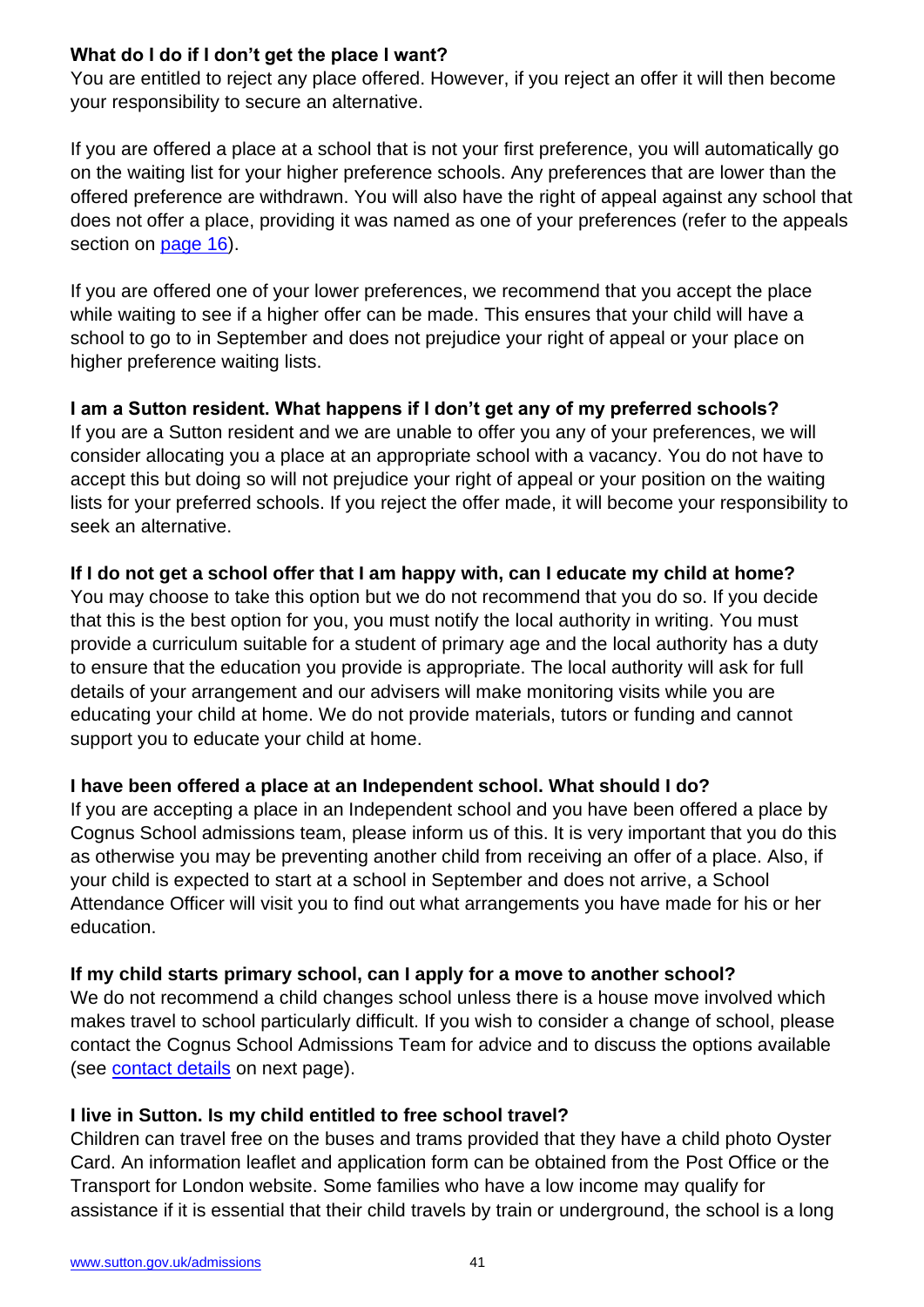distance from home, and no other placement can be provided locally. More information can be found at [www.sutton.gov.uk/admissions.](http://www.sutton.gov.uk/admissions)

#### **I don't live in Sutton. Is my child entitled to free school travel?**

You will need to contact the local authority in the borough where you live for further information, as each borough is responsible for the travel arrangements for its own residents.

#### **Is my child entitled to claim free school meals?**

All children are eligible to receive free school meals until the end of Year 2 without the need to make an application. However, if you receive a qualifying benefit it is important to register your child for free school meals in order to help raise funds for

schools.[https://www.sutton.gov.uk/info/200521/benefits/1288/free\\_school\\_meals\\_and\\_pu](https://www.sutton.gov.uk/info/200521/benefits/1288/free_school_meals_and_pupil_premium) **[pil\\_premium](https://www.sutton.gov.uk/info/200521/benefits/1288/free_school_meals_and_pupil_premium)**

#### **Does Sutton provide clothing grants for school uniforms?**

No. There is no grant available for clothing. However, some schools offer their own discount schemes.

#### **What if my child has health problems?**

You should make an appointment with the appropriate person at the school to discuss the problem. If you want to discuss the problems further, you can phone the school nursing department on 020 8770 5409 or visit their website **School Nursing | Sutton Health and Care** 

#### **Do schools provide for children with disabilities?**

Sutton schools have access for children with disabilities. Please contact the school direct to discuss your child's needs with the staff.

#### **Can my child be admitted outside their normal age group?**

Parents may request that their child is exceptionally admitted outside their age group. The Admission Authority for the School will decide whether or not the individual child's circumstances make this appropriate, taking into account the child's individual needs and abilities and considering which year group these needs can best be met. Such requests will only be agreed in exceptional circumstances. Decisions will be made on the basis of the circumstances of each case and in the best interests of the child concerned. This will include taking account of the parent's views; information about the child's academic, social and emotional development; where relevant, their medical history and the views of a medical professional; whether they have previously been educated out of their normal age group; and whether they may naturally have fallen into a lower age group if it were not for being born prematurely. Please contact your home Local Authority for more information.

#### **Where can I find out more about admissions to Sutton primary schools?**

More information is available by going to [www.sutton.gov.uk/admissions.](http://www.sutton.gov.uk/admissions) Alternatively, you can contact the schools directly for more information about what they offer and any specific admissions requirements. You can also visit the school websites.

If there is anything that you are still unsure of, the Cognus School Admissions Team will be pleased to help you. Please email [suttonadmissions@cognus.org.uk](mailto:suttonadmissions@cognus.org.uk) visit [www.sutton.gov.uk/admissions](http://www.sutton.gov.uk/admissions) or call our contact centre on 020 8770 5000.